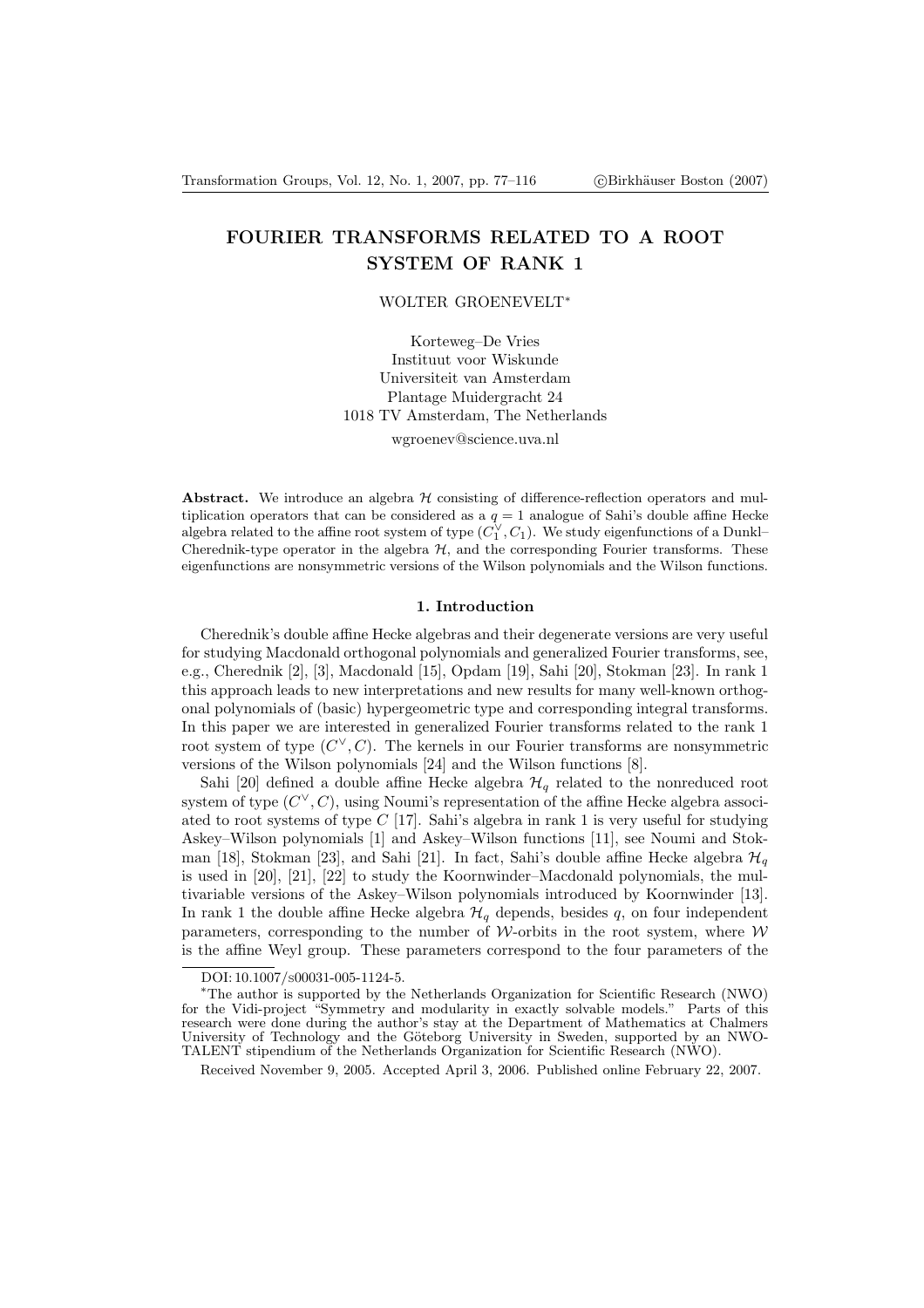Askey–Wilson polynomials. A certain isomorphism of the double affine Hecke algebra leads to the duality property for the Askey–Wilson polynomials and functions. This property basically says that the geometric and spectral variable can be interchanged. In the limit  $q \rightarrow 1$  the double affine Hecke algebra goes over into the degenerate double affine Hecke algebra, see [4] for these limits in the case of reduced root systems. This limit transition between algebras corresponds to the limit transition between Askey– Wilson polynomials and Jacobi polynomials. However, the polynomials and the algebra obtained in the limit depend only on two independent parameters instead of four, and there is no longer a duality property. For  $q \to 1$  the Askey–Wilson polynomials also have a limit that depends on all four parameters, namely, the Wilson polynomials. It is a natural question to ask if there is a degenerate double affine Hecke algebra related to the Wilson polynomials.

In this paper we construct such an algebra related to the Wilson polynomials. We define a representation of the affine Weyl group which resembles Noumi's representation of the affine Hecke algebra associated to root systems of type  $C$ . For this representation we use difference operators, similar to the difference operators used by Cherednik [4] to obtain the inverse of the Harish-Chandra transform. With our representation of the affine Weyl group, we construct an algebra  $\mathcal H$  which is a new example of a degenerate Hecke algebra. It is shown that  $H$  is a degeneration of Sahi's double affine Hecke algebra of type  $(C^{\vee}, C)$  in rank 1. In particular, H depends on four independent parameters. We remark that there exists a degeneration of Sahi's algebra in rank  $n$  similar to the algebra  $H$  studied in this paper. In the limit the  $C_n$  braid relations are deformed, so in rank n the algebra  $H$  is not obtained from the representation of the Weyl group for the root system of type  $(C_n^{\vee}, C_n)$ . The rank n case will be studied in a future paper.

As in Sahi's algebra, we have a duality isomorphism  $\sigma$  for the algebra  $\mathcal{H}$ . To this isomorphism  $\sigma$  one can associate a Fourier transform  $\mathbb{F}: V \to W$ , which is a linear map that intertwines the actions of H and  $\sigma(\mathcal{H})$  on the vector spaces V and W, respectively, that is,  $\mathbb{F} \circ X = \sigma(X) \circ \mathbb{F}$  for all  $X \in \mathcal{H}$ . We consider Fourier transforms that can be written as integral transforms with kernels the eigenfunctions of the Dunkl–Cherednik-type operator. The eigenfunctions of a Dunkl–Cherednik-type operator in our representation are nonsymmetric versions of the Wilson polynomials and the Wilson functions.

We study the nonsymmetric Wilson polynomials using the degenerate affine Hecke algebra  $H$ , which is very similar to the study of nonsymmetric Askey–Wilson polynomials in [18]. The nonsymmetric Wilson functions, however, cannot be treated in the same way as the nonsymmetric Askey–Wilson functions (the rank 1 Cherednik kernel in [23]). For instance, the nonsymmetric Askey–Wilson functions are defined in [23] as a sum of nonsymmetric Askey–Wilson polynomials, but a similar sum of nonsymmetric Wilson polynomials does not converge absolutely.

Recently, Zhang [25] gave an interpretion of the (symmetric) multivariable Wilson polynomials in the representation theory of the degenerate double affine Hecke algebra by showing that the multivariable Wilson polynomials can be obtained from symmetric multivariable Jacobi polynomials using the Harish-Chandra transform. For rank 1 this was proved by Koornwinder [12]. The methods in this paper to study the Wilson polynomials are different from the method used in [25].

The structure of this paper is as follows. In Section 2 we define the affine Weyl group, construct a representation, and define a degenerate double affine Hecke algebra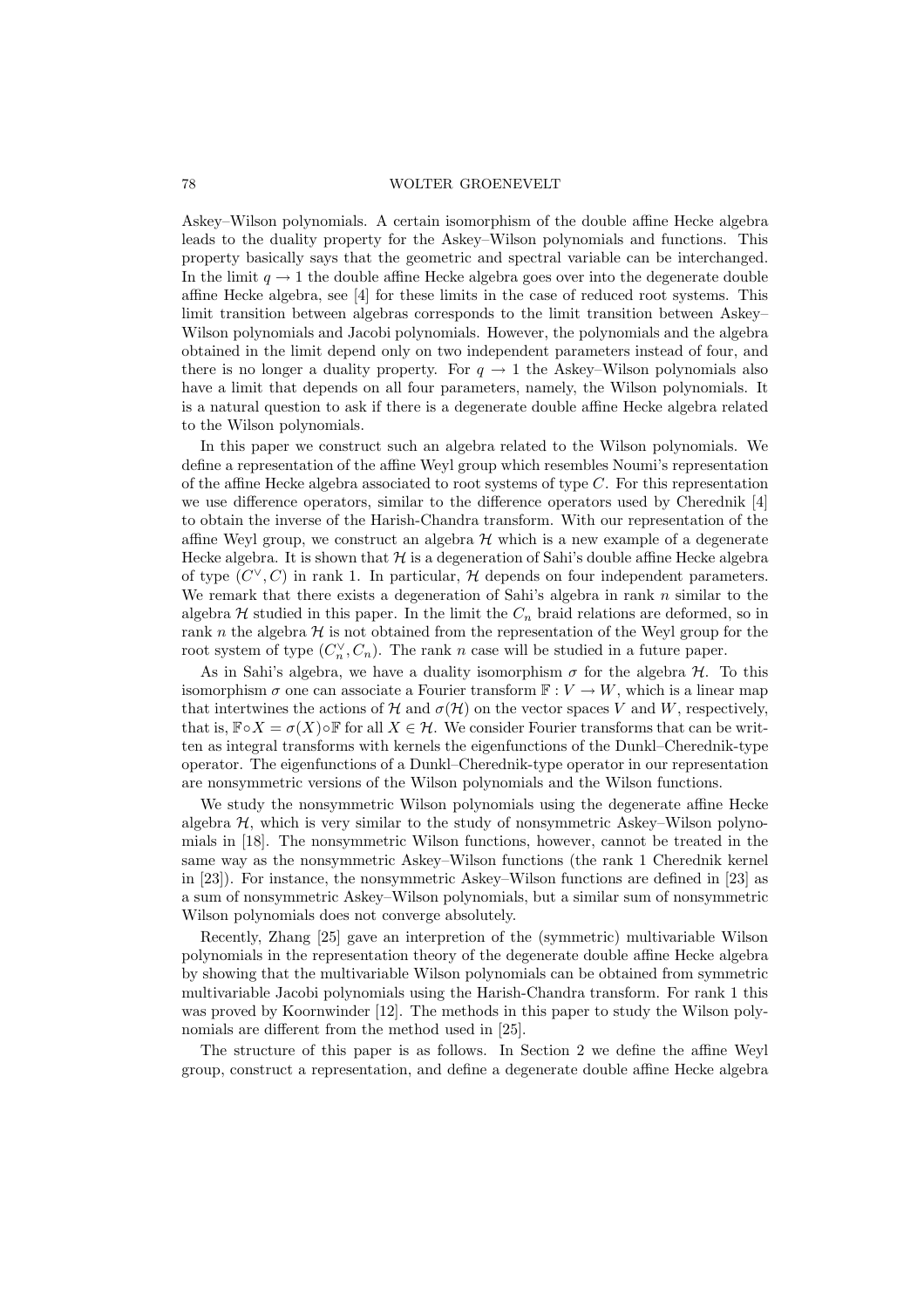using this representation. The nonsymmetric Wilson polynomials are needed here to decompose our representation into irreducible representations. In Section 3 we study the nonsymmetric Wilson polynomials. We find orthogonality relations with respect to a complex measure, we obtain the duality property, and we relate the nonsymmetric Wilson polynomials to the well-known  $_4F_3$ -polynomials defined by Wilson [24]. In Section 4 we define the polynomial Fourier transform as an integral transform with the nonsymmetric Wilson polynomials as a kernel. This Fourier transform maps polynomials to functions that are finitely supported on the polynomial spectrum  $\Gamma$  of the Dunkl–Cherednik-type operator. The algebra  $\mathcal H$  also acts on these functions, and we show that the Fourier transform intertwines actions of the algebra  $\mathcal H$  on polynomials with the actions on functions on  $\Gamma$ . We also determine the inverse transform, and we give Plancherel-type formulas. Finally, in Section 5 we define and study a Fourier transform with a nonpolynomial kernel. We first introduce a Gaussian-type function. With this Gaussian, the polynomial Fourier transform and its inverse, we construct a Fourier transform that maps polynomials multiplied by the Gaussian to polynomials multiplied by another Gaussian. This Fourier transform also intertwines actions of the algebra  $\mathcal{H}$ . We show that we can write this Fourier transform as an integral transform with a nonsymmetric Wilson function as a kernel, by relating it to the Wilson function transform I. This nonpolynomial Fourier transform turns out to be self-dual.

Acknowledgment. I would like to thank Jasper Stokman and Genkai Zhang for helpful suggestions and comments.

#### 2. A degenerate double affine Hecke algebra

In this section we define a representation of the affine Weyl group corresponding to the affine root system  $(C_1^{\vee}, C_1)$ . With this representation we construct a degenerate double affine Hecke algebra.

### 2.1. The affine root system

Let E be the space of affine linear transformation of  $\mathbb{R}$ . Let  $\delta$  be the constant function 1, then for every  $f \in E$  we may write

$$
f(u) = vu + \mu \delta(u), \qquad u \in \mathbb{R},
$$

for some  $v, \mu \in \mathbb{R}$ , so we can identify E with  $\mathbb{R} \oplus \mathbb{R} \delta$ . Let  $\mathcal{R} \subset E$  be the subset

$$
\mathcal{R} = \{ \pm 1 + \frac{1}{2}m\delta, \pm 2 + m\delta \mid m \in \mathbb{Z} \}.
$$

The set  $\mathcal R$  is the nonreduced affine root system of type  $(C_1^{\vee}, C_1)$ . Define a bilinear form  $(\cdot, \cdot)$  on E by

$$
(v_1 + \mu_1 \delta, v_2 + \mu_2 \delta) = v_1 v_2.
$$

For every root  $\alpha \in \mathcal{R}$  we define  $s_{\alpha}: E \to E$  to be the reflection in the affine hyperplane  $H_{\alpha} = \alpha^{-1}(0)$ , then  $s_{\alpha}$  is given by

$$
s_{\alpha}(f) = f - (f, \alpha^{\vee})\alpha, \qquad f \in E,
$$

where  $\alpha^{\vee} = 2\alpha/(\alpha, \alpha)$ . The affine Weyl group W is the group generated by the reflection  $s_{\alpha}, \alpha \in \mathcal{R}.$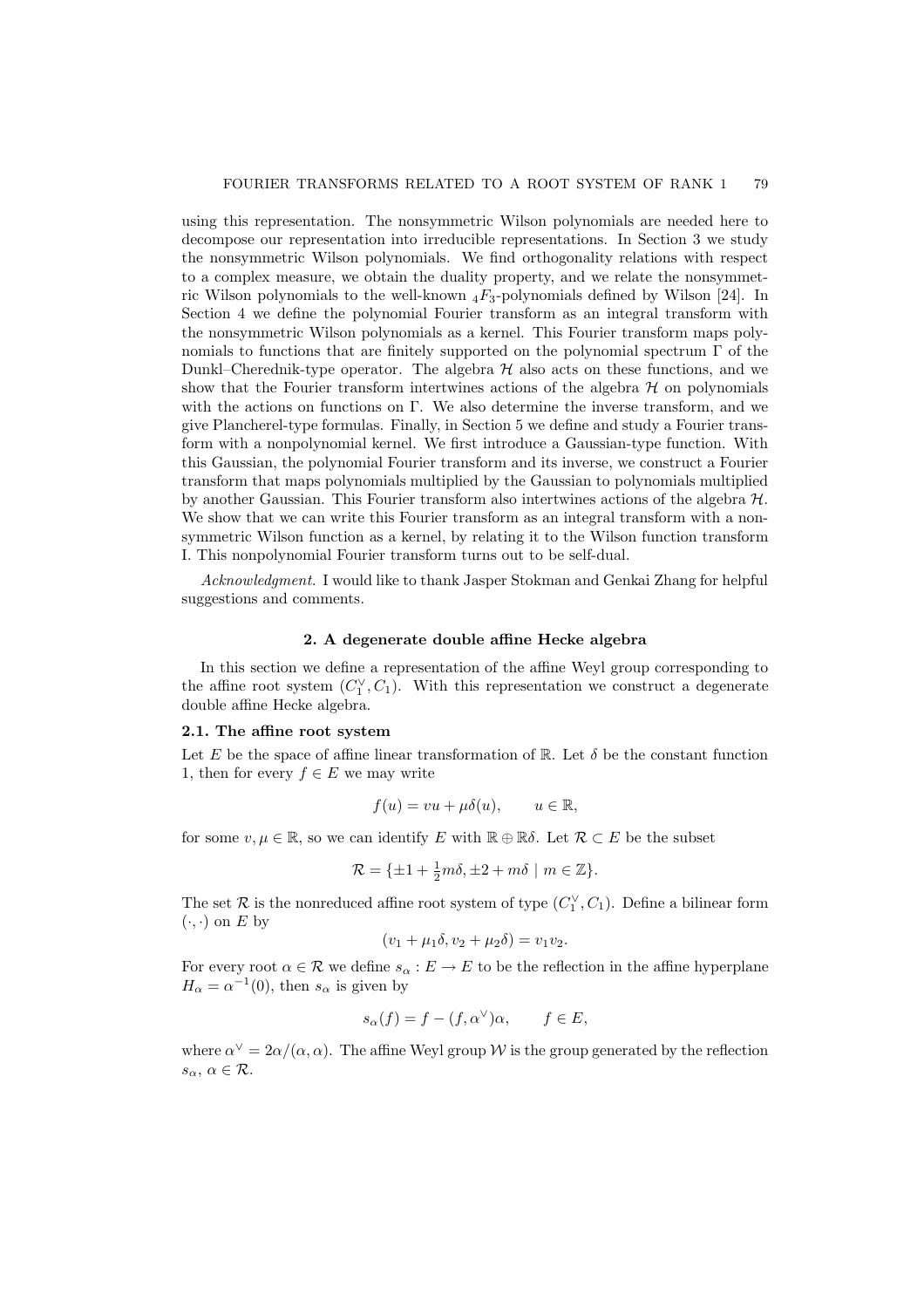Let  $S = {\pm 2} \subset \mathcal{R}$  and  $S^{\vee} = {\pm 1} \subset \mathcal{R}$ . The subset  $R = S \cup S^{\vee} \subset \mathcal{R}$  is a nonreduced (nonaffine) root system with Weyl group  $W$  generated by the reflections  $s_{\alpha}, \alpha \in R$ . We set  $a_1 = 2 \in \mathcal{R}$  and  $a_0 = \delta - 2 \in \mathcal{R}$ , then  $a_i^{\vee} = a_i/2$ ,  $i = 0, 1$ . Then the affine Weyl group W is the Coxeter group with two generators  $s_0 = s_{a_0}, s_1 = s_{a_1}$ , and relations  $s_i^2 = 1$ . The subgroup W is generated by  $s_1$ , so  $W = \{1, s_1\}$ . Observe that  $s_1s_0 \in \mathcal{W}$  acts as a translation operator

$$
(s_1s_0f)(u) = f(u+1), \quad f \in E, u \in \mathbb{R}.
$$

Setting  $\tau(\lambda) = (s_1s_0)^\lambda \in \mathcal{W}$  for  $\lambda \in \mathbb{Z}$ , we obtain a description of W as the semidirect product

$$
\mathcal{W}=W\ltimes \tau(\mathbb{Z}).
$$

The affine root system  $R$  decomposes into four *W*-orbits, namely

$$
\mathcal{W}a_0 = S + (1 + 2\mathbb{Z})\delta, \qquad \mathcal{W}a_1 = S + 2\mathbb{Z}\delta, \mathcal{W}a_0^{\vee} = S^{\vee} + (\frac{1}{2} + \mathbb{Z})\delta, \qquad \mathcal{W}a_1^{\vee} = S^{\vee} + \mathbb{Z}\delta.
$$

Let  $S = Wa_0 \cup Wa_1$  and  $S^{\vee} = Wa_0^{\vee} \cup Wa_1^{\vee}$ . Then S and  $S^{\vee}$  are reduced affine root systems with basis  $\{a_0, a_1\}$ , respectively,  $\{a_0^{\vee}, a_1^{\vee}\}$ , and  $\mathcal{R}$  is the disjoint union  $\mathcal{S} \cup \mathcal{S}^{\vee}$ . Both  $S$  and  $S^{\vee}$  have W as corresponding affine Weyl group.

### 2.2. The group algebra  $\mathbb{C}[\mathcal{W}]$

We extend the action of  $\mathcal W$  on E to an action of  $\mathcal W$  on meromorphic functions on  $\mathbb C$  by

$$
(s_0 f)(x) = f(1 - x), \qquad (s_1 f)(x) = f(-x).
$$

In particular, this gives an action of  $\mathcal W$  on the algebra  $\mathcal A$  of polynomials in one variable. Using the expression  $\tau(1) = s_1s_0$  it follows that  $\tau(\lambda)$ ,  $\lambda \in \mathbb{Z}$ , acts as the translation operator

$$
(\tau(\lambda)f)(x) = f(x + \lambda).
$$

Let t be a multiplicity function, i.e., a function  $t : \mathcal{R} \to \mathbb{C}$  that is constant on Worbits. Since **t** is completely determined by the values  $t_{a_0}$ ,  $t_{a_1}$ ,  $t_{a_0}$ , and  $t_{a_1}$ , we may identify **t** with the ordered 4-tuple  $(t_{a_0}, t_{a_0} \prime, t_{a_1}, t_{a_1} \prime)$ . Moreover, to ease notations we will write

$$
t_{a_0}=t_0,\;\;t_{a_0^\vee}=u_0,\;\;t_{a_1}=t_1,\;\;t_{a_1^\vee}=u_1.
$$

For an object  $O(t)$  (function, operator, etc.) depending on a multiplicity function t we will often suppress the dependence on **t** and we write  $O(\mathbf{t}) = O$ .

Let  $\mathbb{C}[\mathcal{W}]$  be the group algebra of the affine Weyl group W. We assume  $t_0, t_1 \neq 0$ . In  $\mathbb{C}[\mathcal{W}]$  we define

$$
\sigma_0 = t_0 s_0, \quad \sigma_1 = t_1 s_1, \quad \xi = \sigma_0 + \sigma_1.
$$

From  $(\xi - \sigma_i)^2 = t_{1-i}^2$  it follows that

$$
\xi^2 = \sigma_i \xi + \xi \sigma_i + t_{1-i}^2 - t_i^2, \qquad i = 0, 1.
$$
 (2.1)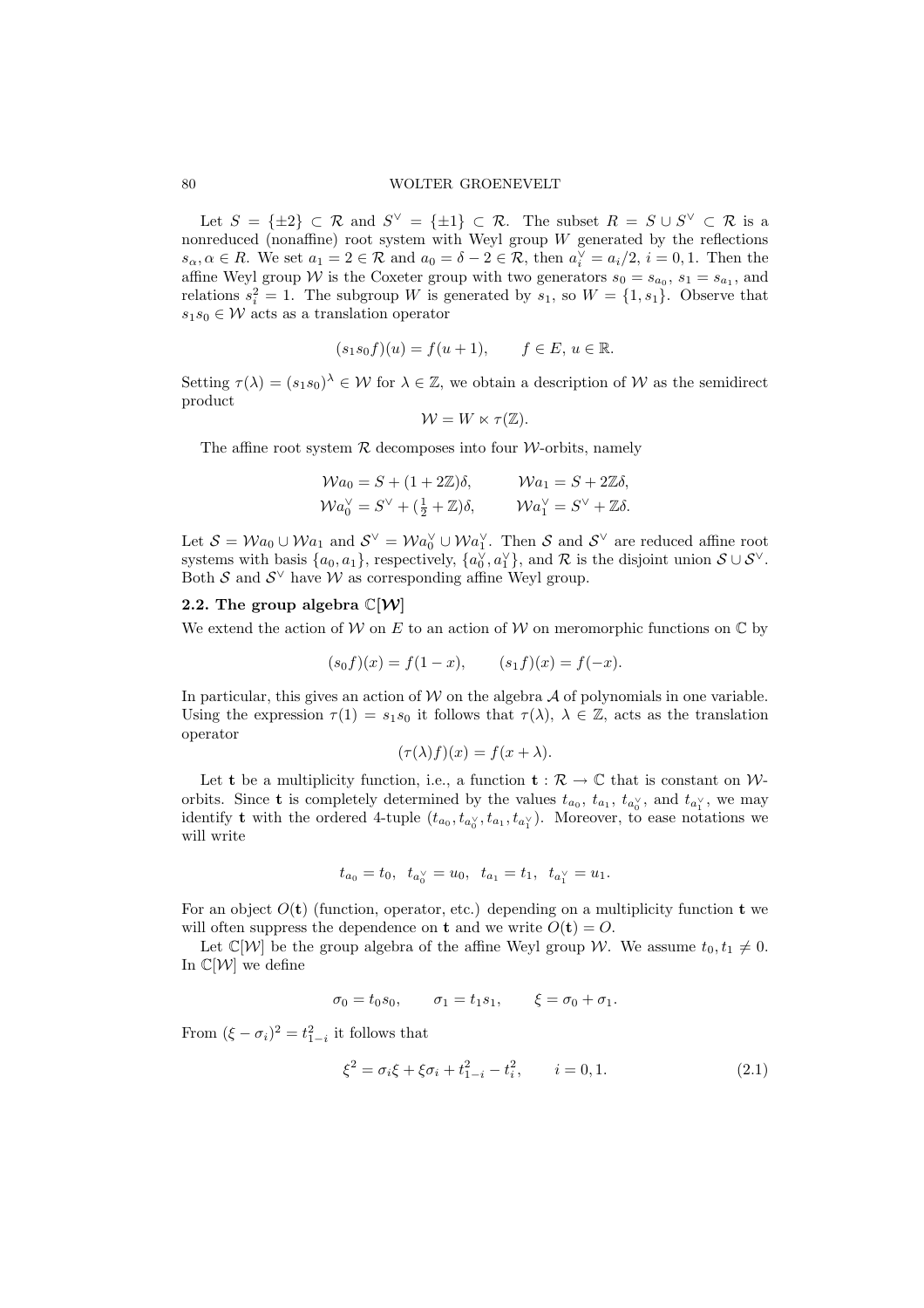Now we see that  $\xi^2$  commutes with  $\sigma_0$  and  $\sigma_1$ . Moreover, iterating (2.1) for  $i = 1$  gives the relations

$$
\sigma_1 \xi^{2n} - \xi^{2n} \sigma_1 = 0, \quad \sigma_1 \xi^{2n+1} + \xi^{2n+1} \sigma_1 = (\xi^2 - t_0^2 + t_1^2) \xi^{2n}, \quad n \in \mathbb{N}.
$$

Let  $\mathcal{A}_{\xi}$  denote the commutative subalgebra of  $\mathbb{C}[\mathcal{W}]$  consisting of elements  $p(\xi)$  for  $p \in \mathcal{A}$ . Then the above relations can be written as

$$
\sigma_1 p(\xi) - (s_1 p)(\xi)\sigma_1 = \frac{t_1^2 - t_0^2 + \xi^2}{2\xi} (p(\xi) - (s_1 p)(\xi)),\tag{2.2}
$$

where  $1/\xi = \xi^{-1}$ . Note that the right-hand side is an element of  $\mathcal{A}_{\xi}$ . This immediately leads to the following proposition.

**Proposition 2.1.** The sets  $\{\xi^m, \xi^n \sigma_1 \mid n, m \in \mathbb{Z}_{\geq 0}\}$  and  $\{\xi^m, \sigma_1 \xi^n \mid n, m \in \mathbb{Z}_{\geq 0}\}$  are linear bases for  $\mathbb{C}[W]$ . So

$$
\mathcal{A}_{\xi} \otimes \mathbb{C}[W] \cong \mathbb{C}[\mathcal{W}] \cong \mathbb{C}[W] \otimes \mathcal{A}_{\xi}
$$

as vector spaces.

Let  $\mathcal{A}^W \subset \mathcal{A}$  be the subalgebra of W-invariant polynomials, i.e.,  $\mathcal{A}^W = \mathbb{C}[x^2]$ , and let  $\mathcal{A}_{\xi}^{W} \subset \mathcal{A}_{\xi}$  be the subalgebra of  $\mathbb{C}[\mathcal{W}]$  consisting of elements  $p(\xi)$  for  $p \in \mathcal{A}^{W}$ . The subalgebra  $\mathcal{A}_{\xi}^{W}$  is the center of  $\mathbb{C}[W]$ . This can, for example, be checked using Proposition 2.1 and (2.2).

# 2.3. A representation of  $\mathbb{C}[\mathcal{W}]$

To the simple roots  $a_0, a_1 \in \mathcal{S}$  we associate linear operators  $T_{a_i}(\mathbf{t}) = T_i$  by

$$
(T_i f)(x) = t_i f(x) + c_i(x) ((s_i f)(x) - f(x)),
$$

where  $c_i$  are rational functions defined by

$$
c_i(x; \mathbf{t}) = \frac{(t_i + u_i + a_i^{\vee}(x))(t_i - u_i + a_i^{\vee}(x))}{a_i(x)}.
$$

Recall here that  $a_0(x) = 1 - 2x$  and  $a_1(x) = 2x$ . It is easy to verify that the functions  $c_i$  satisfy

$$
c_i(x) + (s_i c_i)(x) = 2t_i, \qquad i = 0, 1.
$$
\n(2.3)

**Proposition 2.2.** For  $i = 0, 1$  the operators  $T_i$  map A into itself.

To prove the proposition we introduce difference-reflection operators  $D_i$  related to the simple roots  $a_i \in \mathcal{S}$ ,

$$
D_i = \frac{s_i - 1}{a_i}.
$$

Proposition 2.2 then follows immediately from the following lemma.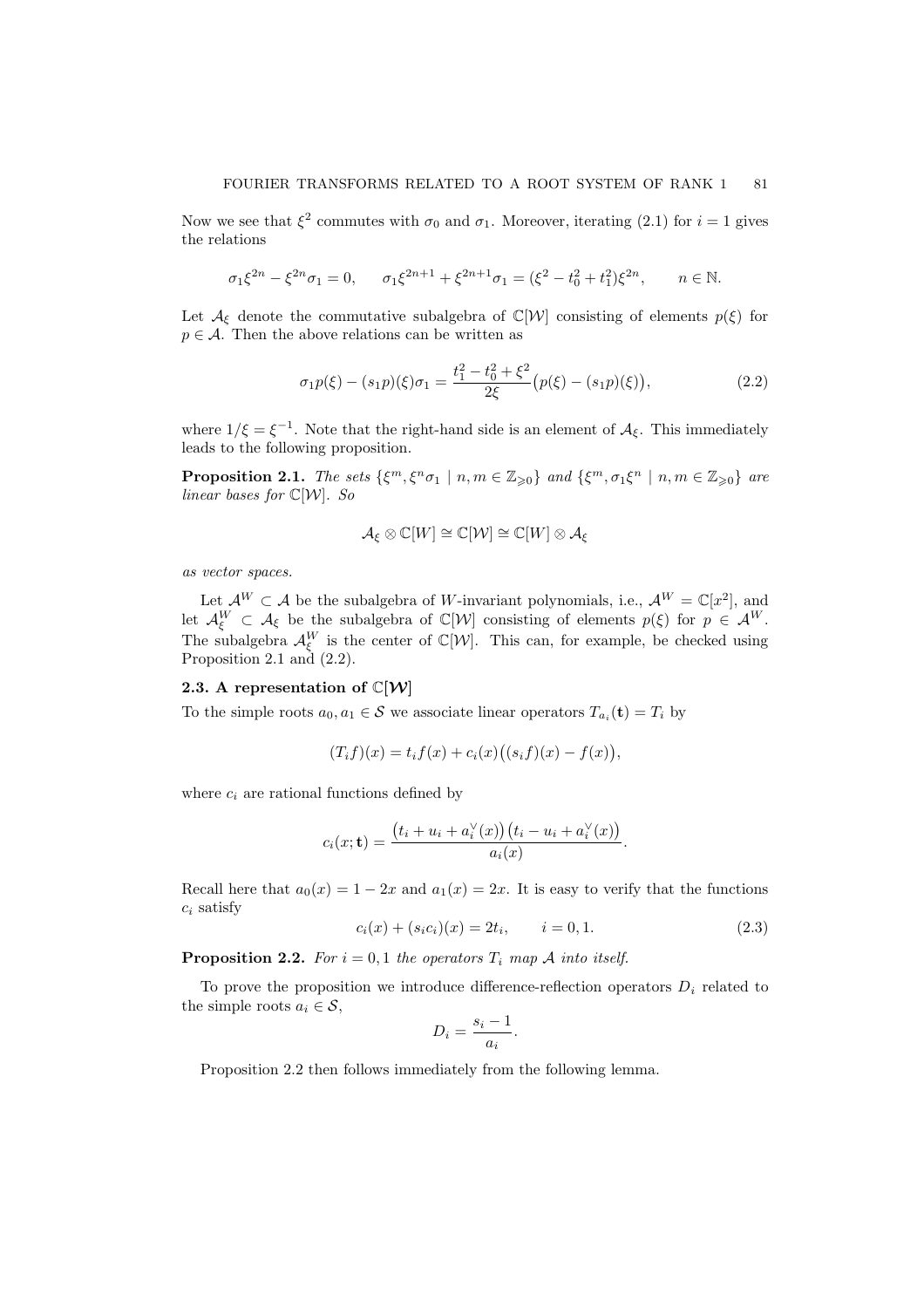**Lemma 2.3.** The operators  $D_i$ ,  $i = 0, 1$ , map A into itself. Moreover, we have

$$
D_0 x^m = \begin{cases} \frac{1}{2} m x^{m-2} + 1 \cdot 0 \cdot t, & m \text{ even,} \\ x^{m-1} - \frac{1}{2} (m-1) x^{m-2} + 1 \cdot 0 \cdot t, & m \text{ odd,} \end{cases}
$$
  

$$
D_1 x^m = \begin{cases} 0, & m \text{ even,} \\ -x^{m-1}, & m \text{ odd.} \end{cases}
$$

Here "l.o.t." means "lower-order terms with respect to the degree".

*Proof.* By linearity it is enough the prove that  $D_i p \in A$  for  $p(x) = x^m$ ,  $m \in \mathbb{Z}_{\geqslant 0}$ . For  $i = 1$  the calculation is straightforward. For  $i = 0$  we have

$$
D_0 x^m = \frac{(1-x)^m - x^m}{1 - 2x}.
$$

We replace x by  $z + \frac{1}{2}$ , then we see that the numerator of the expression

$$
\frac{(\frac{1}{2} - z)^m - (\frac{1}{2} + z)^m}{-2z}
$$

only contains odd powers of z, so we see that  $D_0x^m \in A$ . To get the explicit expression we expand  $(\frac{1}{2} + z)^m = \sum_{i=0}^m {m \choose i} z^i 2^{i-m}$  and write out the above expression.

Proposition 2.4. The assignment

$$
\sigma_i \mapsto T_i, \qquad i = 0, 1,
$$

extends uniquely to an algebra homomorphism  $\pi_{\mathbf{t}} : \mathbb{C}[\mathcal{W}] \to \text{End}(\mathcal{A})$ .

*Proof.* We only need to verify that  $T_i$  satisfies the relations  $T_i^2 = t_i^2$ . Let  $p \in A$ , then we have, for  $i = 0, 1$ ,

$$
(T_i^2 p)(x) = T_i(t_i p(x) + c_i(x)((s_i p)(x) - p(x)))
$$
  
=  $t_i(t_i p(x) + c_i(x)((s_i p)(x) - p(x)))$   
+  $c_i(x)(t_i(s_i p)(x) + (s_i c_i)(x)(p(x) - (s_i p)(x)))$   
-  $c_i(x)(t_i p(x) + c_i(x)((s_i p)(x) - p(x)))$   
=  $(t_i^2 + c_i(x)[c_i(x) + (s_i c_i)(x) - 2t_i])p(x)$   
-  $c_i(x)[c_i(x) + (s_i c_i)(x) - 2t_i](s_i p)(x).$ 

By (2.3) the terms between square brackets are equal to zero, hence  $T_i^2 = t_i^2$  as required.  $\Box$ 

We denote  $\mathcal{T} = \pi_t(\mathbb{C}[\mathcal{W}]) \subset \text{End}(\mathcal{A}),$  so  $\mathcal{T}$  is the algebra generated by  $T_0$  and  $T_1$ . Moreover, we will denote  $T = \pi_t(\mathbb{C}[W])$ , so T is the algebra generated by  $T_1$ . In the study of the representation  $\pi_{\mathbf{t}}$  the image of  $\xi \in \mathbb{C}[\mathcal{W}]$  will play an important role. We denote

$$
Y = \pi_{\mathbf{t}}(\xi) = T_0 + T_1 \in \mathcal{T}.
$$

For Y we have the following useful property.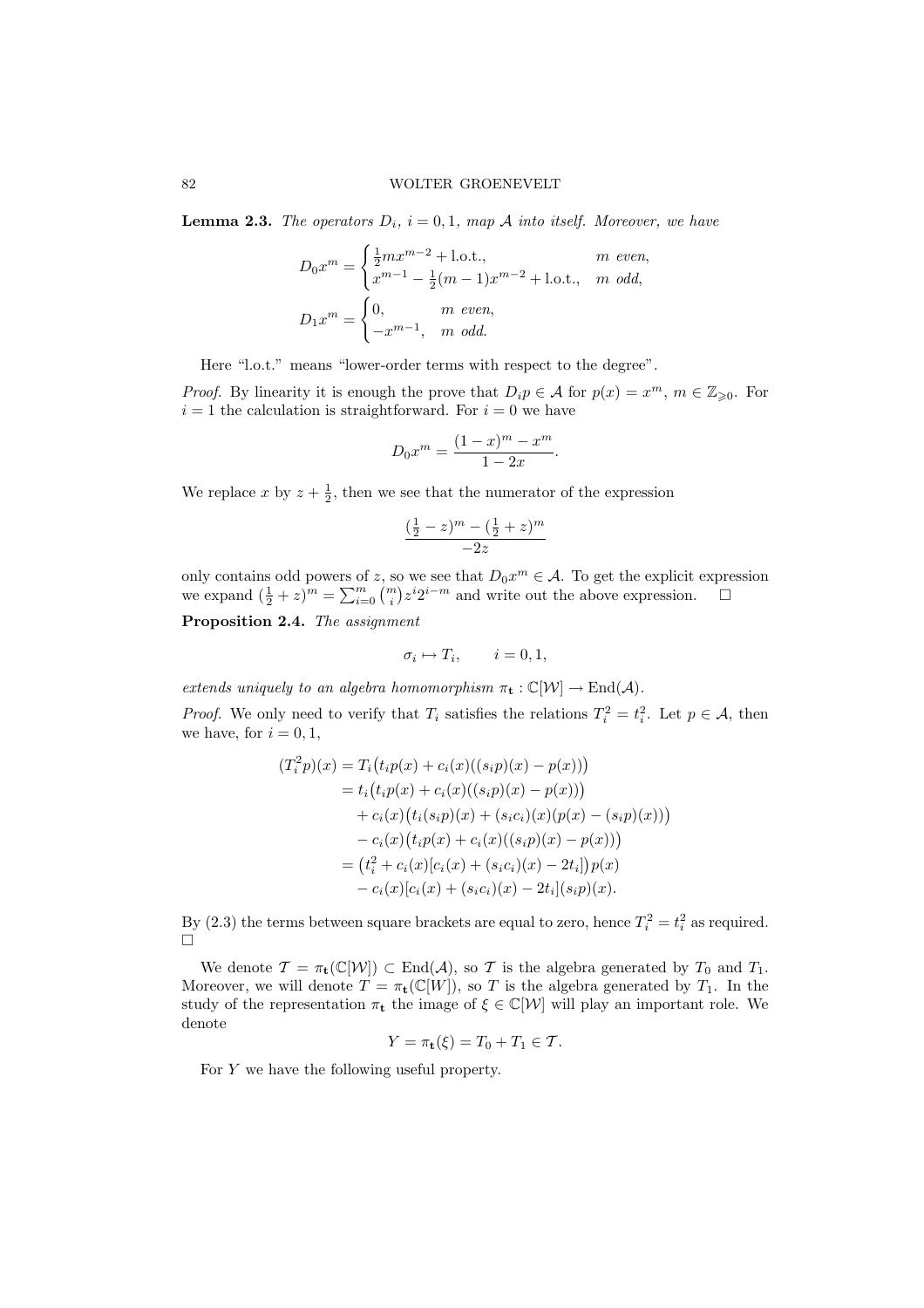**Proposition 2.5.** *Y* is a triangular operator, i.e., for  $m \in \mathbb{Z}_{\geqslant 0}$ ,

$$
Yx^m = \gamma_m x^m + \text{l.o.t.}
$$

The coefficients  $\gamma_m$  are given explicitly by

$$
\gamma_m = \begin{cases} t_0 + t_1 + n, & m = 2n, \\ -(t_0 + t_1 + n), & m = 2n - 1. \end{cases}
$$

From here on we assume that  $t_0 + t_1 \notin -\frac{1}{2}\mathbb{N}$ , so that  $\gamma_{m_1} \neq \gamma_{m_2}$  if  $m_1 \neq m_2$ . Proof. We write

$$
T_0 = t_0 + (t_0 + u_0 + \frac{1}{2} - x)(t_0 - u_0 + \frac{1}{2} - x)D_0,
$$
  
\n
$$
T_1 = t_1 + (t_1 + u_1 + x)(t_1 - u_1 + x)D_1,
$$

then we obtain, from Lemma 2.3,

$$
T_0 x^m = \begin{cases} x^{m+1} - (t_0 + \frac{1}{2}(m+1))x^m + \text{l.o.t.}, & m \text{ odd}, \\ (t_0 + \frac{1}{2}m)x^m + \text{l.o.t.}, & m \text{ even}, \end{cases}
$$
  

$$
T_1 x^m = \begin{cases} -x^{m+1} - t_1 x^m + \text{l.o.t.}, & m \text{ odd}, \\ t_1 x^m + \text{l.o.t.}, & m \text{ even}. \end{cases}
$$

Now the result follows from  $Y = T_0 + T_1$ .  $\Box$ 

From Proposition 2.5 it follows that for all  $m \in \mathbb{Z}_{\geqslant 0}$  there exists, up to a multiplicative constant, a unique element in A which is an eigenfunction of Y for eigenvalue  $\gamma_m$ . We call this element a nonsymmetric Wilson polynomial.

**Definition 2.6.** The nonsymmetric Wilson polynomial  $p_m$  is the unique monic polynomial of degree m such that  $Y p_m = \gamma_m p_m$ .

Clearly the set  $\{p_m \mid m \in \mathbb{Z}_{\geq 0}\}$  forms a linear basis for A. In order to decompose A as a  $\mathcal T$ -module, we need to know the action of  $T_1$  on the nonsymmetric Wilson polynomials. By  $T_0 = Y - T_1$  we then also have the action of  $T_0$ .

**Proposition 2.7.** We have  $T_1p_0 = t_1p_0$  and, for  $m \ge 1$ ,

$$
T_1 p_m = \begin{cases} -p_{m+1} + b_m p_m, & m \text{ odd,} \\ b_m p_m + (b_m^2 - t_1^2) p_{m-1}, & m \text{ even,} \end{cases}
$$

where

$$
b_m = \frac{(\gamma_m + t_1 + t_0)(\gamma_m + t_1 - t_0)}{2\gamma_m} - t_1.
$$

If we define  $b_0 = t_1$ , which is consistent with the above-defined expression for  $b_m$ , then the expression for  $T_1p_m$ , m even, is also valid for  $m = 0$  if we assume that  $p_{-1}$ exists (e.g.,  $p_{-1} = 1$ ).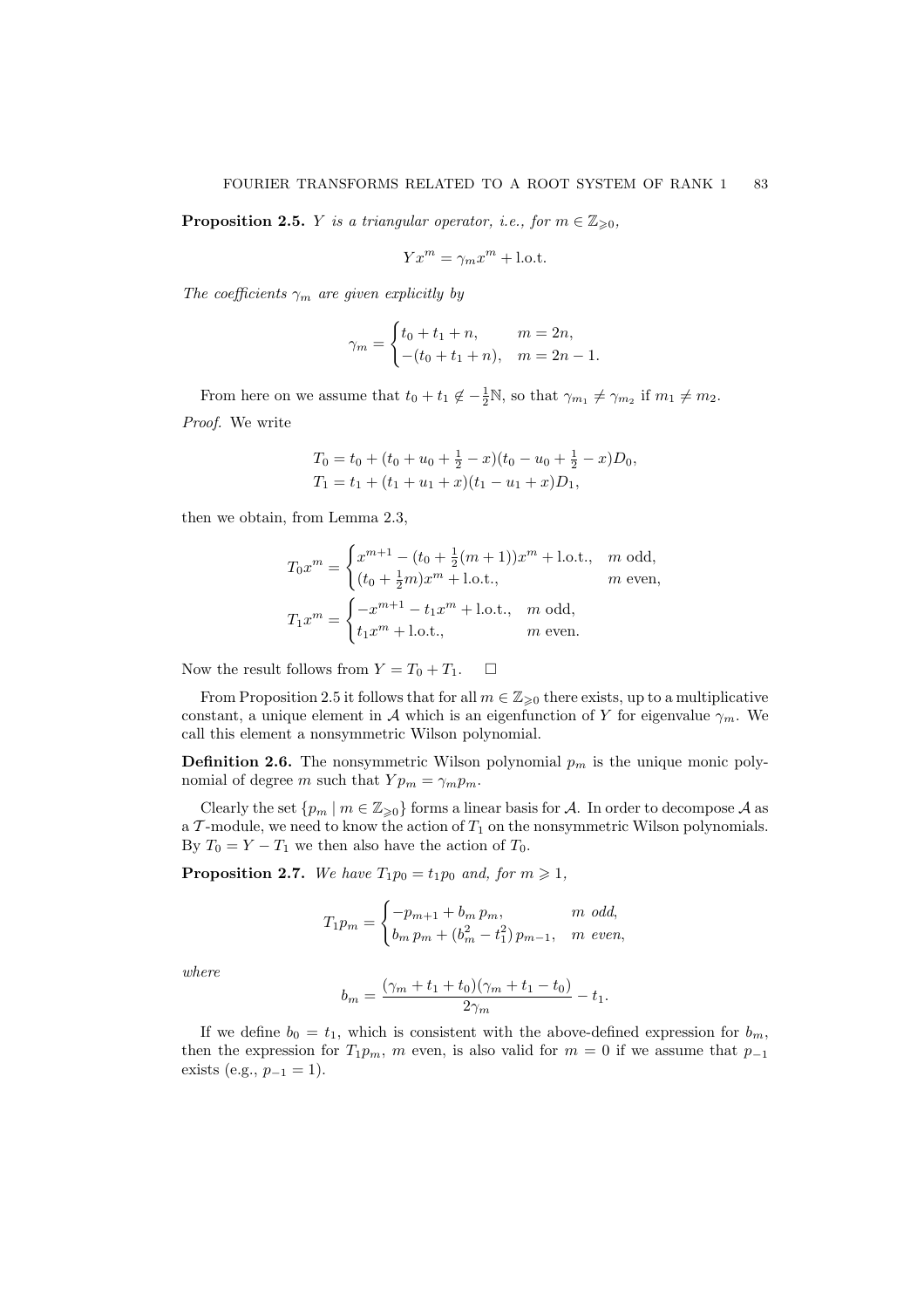*Proof.* From  $p_0 = 1$  we obtain directly  $T_1p_0 = t_1p_0$ . Assume  $m \geq 1$ . From the action of  $T_1$  on the monomial  $x^m$  (see the proof of Proposition 2.5) it follows that

$$
T_1 p_{2n-1} = -p_{2n} + \sum_{j=0}^{2n-1} a_{2n-1,j} p_j, \qquad T_1 p_{2n} = \sum_{j=0}^{2n} a_{2n,j} p_j, \qquad n \in \mathbb{N}.
$$

Now using  $YT_1 + T_1Y = Y^2 + t_1^2 - t_0^2$  we find  $(Y + \gamma_m)T_1p_m = (\gamma_m^2 + t_1^2 - t_0^2)p_m$ . Applying this to the expansions gives

$$
a_{m,m} = \frac{\gamma_m^2 + t_1^2 - t_0^2}{2\gamma_m}, \qquad a_{2n-1,2n-2} = 0, \qquad a_{m,j} = 0, \quad j \leq m-2.
$$

Note that we do not find the value for  $a_{2n,2n-1}$  from this, since  $\gamma_{2n-1} + \gamma_{2n} = 0$ . In order to find  $a_{2n,2n-1}$  we write out  $T_1^2 p_{2n}$ :

$$
T_1^2 p_{2n} = T_1(a_{2n,2n} p_{2n} + a_{2n,2n-1} p_{2n-1})
$$
  
=  $(a_{2n,2n}^2 - a_{2n,2n-1}) p_{2n} + a_{2n,2n-1} (a_{2n,2n} + a_{2n-1,2n-1}) p_{2n-1}.$ 

Using  $\gamma_{2n} = -\gamma_{2n-1}$  we see that  $a_{2n,2n} + a_{2n-1,2n-1} = 0$ . Now from  $T_1^2 = t_1^2$  it follows that  $(a_{2n,2n}^2 - a_{2n,2n-1}) = t_1^2$ , which gives us the value of  $a_{2n,2n-1}$ .  $\Box$ 

We denote by  $\mathcal{A}_Y \subset \mathcal{T}$  and  $\mathcal{A}_Y^W \subset \mathcal{T}$  the commutative subalgebras consisting of elements  $p(Y)$  for  $p \in A$ , respectively,  $p \in A^W$ . Also, we set  $\mathcal{A}(n) = \text{span}\{p_{2n}, p_{2n-1}\},$  $n \in \mathbb{N}$ , and  $\mathcal{A}(0) = \text{span}\{p_0\}.$ 

### Theorem 2.8.

- (a) The representation  $\pi_{\mathbf{t}} : \mathbb{C}[\mathcal{W}] \to \text{End}(\mathcal{A})$  is faithful.
- (b) The decomposition  $A = \bigoplus_{n \in \mathbb{Z}_{\geq 0}} A(n)$  is the multiplicity-free, irreducible decomposition of A as a  $\mathbb{C}[W]$ -module. Moreover, the element  $p(\xi)$  in the center  $\mathcal{A}_{\xi}^{W}$ of  $\mathbb{C}[\mathcal{W}]$  acts on  $\mathcal{A}(n)$  as multiplication by  $p(\gamma_{2n})$ .

*Proof.* (a) By Proposition 2.1 every element of  $\mathcal{T} = \pi_t(\mathbb{C}[\mathcal{W}])$  can be written as  $p(Y)$  +  $T_1q(Y)$  for some  $p, q \in \mathcal{A}$ . Suppose that  $p(Y) + T_1q(Y) = 0$  in T, then  $(p(\gamma_m) +$  $q(\gamma_m)T_1)p_m = 0$  for all  $m \in \mathbb{Z}_{\geqslant 0}$ . Now it follows from Proposition 2.7 that  $q(\gamma_m) = 0$ for all m, hence  $q = 0$  in A. This leaves us with  $p(\gamma_m) = 0$  for all m, so also  $p = 0$  in A.

(b) The decomposition follows from Proposition 2.7 and the fact that the algebra T is generated by  $T_1$  and Y. Let  $p(\xi) \in \mathcal{A}_{\xi}^W$ , then since  $\gamma_{2n} = -\gamma_{2n-1}$  we find that  $\pi_{\mathbf{t}}(p(\xi)) = p(Y)$  acts on  $\mathcal{A}(n) = \text{span}\{p_{2n-1}, p_{2n}\}\$ as multiplication by  $p(\gamma_{2n-1}) =$  $p(\gamma_{2n}). \square$ 

# 2.4. A degenerate double affine Hecke algebra

Let  $z \in \text{End}(\mathcal{A})$  be multiplication by  $x$ ;  $(zp)(x) = xp(x)$  for  $p \in \mathcal{A}$ . We denote by  $\mathcal{A}_z$ the commutative algebra in End(A) of multiplication operators  $p(z)$  for  $p \in A$ . Let us now define a degenerate double affine Hecke algebra as follows.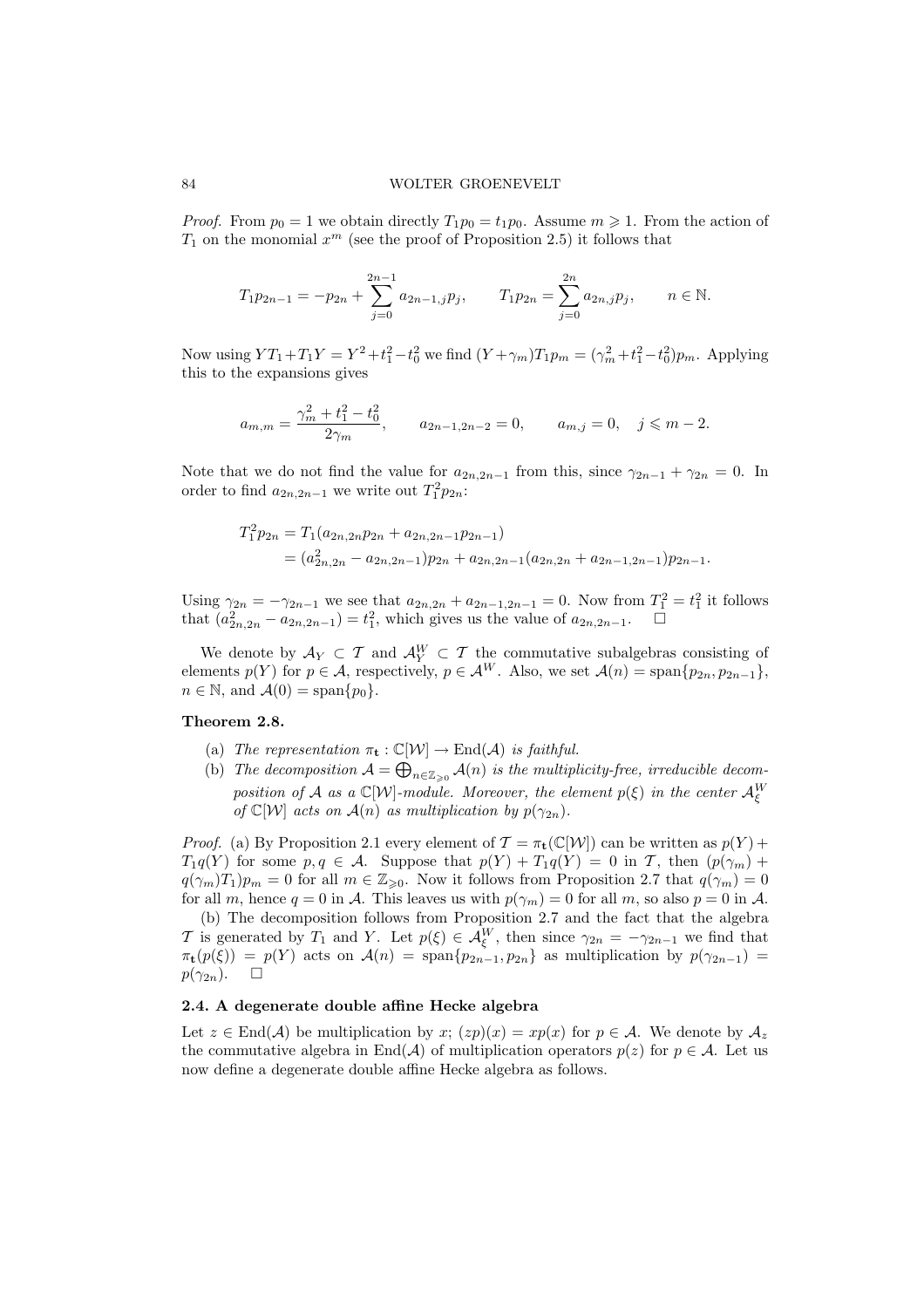**Definition 2.9.** The algebra  $\mathcal{H} = \mathcal{H}(\mathbf{t})$  is the algebra in End(A) generated by T and by  $A_z$ .

From writing the explicit expressions  $T_i$ ,  $i = 0, 1$ , as

$$
T_i = t_i s_i + \frac{t_i^2 - u_i^2 + (a_i^{\vee}(\cdot))^2}{a_i(\cdot)}(s_i - 1),
$$

it follows that we have the following relations in  $H$ ,

$$
T_i p(z) - (s_i p)(z) T_i = \frac{t_i^2 - u_i^2 + (a_i^{\vee}(z))^2}{a_i(z)}((s_i p)(z) - p(z)).
$$
\n(2.4)

Using the linear bases for  $\mathbb{C}[\mathcal{W}]$  from Proposition 2.1 we obtain linear bases for  $\mathcal{H}$ .

# Proposition 2.10. The sets

$$
\{Y^k z^l, Y^m T_1 z^n \mid k, l, m, n \in \mathbb{Z}_{\geqslant 0}\}, \qquad \{z^k Y^l, z^m T_1 Y^n \mid k, l, m, n \in \mathbb{Z}_{\geqslant 0}\},\
$$

are linear bases for H. So

$$
\mathcal{A}_Y\otimes T\otimes \mathcal{A}_z\cong \mathcal{H}\cong \mathcal{A}_z\otimes T\otimes \mathcal{A}_Y
$$

as vector spaces.

Now we can show that the relations  $(2.4)$  and the quadratic relations in T completely characterize the algebra H.

**Proposition 2.11.** The algebra  $\mathcal{H}(\mathbf{t})$  is isomorphic to the unital, associative algebra  $V(t)$  generated by  $V_0, V_1, v$  with relations

$$
V_i^2 = t_i^2, \qquad i = 0, 1,
$$

and, for  $p \in A$ .

$$
V_i p(v) - (s_i p)(v) V_i = \frac{t_i^2 - u_i^2 + (a_i^{\vee}(v))^2}{a_i(v)}((s_i p)(v) - p(v)),
$$

The isomorphism  $\phi : \mathcal{V}(\mathbf{t}) \to \mathcal{H}(\mathbf{t})$  is given on generators by the assignments

$$
V_0 \mapsto T_0, \ \ V_1 \mapsto T_1, \ \ v \mapsto z.
$$

*Proof.* Let  $\phi$  be defined on the generators of V as in the proposition, then by  $T_i^2 = t_i^2$ ,  $i = 0, 1$ , and by (2.4), φ preserves the defining relations of V. Moreover, φ maps generators of V to generators of  $H$ , hence  $\phi$  is surjective. For the injectivity it is enough to show that the set

$$
B = \{ (V_0 + V_1)^k z^l, (V_0 + V_1)^m V_1 z^n \mid k, l, m, n \in \mathbb{Z}_{\geq 0} \}
$$

is a linear basis for V. Now observe that the relations  $V_i^2 = t_i^2$  imply that the subalgebra generated by  $V_0$  and  $V_1$  is isomorphic to  $\mathbb{C}[\mathcal{W}]$ , then from Proposition 2.1 and the other relations in V it follows that the set B is indeed a basis for  $V$ .  $\Box$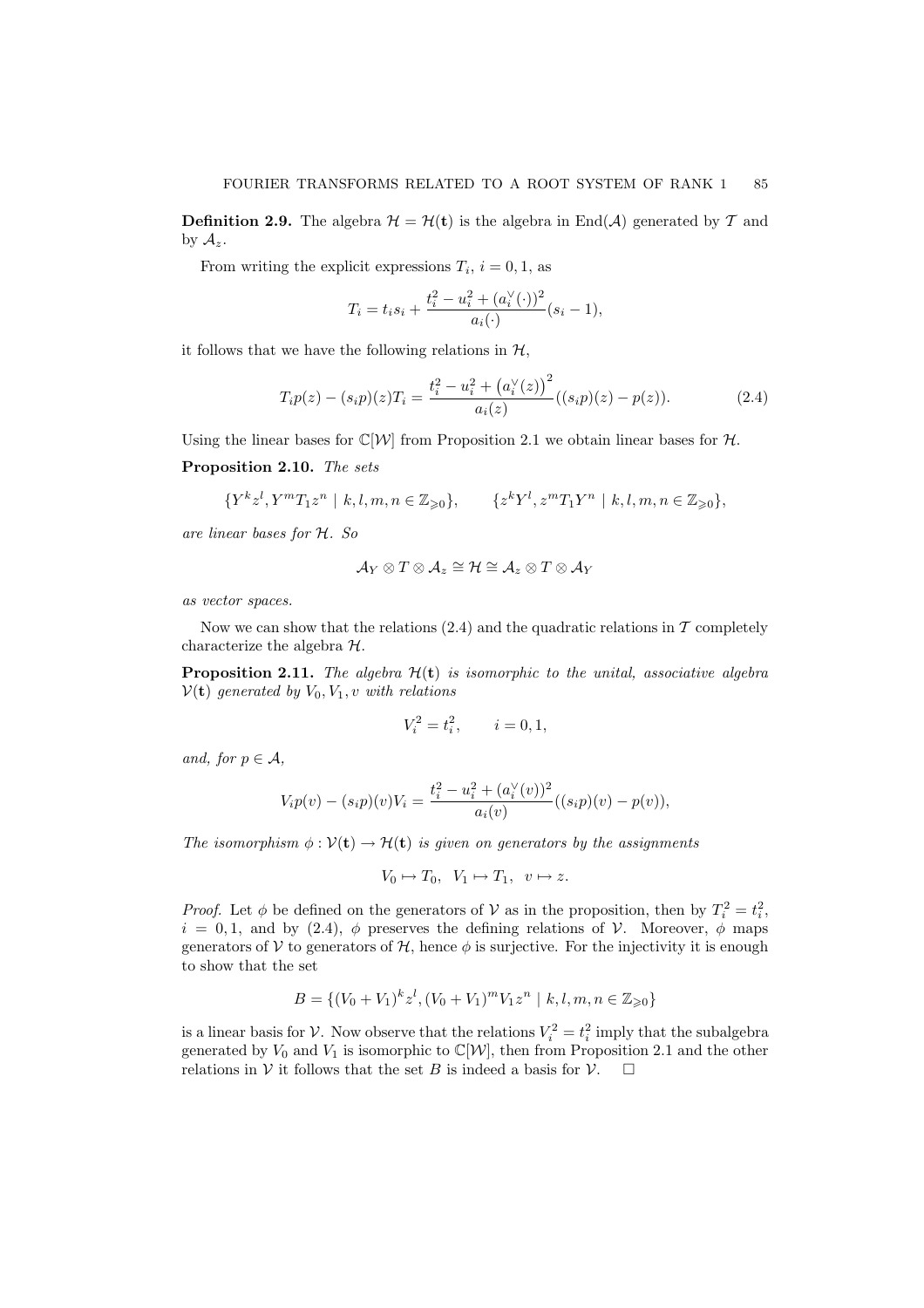For  $p(z) = z \in \mathcal{A}_z$  the relations (2.4) become

$$
T_0 z + zT_0 - T_0 = t_0^2 - u_0^2 + (\frac{1}{2} - z)^2,
$$
  
\n
$$
T_1 z + zT_1 = u_1^2 - t_1^2 - z^2,
$$

which we can also write as

$$
(T_0 + \frac{1}{2} - z)^2 = u_0^2
$$
,  $(T_1 + z)^2 = u_1^2$ .

Let us therefore denote

$$
T_{a_0^\vee}=-T_0-\tfrac{1}{2}+z,\qquad T_{a_1^\vee}=-T_1-z,
$$

then we have operators associated to any simple root in  $R$  such that

$$
T_{\alpha}^{2} = t_{\alpha}^{2}, \qquad \alpha \in \{a_{0}, a_{1}, a_{0}^{\vee}, a_{1}^{\vee}\}.
$$

We will also use the notation  $T_{a_i^{\vee}} = U_i$ ,  $i = 0, 1$ . Using Proposition 2.11 we now obtain the following characterization of the algebra  $\mathcal{H}$ .

**Proposition 2.12.** The algebra  $\mathcal{H}(\mathbf{t})$  is isomorphic to the unital, associative algebra  $\mathcal{V}(\mathbf{t})$  generated by  $V_i, V_i, i = 0, 1$ , with relations

$$
V_i^2 = t_i^2, \quad \tilde{V}_i^2 = u_i^2,
$$
  

$$
V_0 + V_1 + \tilde{V}_0 + \tilde{V}_1 = -\frac{1}{2}.
$$

The isomorphism is given explicitly on generators by  $V_i \mapsto T_i$ ,  $V_i \mapsto U_i$  for  $i = 0, 1$ .

*Proof.* The last relation in the proposition implies that  $V$  is also generated as an algebra by the elements  $V_0$ ,  $V_1$  and  $v = -V_1 - \tilde{V}_1 = \frac{1}{2} + V_0 + \tilde{V}_0$ . Writing out the quadratic relations  $\tilde{V}_i^2 = u_i^2$  leads to

$$
V_0v + vV_0 - V_0 = t_0^2 - u_0^2 + (\frac{1}{2} - v)^2,
$$
  

$$
V_1v + vV_1 = u_1^2 - t_1^2 - v^2.
$$

Iterating these relations gives back the defining relations from Proposition 2.11.  $\Box$ 

Finally, to justify the name "degenerate double affine Hecke algebra" for our algebra  $\mathcal H$  we show that the operators  $T_0$  and  $T_1$  can be obtained by taking an appropriate limit in the Noumi representation of the affine Hecke algebra of type  $\tilde{A_1}$ .

Let  $0 < q < 1$  and let  $\mathbf{k} : \mathcal{R} \to \mathbb{C}$  be a multiplicity function. The affine Hecke algebra of type  $\tilde{A}_1$  is the unital complex algebra generated by  $V_0$  and  $V_1$  with relations

$$
(V_j - k_{a_j})(V_j + k_{a_j}^{-1}) = 0, \t j = 0, 1.
$$

The Noumi representation is given by

$$
V_j = k_{a_j} + k_{a_j}^{-1} \frac{(1 - k_{a_j} k_{a_j} q^{a_j^{\vee}(x)})(1 - k_{a_j} k_{a_j}^{-1} q^{a_j^{\vee}(x)})}{1 - q^{a_j(x)}} (s_j - 1).
$$

∨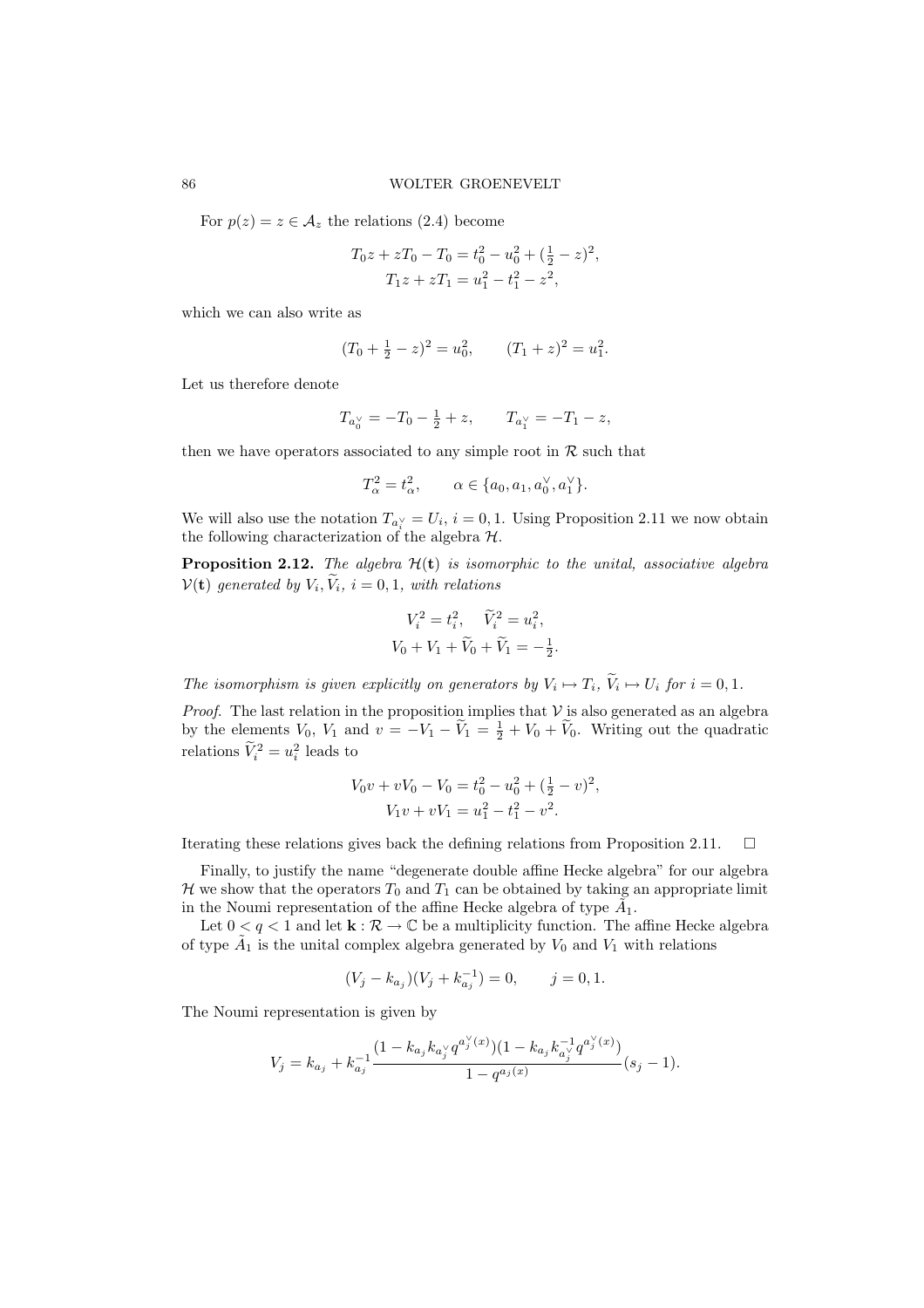These operators act on the algebra of Laurent polynomials in  $q^x$ . Now we substitute

$$
(k_{a_0}, k_{a_0^{\vee}}, k_{a_1}, k_{a_1^{\vee}}) \mapsto (-iq^{t_0}, iq^{u_0}, -iq^{t_1}, iq^{u_1}),
$$

with  $t_0, u_0, t_1, u_1 \in \mathbb{C}$ , then

$$
\lim_{q \uparrow 1} \frac{1-iV_j}{1-q} = t_j + \frac{(t_j + u_j + a_j^{\vee}(x))(t_j - u_j + a_j^{\vee}(x))}{a_j(x)}(s_j - 1) = T_j, \qquad j = 0, 1.
$$

So the algebra  $\mathcal T$  generated by  $T_0$  and  $T_1$  is indeed a degenerate affine Hecke algebra. Moreover, the Dunkl–Cherednik operator for the affine Hecke algebra is given by  $Y =$  $V_1V_0$ . In the limit we obtain

$$
\lim_{q \uparrow 1} \frac{\tilde{Y} + 1}{1 - q} = \lim_{q \uparrow 1} \left( \frac{1 - iV_0}{1 - q} + \frac{1 - iV_1}{1 - q} - \frac{(1 - iV_0)(1 - iV_1)}{1 - q} \right) = T_0 + T_1 = Y.
$$

The algebra  $\mathcal H$  may be considered as a  $q = 1$  analogue of the double affine Hecke algebra of type  $(C_1^{\vee}, C_1)$ , which was introduced by Sahi [20] for general rank. The presentation of  $H$  in Proposition 2.12 corresponds to Stokman's characterization [18, Theorem 2.22] of Sahi's double affine Hecke algebra.

The algebra  $H$  has appeared earlier in the literature. I would like to thank the referee for pointing this out. Consider the affine Dynkin quiver  $Q$  of type  $\tilde{D}_4$  with corresponding deformed preprojective algebra  $\Pi_Q^{\lambda}$ , see [6] for the definitions. Let  $i_0, i_1, \ldots, i_4$  be the vertices in  $Q$ , where  $i_0$  is the nodal vertex with associated idempotent  $e_0$ . The spherical subalgebra  $e_0 \Pi_Q^{\lambda} e_0$  is generated by  $X_1, \ldots, X_4$  with relations

$$
X_k(X_k - \lambda_{i_k}) = 0, \quad k = 1, ..., 4,
$$
  

$$
X_1 + X_2 + X_3 + X_4 = \lambda_{i_0},
$$

see [7, Theorem 7.2], [16, Theorem 1]. Now take

$$
\lambda = (\lambda_{i_0}, \lambda_{i_1}, \lambda_{i_2}, \lambda_{i_3}, \lambda_{i_4}) = (t_0 + u_0 + t_1 + u_1 - \frac{1}{2}, 2t_0, 2u_0, 2t_1, 2u_1),
$$

then it follows from Proposition 2.12 that the assignments

$$
X_1 \mapsto T_0 + t_0, \ \ X_2 \mapsto U_0 + u_0, \ \ X_3 \mapsto T_1 + t_1, \ \ X_4 \mapsto U_1 + u_1,
$$

extend to an algebra isomorphism  $e_0 \Pi_Q^{\lambda} e_0 \to H(\mathbf{t})$ . It is shown in [7] that, for appropriate  $\lambda$ , the algebra  $e_0 \Pi_Q^{\lambda} e_0$  is a rational degeneration of the double affine Hecke algebra of type  $(C_1^{\vee}, C_1)$ .

### 3. Wilson polynomials

In this section we study the nonsymmetric Wilson polynomials from Definition 2.6, and their symmetrized versions. We show that the symmetric Wilson polynomials are (with a suitable normalization) exactly the Wilson polynomials as defined by Wilson in [24].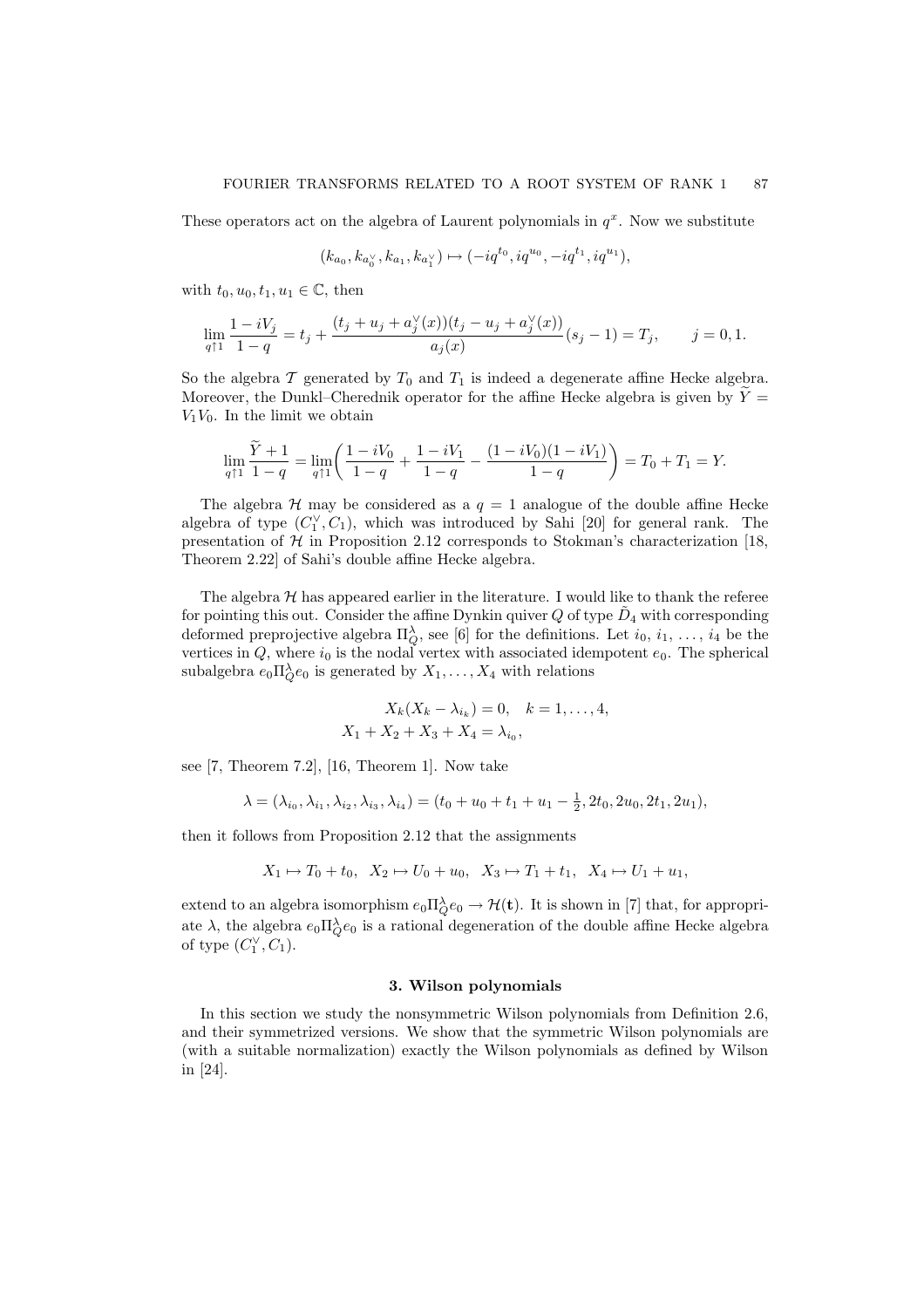### 3.1. Orthogonality relations

Let us introduce parameters a, b, c, d related to the multiplicity function  $\mathbf{t}=(t_0, u_0,t_1, u_1)$ by

$$
(a, b, c, d) = (t_1 + u_1, t_1 - u_1, t_0 + u_0 + \frac{1}{2}, t_0 - u_0 + \frac{1}{2}).
$$
\n
$$
(3.1)
$$

Throughout the rest of the paper, the parameters  $a, b, c, d$  will be related to the multiplicity function **t** in this way. We define a weight function  $\Delta$  by

$$
\Delta(x; \mathbf{t}) = \frac{\Gamma(a+x)\Gamma(a+1-x)\Gamma(b+x)\Gamma(b+1-x)\Gamma(c\pm x)\Gamma(d\pm x)}{\Gamma(2x)\Gamma(1-2x)}.
$$

Here, and elsewhere, we use the notation  $f(\alpha \pm \beta) = f(\alpha + \beta)f(\alpha - \beta)$ . From here on we assume that the multiplicity function  ${\bf t}$  is such that:

- $a, b, c, d \notin -\frac{1}{2}\mathbb{Z}_{\geqslant 0};$
- the pairwise sum of  $a, b, c, d$  is not contained in  $\mathbb{Z}$ .

Let  $C = C_t$  be a contour in the complex plane that runs along the imaginary axis from  $-i\infty$  to  $i\infty$  and is indented such that the sequences  $a + n$ ,  $b + n$ ,  $c + n$ ,  $d + n$ ,  $n \in \mathbb{Z}_{\geq 0}$ , are separated by  $\mathcal C$  from the sequences  $-(a+n),\, -(b+n),\, -(c+n),\, -(d+n),\, n\in\mathbb Z_{\geqslant 0}.$ Moreover, we assume that, set theoretically,  $\mathcal{C} = -\mathcal{C}$ . With the above assumptions on t such a contour exists. To the weight function  $\Delta$  we now associate a nondegenerate bilinear form  $\langle \cdot, \cdot \rangle_{\mathbf{t}}$  on  $\mathcal{A}$ ,

$$
\langle f, g \rangle_{\mathbf{t}} = \frac{1}{2\pi i} \int_{\mathcal{C}} f(x)g(x) \Delta(x) dx.
$$

By Cauchy's theorem we may write the above integral as an integral over  $i\mathbb{R}$  plus a finite sum of residues corresponding to poles of  $\Delta$ . In case a, b, c, d have positive real part we may take  $C = i\mathbb{R}$ .

**Proposition 3.1.** The operators Y and  $T_i$ ,  $i = 0, 1$ , are symmetric with respect to  $\langle \cdot, \cdot \rangle_{\mathbf{t}}$ .

*Proof.* Let  $f, g \in \mathcal{A}$ . We have

$$
(T_0f)(x) = t_0f(x) + \frac{(c-x)(d-x)}{1-2x}(f(1-x) - f(x)),
$$

so

$$
\langle T_0 f, g \rangle_{\mathbf{t}} = \frac{1}{2\pi i} \int_{\mathcal{C}} t_0 f(x) g(x) \Delta(x) dx + \frac{1}{2\pi i} \int_{\mathcal{C}} \left( f(1-x) - f(x) \right) g(x) \hat{\Delta}(x) dx,
$$

where

$$
\hat{\Delta}(x) = \frac{\Gamma(a+x)\Gamma(a+1-x)\Gamma(b+x)\Gamma(b+1-x)\Gamma(c+x)\Gamma(c+1-x)\Gamma(d+x)\Gamma(d+1-x)}{\Gamma(2x)\Gamma(2-2x)}.
$$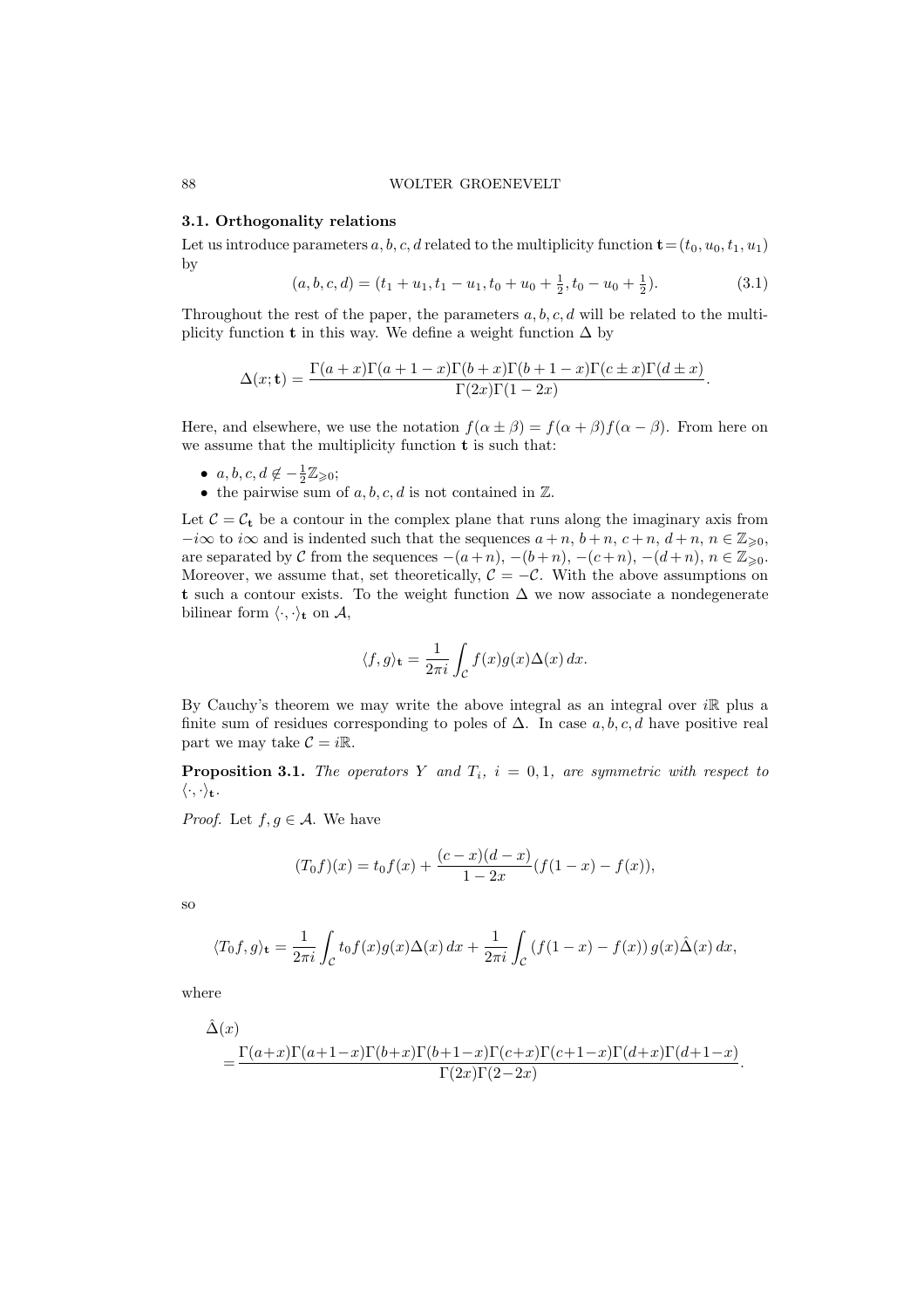We see that  $\hat{\Delta}(x) = \hat{\Delta}(1-x)$ . So we may write the second integral as

$$
\frac{1}{2\pi i} \int_{1+C} f(x)g(1-x)\hat{\Delta}(x) dx - \frac{1}{2\pi i} \int_{\mathcal{C}} f(x)g(x)\hat{\Delta}(x) dx.
$$

Under the current assumptions on **t** the integrand of the first integral does not have poles inside the area between C and  $1+\mathcal{C}$ . Therefore we can shift the path of integration, and we obtain

$$
\langle T_0 f, g \rangle_{\mathbf{t}} = \frac{1}{2\pi i} \int_{\mathcal{C}} f(x) \left( t_0 g(x) + \frac{(c - x)(d - x)}{1 - 2x} (g(1 - x) - g(x)) \right) \Delta(x) dx
$$
  
=  $\langle f, T_0 g \rangle_{\mathbf{t}}.$ 

This proves the proposition for  $T_0$ . The proof for  $T_1$  is similar. Since  $Y = T_0 + T_1$ , Y is also symmetric with respect to  $\langle \cdot, \cdot \rangle_{\mathbf{t}}$ .  $\Box$ 

We can now prove the orthogonality relations for the nonsymmetric Wilson polynomials.

**Theorem 3.2.** The set of nonsymmetric Wilson polynomials  $\{p_m \mid m \in \mathbb{Z}_{\geq 0}\}$  is an orthogonal basis for A with respect to  $\langle \cdot, \cdot \rangle_{\mathbf{t}}$ .

Proof. Using the previous proposition we have

$$
\gamma_{m_1}\langle p_{m_1}, p_{m_2}\rangle_{\mathbf{t}} = \langle Yp_{m_1}, p_{m_2}\rangle_{\mathbf{t}} = \langle p_{m_1}, Yp_{m_2}\rangle_{\mathbf{t}} = \gamma_{m_2}\langle p_{m_1}, p_{m_2}\rangle_{\mathbf{t}}.
$$

Since  $\gamma_{m_1} \neq \gamma_{m_2}$  if  $m_1 \neq m_2$ , we have

$$
\langle p_{m_1}, p_{m_2} \rangle_{\mathbf{t}} = 0,
$$

if  $m_1 \neq m_2$ .  $\Box$ 

We evaluate the diagonal terms  $\langle p_m, p_m \rangle_t$  later on in Theorem 4.3.

Remark 3.3. We could also define a bilinear form by

$$
\langle f, g \rangle_{\mathbf{t}}' = \frac{1}{2\pi i} \int_{\mathcal{C}} f(x)g(-x) \Delta(x) dx.
$$

This bilinear form is closer to the bilinear form used for the nonsymmetric Askey–Wilson polynomials in [18]. However,  $T_0$  and  $T_1$  are not symmetric with respect to this bilinear form. So this would lead to biorthogonality relations between the eigenfunctions of Y and  $Y^*$ , the adjoint of Y with respect to the above-defined bilinear form. However, it is not hard to show that the eigenfunctions of  $Y^*$  are precisely the nonsymmetric Wilson polynomials  $x \mapsto p_m(-x; \mathbf{t})$ , so that this biorthogonality relation is equivalent to the orthogonality relations in Theorem 3.2.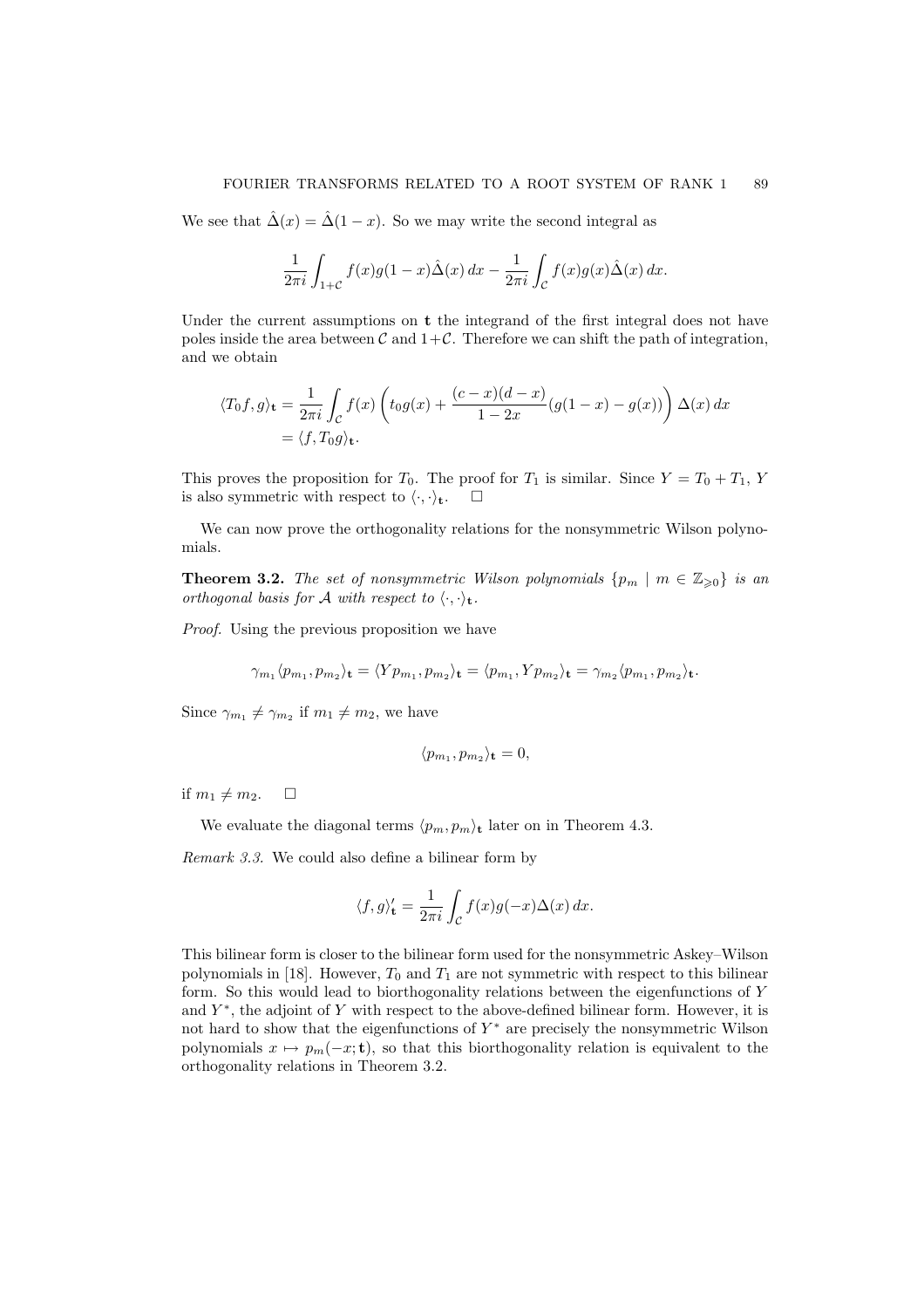#### 3.2. Symmetric and antisymmetric Wilson polynomials

Let us define in  $\mathbb{C}[W]$ ,

$$
c_{\pm} = \frac{1}{2}(1 \pm s_1).
$$

These elements are orthogonal primitive idempotents in  $\mathbb{C}[W]$ , i.e.,  $c_{\pm}^2 = c_{\pm}$ ,  $c_{-}+c_{+} = 1$ , and  $c_{\pm}c_{\mp} = 0$ . For  $p \in \mathcal{A}$  the polynomial  $c_{+}p$  is an even polynomial, so  $c_{+}$  is the projection of A onto  $\mathcal{A}^W$ , and  $c_p$  is an odd polynomial. The representation  $\pi_t$  of  $\mathbb{C}[W]$  gives us corresponding elements in the algebra  $T$ ,

$$
C_{\pm} = \pi_{\mathbf{t}}(c_{\pm}) = \frac{1}{2t_1}(t_1 \pm T_1) \in T.
$$

Since  $C_+ + C_- = 1$  in T, we have a corresponding decomposition of A in a symmetric and an antisymmetric part;  $A = A_+ \oplus A_-$ , where  $A_{\pm} = C_{\pm}A$ . So  $A_{\pm}$  consists of polynomials  $p \in \mathcal{A}$  for which  $(T_1 \mp t_1)p = 0$ . From the explicit expression of  $T_1$  we obtain  $T_1p = t_1p$  if and only if  $s_1p = p$ , so we see that  $\mathcal{A}_+ = \mathcal{A}^W$ , the algebra of even polynomials. Moreover,  $A_{-}$  consists of the polynomials p such that  $c_1(-x)p(x)$  is odd. Indeed, the identity  $(T_1 + t_1)p = 0$  is equivalent to

$$
0 = 2t_1p(x) + c_1(x)(p(-x) - p(x)) = (c_1(x) + c_1(-x))p(x) + c_1(x)(p(-x) - p(x)),
$$

which gives  $c_1(-x)p(x) = -c_1(x)p(-x)$ . The symmetric and the antisymmetric polynomials are related by the generalized Weyl denominator, which is the monic antisymmetric polynomial of lowest degree.

**Proposition 3.4.** Let the generalized Weyl denominator  $\delta$  be the polynomial given by

$$
\delta(x) = (t_1 + u_1 + x)(t_1 - u_1 + x),
$$

then  $\delta(z)A_+ = A_-$ .

Proof. After a straightforward calculation it follows from Proposition 2.11 that

$$
(T_1 + t_1)\delta(z) = \delta(-z)(T_1 - t_1),
$$

hence  $\delta(z)A_+ \subset A_-$ . In the same way it follows that  $\delta(z)^{-1}A_-$  is W-invariant. So we only need to show that if  $p \in \mathcal{A}_-$ , then  $\delta(x)^{-1}p(x)$  is a polynomial. This follows directly from writing the polynomial  $p \in \mathcal{A}_-$  as

$$
p(x) = -\frac{c_1(x)}{c_1(-x)}p(-x) = \frac{\delta(x)}{\delta(-x)}p(-x),
$$

where we used  $\delta(x) = 2xc_1(x)$ . Hence  $\delta(z)^{-1}A_{-} \subset A_{+}$ .  $\Box$ 

We can decompose the irreducible  $\mathcal{T}$ -modules in a symmetric and antisymmetric part;  $\mathcal{A}(n) = \mathcal{A}_+(n) \oplus \mathcal{A}_-(n)$ ,  $n \in \mathbb{Z}_{\geq 0}$ . So the nonsymmetric Wilson polynomials  $p_m$ can be written as the sum of a symmetric and an antisymmetric polynomial. For a factor  $F_n^{\pm}$  independent of x, we must have  $C_{\pm}p_{2n-1} = F_n^{\pm}C_{\pm}p_{2n}$ , since both  $C_{\pm}p_{2n}$  and  $C_{\pm}p_{2n-1}$  are in the (anti-)symmetric part of  $\mathcal{A}(n)$ . It will be useful to work with monic polynomials.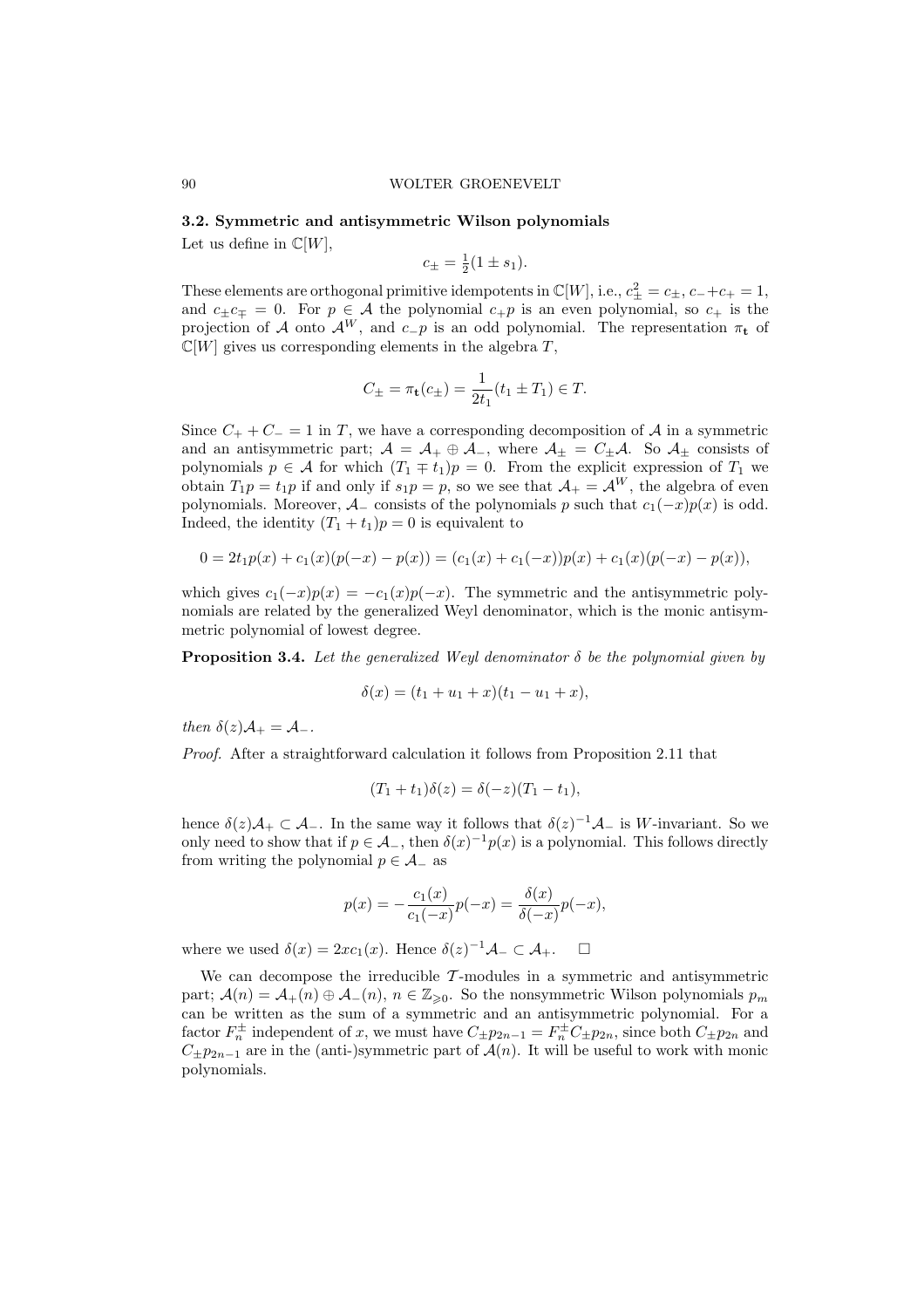#### Definition 3.5.

- (a) The symmetric Wilson polynomial  $P_{2n}^+$  is the unique monic polynomial in  $\mathcal{A}_+(n)$ .
- (b) The antisymmetric Wilson polynomial  $P_{2n}^-$  is the unique monic polynomial in  $\mathcal{A}_-(n)$ .

We remark that both  $P_{2n}^+$  and  $P_{2n}^-$  are of degree  $2n$ . There are no (anti)symmetric Wilson polynomials of odd degree. Note that the sets  $\{P_{2n}^+ \mid n \in \mathbb{Z}_{\geqslant 0}\}\$  and  $\{P_{2n}^- \mid n \in \mathbb{N}\}\$ are a linear basis for  $\mathcal{A}_+$ , respectively,  $\mathcal{A}_-$ . We can express the (anti)symmetric Wilson polynomials in terms of nonsymmetric ones and vice versa.

Lemma 3.6. We have

$$
P_{2n}^+ = p_{2n} + (b_{2n} - t_1)p_{2n-1}, \qquad P_{2n}^- = p_{2n} + (b_{2n} + t_1)p_{2n-1},
$$

or, equivalently,

$$
p_{2n} = \frac{1}{2t_1} \left( (b_{2n} + t_1) P_{2n}^+ - (b_{2n} - t_1) P_{2n}^- \right), \qquad p_{2n-1} = \frac{1}{2t_1} \left( P_{2n}^- - P_{2n}^+ \right),
$$

with  $b_{2n}$  as in Proposition 2.7.

*Proof.* This follows from writing out  $(T_1 \pm t_1)p_m$  using Proposition 2.7.  $\Box$ 

The (anti)symmetric Wilson polynomials also satisfy orthogonality relations with respect to the bilinear form  $\langle \cdot, \cdot \rangle_t$ .

Lemma 3.7. We have the following orthogonality relations:

- (a) For  $n \in \mathbb{Z}_{\geqslant 0}$ ,  $m \in \mathbb{N}$ ,  $\langle P_{2n}^+, P_{2m}^- \rangle_t = 0$ ;
- (b) For  $n, m \in \mathbb{Z}_{\geqslant 0}, n \neq m, \langle P_{2n}^+, P_{2m}^+ \rangle_t = 0;$
- (c) For  $n, m \in \mathbb{N}, n \neq m, \langle P_{2n}^-, P_{2m}^-\rangle_t = 0.$

*Proof.* (a) From  $C_{\pm}C_{\mp}=0$  we obtain

$$
\langle C_+ p_n, C_- p_m \rangle_{\mathbf{t}} = \langle p_n, C_+ C_- p_m \rangle_{\mathbf{t}} = 0.
$$

(b) Since  $P_{2n}^+ \in \mathcal{A}^W$  and  $Y^2 \in \mathcal{A}_Y^W$ , it follows from Theorem 2.8(b) that  $Y^2 P_{2n}^+$  $\gamma_{2n}^2 P_{2n}^+$ . Because Y is symmetric with respect to  $\langle \cdot, \cdot \rangle_t$ ,  $Y^2$  is also symmetric. Now, since the eigenvalues  $\gamma_{2n}^2$  are pairwise different, the orthogonality relations follow.

(c) Theorem 3.2 gives, for  $n \neq m$ ,

$$
0 = \langle p_n, p_m \rangle_{\mathbf{t}} = \langle C_+ p_n, C_+ p_m \rangle_{\mathbf{t}} + \langle C_+ p_n, C_- p_m \rangle_{\mathbf{t}} + \langle C_- p_n, C_+ p_m \rangle_{\mathbf{t}} + \langle C_- p_n, C_- p_m \rangle_{\mathbf{t}}.
$$

Then by (a) and (b) we obtain  $\langle C_{-}p_n, C_{-}p_m \rangle_t = 0.$   $\Box$ 

Let us define the weight function  $\Delta^+$  by

$$
\Delta^+(x;\mathbf{t}) = \frac{\Gamma(a \pm x)\Gamma(b \pm x)\Gamma(c \pm x)\Gamma(d \pm x)}{\Gamma(\pm 2x)},
$$

and let  $\langle \cdot, \cdot \rangle_t^+$  be the corresponding bilinear form on  $\mathcal{A}_+$ ,

$$
\langle f, g \rangle_{\mathbf{t}}^+ = \frac{1}{2\pi i} \int_{\mathcal{C}} f(x)g(x) \Delta^+(x) \, dx.
$$

Observe that  $\Delta^+(-x) = \Delta^+(x)$ .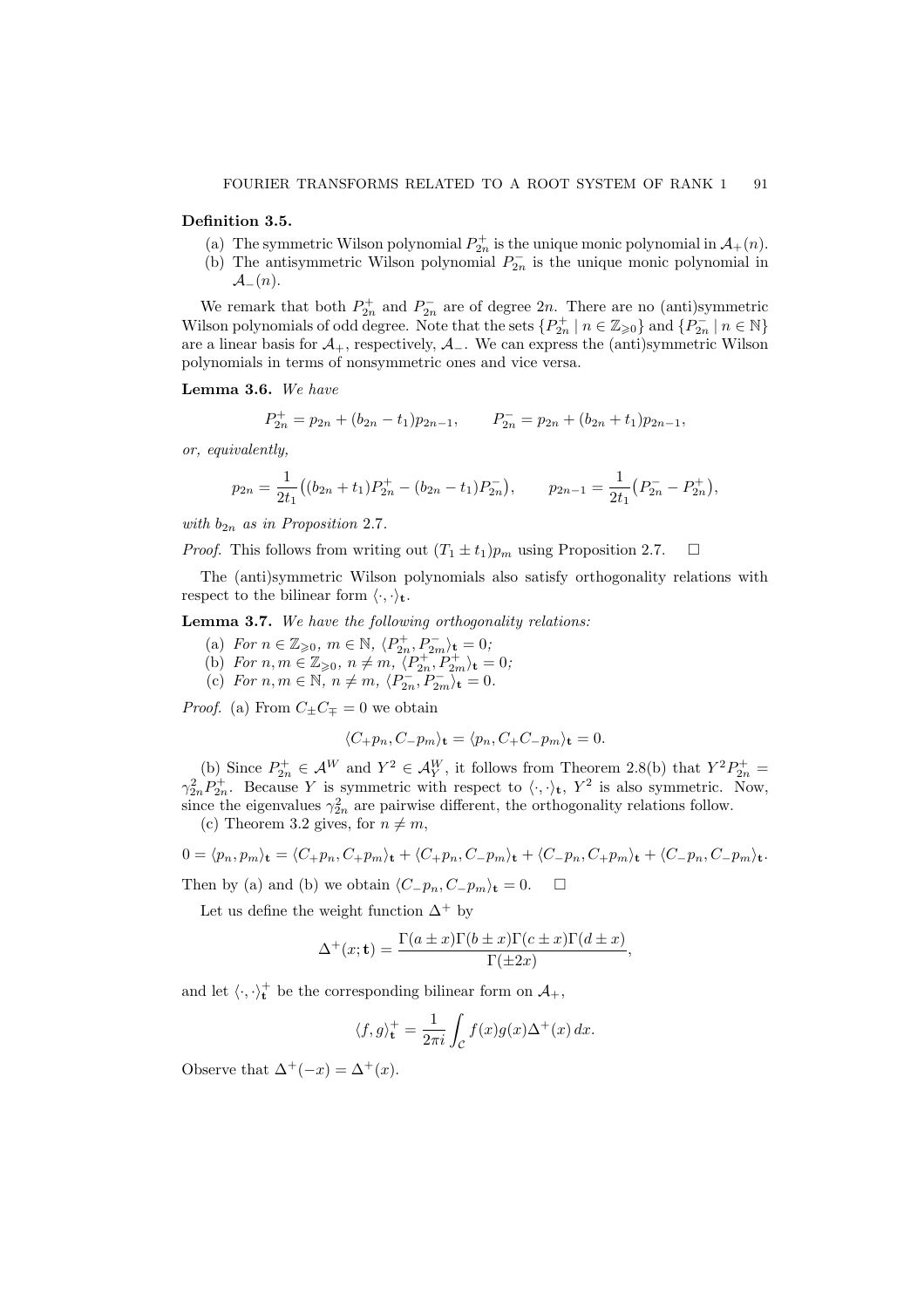Lemma 3.8. For  $f, g \in \mathcal{A}_+$ ,

$$
\langle f, g \rangle_{\mathbf{t}} = \frac{1}{2}(a+b)\langle f, g \rangle_{\mathbf{t}}^{+}.
$$

*Proof.* From the explicit expression for  $\Delta$  and  $\Delta^+$  it follows that

$$
\Delta(x) = c_1(-x)\Delta^+(x).
$$

Let  $f, g \in \mathcal{A}_+$ , then

$$
2\langle f,g\rangle_{\mathbf{t}} = \frac{1}{2\pi i} \int_{\mathcal{C}} f(x)g(x)(c_1(x) + c_1(-x))\Delta^+(x) dx.
$$

Then the result follows from  $c_1(x) + c_1(-x) = 2t_1 = a + b$ .  $\Box$ 

Combining Lemma 3.8 with Lemma 3.7(b) then leads to the orthogonality relations for the symmetric Wilson polynomials with respect to  $\langle \cdot, \cdot \rangle_t^+$ .

**Theorem 3.9.** The set  $\{P_{2n}^+\mid n\in\mathbb{Z}_{\geqslant 0}\}$  is an orthogonal basis for  $\mathcal{A}_+$  with respect to  $\langle \cdot \, , \cdot \rangle_{\mathbf{t}}^{+}$  .

Now we can prove the generalized Weyl character formula, which says that antisymmetric Wilson polynomials can be expressed in terms of symmetric Wilson polynomials with a shift in the parameters using the generalized Weyl denominator  $\delta$  defined in Proposition 3.4.

Theorem 3.10. For  $n \in \mathbb{N}$ ,

$$
P_{2n}^-(x; \mathbf{t}) = \delta(x) P_{2n-2}^+(x; t_0, u_0, t_1 + 1, u_1).
$$

*Proof.* The symmetric Wilson polynomial  $P_{2n}^{\dagger}(\cdot; t_0, u_0, t_1 + 1, u_1)$  is the unique even monic polynomial of degree  $2n$  that is orthogonal to all even polynomials of degree  $\leq 2n-2$  with respect to  $\langle \cdot, \cdot \rangle^+_{(t_0,u_0,t_1+1,u_1)}$ . Let  $p(x) = \delta(x)^{-1}P_{2n}^-(x;\mathbf{t})$ , then p is a monic polynomial and by Proposition 3.4 we have  $p \in A_+$ . So, to prove the desired identity, it is enough to show that  $\langle p, q_{2k} \rangle^+_{(t_0,u_0,t_1+1,u_1)} = 0$ , for any even polynomial  $q_{2k}$ of degree 2k for  $k = 0, \ldots, n-2$ .

By the explicit expressions for  $\Delta$  and  $\Delta^+$  we have

$$
\delta(x)\Delta(x; \mathbf{t}) = -\frac{1}{2x}\Delta^{+}(x; t_0, u_0, t_1 + 1, u_1).
$$

Now we write out the bilinear form  $\langle \cdot, \cdot \rangle_t$  as an integral and we symmetrize the integrand, then we obtain

$$
\langle P_{2n}^-, \delta(z)q_{2k}\rangle_{\mathbf{t}} = \frac{1}{4\pi i} \int_C p(x)q_{2k}(x) \left(\frac{\delta(-x) - \delta(x)}{2x}\right) \Delta^+(x; t_0, u_0, t_1 + 1, u_1) dx
$$
  
=  $-\frac{1}{2}(a+b)\langle p, q_{2k}\rangle^+(t_0, u_0, t_1 + 1, u_1)\rangle$ 

Since  $\delta(z)q_{2k} \in \text{span}\{P_{2m}^- \mid m=1,\ldots,k+1\} \subset \mathcal{A}_-$  it follows from Lemma 3.7(c) that  $\langle P_{2n}^-, \delta(z)q_{2k}\rangle_t = 0$ , hence  $\langle p, q_{2k}\rangle^+_{(t_0, u_0, t_1+1, u_1)} = 0$  as desired.  $\Box$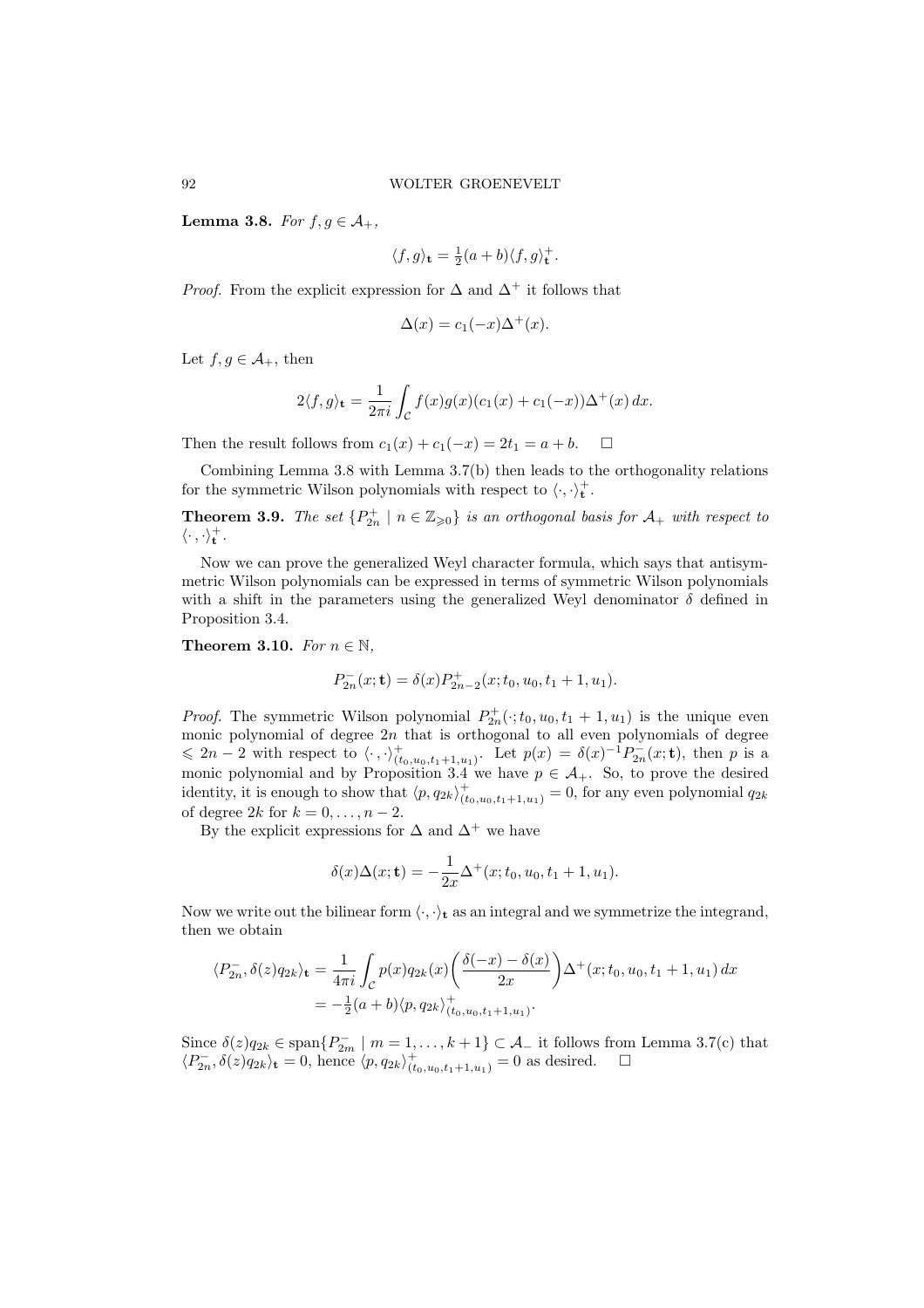#### 3.3. Duality

In this subsection we prove the duality property for the Wilson polynomials using ideas from [20] and [18]. We define an involution  $\sigma$  acting on multiplicity functions by interchanging the values on the  $a_0$ -orbit and the  $a_1^{\vee}$ -orbit. So, given a multiplicity function  $\mathbf{t} = (t_0, u_0, t_1, u_1)$ , the multiplicity function  $\mathbf{t}^{\sigma} : \mathcal{R} \to \mathbb{C}$  is given by

$$
\mathbf{t}^{\sigma} = (t^{\sigma}_{a_0}, t^{\sigma}_{a_0^\vee}, t^{\sigma}_{a_1}, t^{\sigma}_{a_1^\vee}) = (u_1, u_0, t_1, t_0).
$$

We call  $t^{\sigma}$  the dual of **t**. If an object depends on the multiplicity function **t**, we will use a super- or subscript  $\sigma$  to denote the same object depending on  $\mathbf{t}^{\sigma}$ . For instance, for the difference-reflection operators we write  $T_i^{\sigma} = T_i(\mathbf{t}^{\sigma})$ , and  $\mathcal{H}_{\sigma} = \mathcal{H}(\mathbf{t}^{\sigma})$  is the algebra generated by  $T_0^{\sigma}$ ,  $T_1^{\sigma}$  and  $z^{\sigma} = z$ .

Proposition 3.11. The assignments

$$
T_0 \mapsto -(T_1^{\sigma} + z),
$$
  $T_1 \mapsto T_1^{\sigma},$   $z \mapsto -(T_0^{\sigma} + T_1^{\sigma}),$ 

extend uniquely to an algebra isomorphism  $\sigma : \mathcal{H} \to \mathcal{H}_\sigma$  with inverse  $\sigma^{-1} = \sigma_\sigma$ , respectively, anti-isomorphism  $\psi : \mathcal{H} \to \mathcal{H}_{\sigma}$  with inverse  $\psi^{-1} = \psi_{\sigma}$ .

We call  $\sigma$  and  $\psi$ , the duality isomorphism, respectively, duality anti-isomorphism.

Proof. It is straightforward to verify that the following relations are satisfied

$$
\sigma(T_0)^2 = t_0^2, \qquad \sigma(T_1)^2 = t_1^2, \qquad \sigma(z - \frac{1}{2} - T_0)^2 = u_0^2, \qquad \sigma(-T_1 - z)^2 = u_1^2,
$$

and similarly for  $\psi$ . We see that both  $\psi$  and  $\sigma$  satisfy

 $T_0 \mapsto U_1^{\sigma}$ ,  $T_1 \mapsto T_1^{\sigma}$ ,  $U_0 \mapsto U_0^{\sigma}$ ,  $U_1 \mapsto T_0^{\sigma}$ ,  $z \mapsto -Y^{\sigma}$ ,  $Y \mapsto -z$ . We then see that  $\sigma^{-1} = \sigma_{\sigma}$  and  $\psi^{-1} = \psi_{\sigma}$ .  $\Box$ 

Next we introduce, following Sahi [20], elements in  $H$  called intertwiners which can be used to construct raising and lowering operators for the nonsymmetric Wilson polynomials. These intertwiners  $S_0, S_1 \in \mathcal{H}$  are defined by

$$
S_0 = U_1 Y - Y U_1, \qquad S_1 = T_1 Y - Y T_1. \tag{3.2}
$$

We have the following useful property.

### Lemma 3.12. For  $n \in \mathbb{Z}_{\geq 0}$ ,

$$
S_0 p_{2n} = (\gamma_{2n+1} - \gamma_{2n}) p_{2n+1}, \qquad S_1 p_{2n+1} = 2\gamma_{2n+2} p_{2n+2}.
$$

Proof. By Proposition 2.7 we have

$$
S_1 p_{2n+1} = (\gamma_{2n+1} - Y)T_1 p_{2n+1} = (\gamma_{2n+1} - Y)(-p_{2n+2} + b_{2n+1} p_{2n+1}).
$$

Then the formula for  $S_1$  follows from  $\gamma_{2n+2} = -\gamma_{2n+1}$ .

Next we check the action of  $S_0$ . Let  $\widetilde{S}_0 = zT_0 - T_0z \in \mathcal{H}$ . For  $p \in \mathcal{A}$ , we obtain from Proposition 2.11  $p(z)\tilde{S}_0 = \tilde{S}_0(s_0p)(z)$  in H. Applying the duality isomorphism  $\sigma$  and replacing the parameters by their duals, gives us  $p(-Y)S_0 = S_0p(1+Y)$  in H. So  $S_0p_{2n}$ is an eigenfunction of Y for eigenvalue  $-(1 + \gamma_{2n}) = \gamma_{2n+1}$ , therefore  $S_0 p_{2n} = k_n p_{2n+1}$ for some constant  $k_n$ . Using Proposition 2.7 again, the constant  $k_n$  can be determined by finding the leading coefficient in

$$
S_0 p_{2n} = (Y - \gamma_{2n})(T_1 + z)p_{2n} = (Y - \gamma_{2n})((b_{2n} + z)p_{2n} + (b_{2n}^2 - t_1^2)p_{2n-1}).
$$
  
From Proposition 2.5 it now follows that  $k_n = \gamma_{2n+1} - \gamma_{2n}$ .  $\square$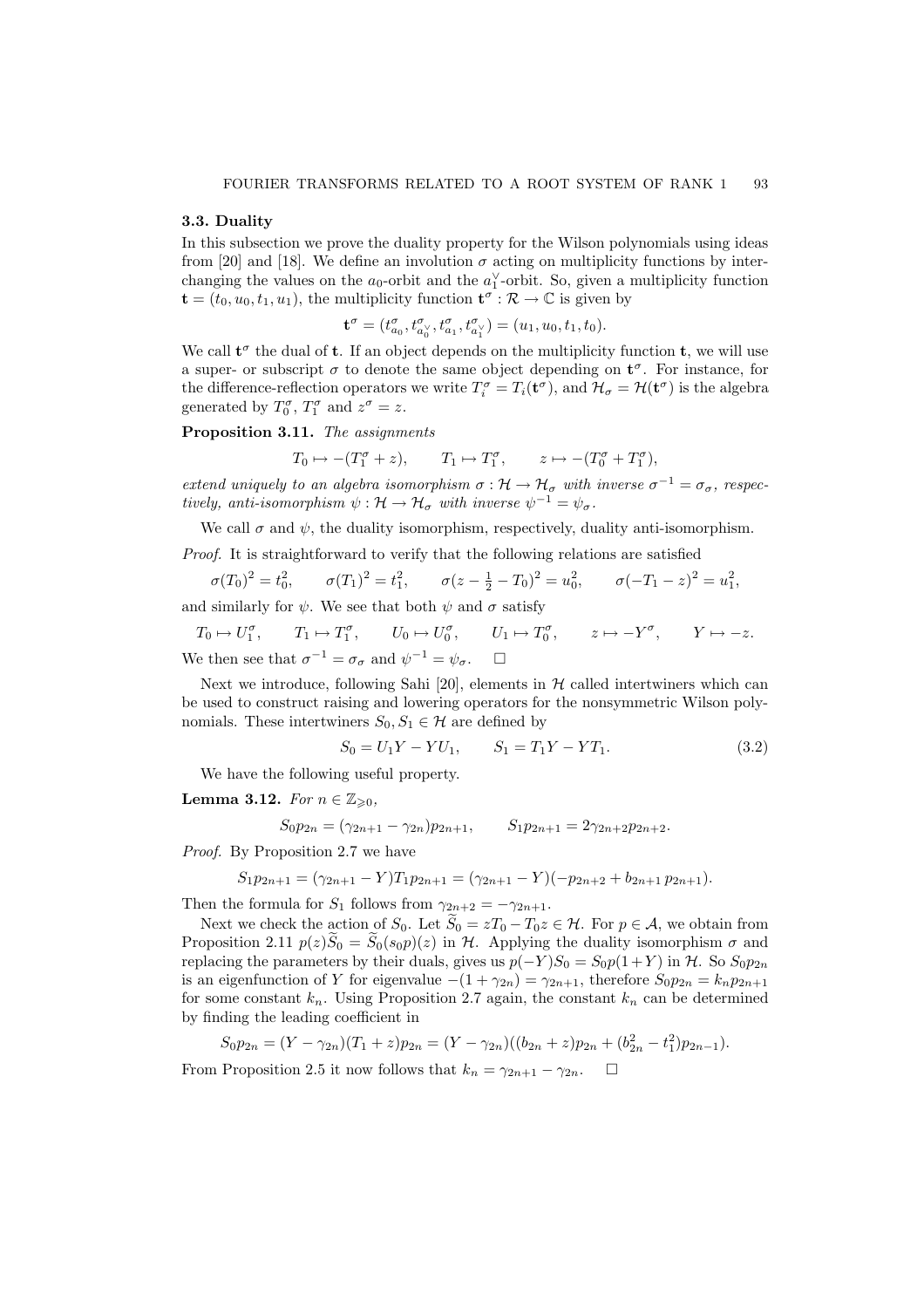Observe that in the same way as in Lemma 3.12 it can be proved that  $S_0p_{2n+1}$  =  $k_n^0 p_{2n}$  and  $S_1 p_{2n} = k_n^1 p_{2n-1}$  for some constants  $k_n^i$  which can be determined explicitly. We do not need these formulas here.

As a first application of Lemma 3.12 we deduce a Rodriguez-type formula for the nonsymmetric Wilson polynomials, which says that the nonsymmetric Wilson polynomials can be generated from  $1 \in \mathcal{A}$ , the polynomial identically equal to 1, using the intertwiners. We use the standard notation for shifted factorials,

$$
(\alpha)_0 = 1, \quad (\alpha)_n = \alpha(\alpha + 1) \dots (\alpha + n - 1), \quad n \in \mathbb{N}.
$$

Proposition 3.13. For  $n \in \mathbb{Z}_{\geqslant 0}$ ,

$$
(S_1S_0)^n1 = (-1)^n(2t_0 + 2t_1 + 1)_{2n} p_{2n},
$$
  
\n
$$
S_0(S_1S_0)^n1 = (-1)^{n+1}(2t_0 + 2t_1 + 1)_{2n+1} p_{2n+1}.
$$

*Proof.* This follows from Lemma 3.12 using induction on the degree.  $\Box$ 

As a second application of Lemma 3.12 we evaluate  $p_m(-x_0)$  explicitly, where  $x_0 =$  $t_1 + u_1$ . For this we introduce the evaluation mapping Ev :  $\mathcal{H} \to \mathbb{C}$  by

$$
\text{Ev}(X) = (X(1))(-x_0), \qquad X \in \mathcal{H},
$$

where  $1 \in \mathcal{A}$ . From the explicit expression  $T_1 = t_1 + c_1(\cdot)(s_1 - 1)$  and from  $c_1(-x_0) = 0$ it follows directly that

$$
Ev(T_1X) = t_1 Ev(X), \qquad X \in \mathcal{H}.
$$
\n(3.3)

**Proposition 3.14.** For  $n \in \mathbb{N}$ ,

$$
p_{2n}(-x_0) = \frac{(a+b+1)_n(a+c)_n(a+d)_n}{(n+a+b+c+d)_n},
$$
  
\n
$$
p_{2n-1}(-x_0) = -\frac{(a+b+1)_{n-1}(a+c)_n(a+d)_n}{(n+a+b+c+d-1)_n},
$$
  
\n
$$
P_{2n}^+(x_0) = \frac{(a+b)_n(a+c)_n(a+d)_n}{(n+a+b+c+d-1)_n}.
$$

*Proof.* Let  $n \in \mathbb{Z}_{\geqslant 0}$ . Using the relation  $YT_1 + T_1Y = Y^2 + t_1^2 - t_0^2$  in  $\mathcal{H}$ , we may write

$$
S_1 = 2T_1Y - Y^2 - t_1^2 + t_0^2.
$$

Then using (3.3) we have

$$
\begin{aligned} \text{Ev}(S_1 p_{2n+1}(z)) &= (2t_1 \gamma_{2n+1} - \gamma_{2n+1}^2 - t_1^2 + t_0^2) p_{2n+1}(-x_0) \\ &= (t_0 + t_1 - \gamma_{2n+1})(t_0 - t_1 + \gamma_{2n+1}) p_{2n+1}(-x_0). \end{aligned}
$$

Applying the duality isomorphism  $\sigma$  to the relation  $T_0 z + zT_0 - T_0 = t_0^2 - u_0^2 + (\frac{1}{2} - z)^2$ and replacing the parameters by their duals we find, in  $H$ ,

$$
U_1Y + YU_1 + U_1 = u_0^2 - u_1^2 - \left(\frac{1}{2} + Y\right)^2.
$$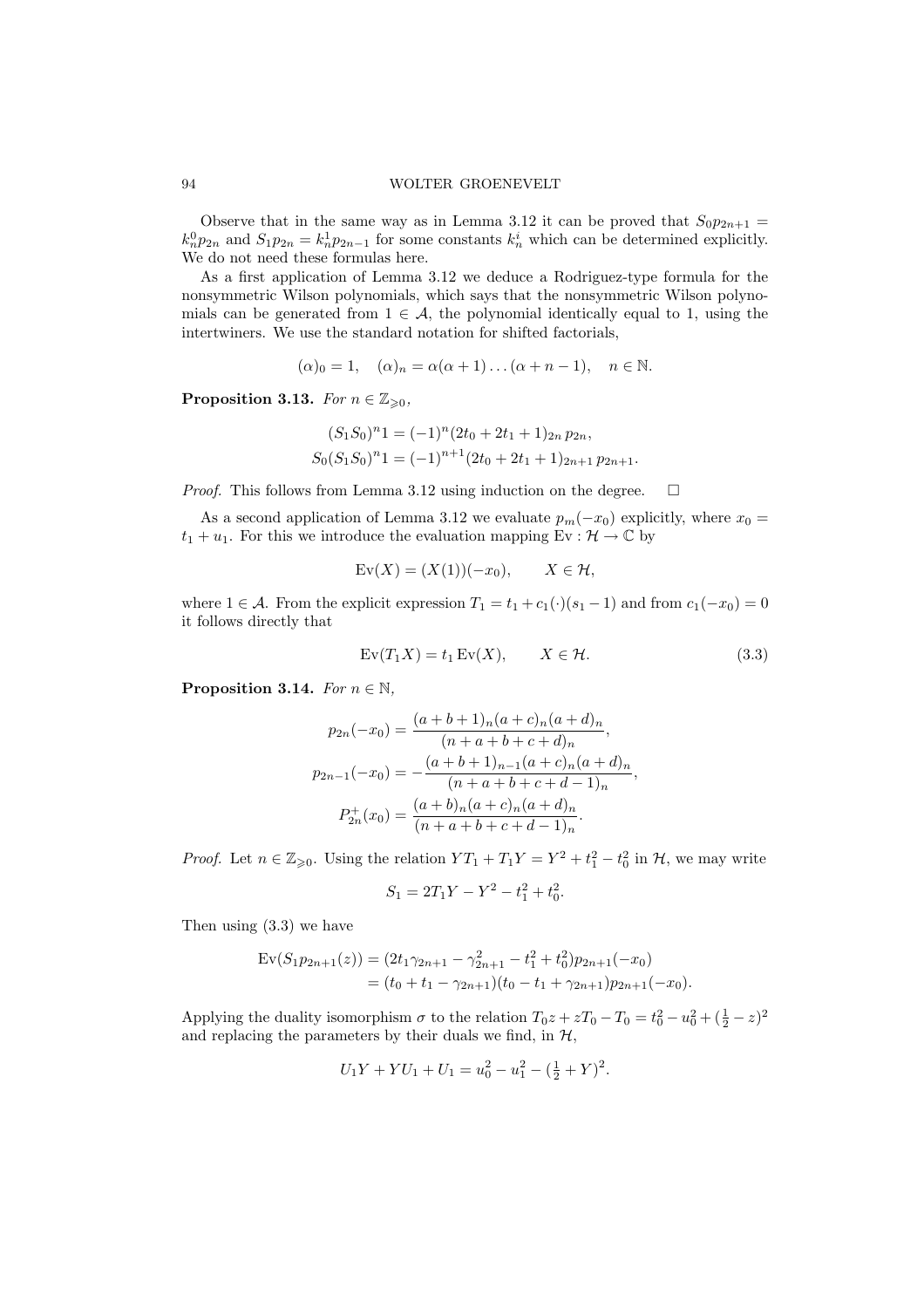This gives us

$$
S_0 = -2(T_1 + z)Y - (T_1 + z) + (\frac{1}{2} + Y)^2 + u_1^2 - u_0^2,
$$

and using (3.3) we then obtain

$$
\text{Ev}(S_0 p_{2n}(z)) = (-2(t_1 - x_0)\gamma_{2n} - (t_1 - x_0) + (\frac{1}{2} + \gamma_{2n})^2 + u_1^2 - u_0^2)p_{2n}(-x_0)
$$
  
=  $(u_1 + u_0 + \frac{1}{2} + \gamma_{2n})(u_1 - u_0 + \frac{1}{2} + \gamma_{2n})p_{2n}(-x_0).$ 

On the other hand, we find from Lemma 3.12,

$$
Ev(S_0p_{2n}(z)) = (\gamma_{2n+1} - \gamma_{2n})p_{2n+1}(-x_0), \qquad Ev(S_1p_{2n+1}(z)) = 2\gamma_{2n+2}p_{2n+2}(-x_0).
$$

Combining now gives us the recurrence relations

$$
p_{2n+1}(-x_0) = -\frac{(t_0 + t_1 + u_0 + u_1 + \frac{1}{2} + n)(t_0 + t_1 - u_0 + u_1 + \frac{1}{2} + n)}{2t_0 + 2t_1 + 2n + 1} p_{2n}(-x_0),
$$
  

$$
p_{2n+2}(-x_0) = -\frac{(2t_0 + 2t_1 + 1 + n)(2t_1 + 1 + n)}{2t_0 + 2t_1 + 2n + 2} p_{2n+1}(-x_0).
$$

The evaluation formula for  $p_m(-x_0)$  follows by induction on m, starting with  $p_0(-x_0)$  = 1. The expression for  $P_{2n}^+(x_0) = P_{2n}^+(-x_0)$  follows from Lemma 3.6.  $\Box$ 

Similar to Ev we define the dual evaluation mapping  $\widetilde{Ev}: \mathcal{H}_{\sigma} \to \mathbb{C}$  by

$$
\widetilde{\mathrm{Ev}}(\widetilde{X}) = (\widetilde{X}(1))(-\gamma_0), \qquad \widetilde{X} \in \mathcal{H}_\sigma.
$$

With the evaluation mappings and the duality anti-isomorphism  $\psi$  we construct two pairings  $B: \mathcal{H} \times \mathcal{H}_{\sigma} \to \mathbb{C}$  and  $B: \mathcal{H}_{\sigma} \times \mathcal{H} \to \mathbb{C}$  as follows:

$$
B(X, \widetilde{X}) = \text{Ev}(\psi_{\sigma}(\widetilde{X})X), \qquad \widetilde{B}(\widetilde{X}, X) = \widetilde{\text{Ev}}(\psi(X)\widetilde{X}), \qquad X \in \mathcal{H}, \ \widetilde{X} \in \mathcal{H}_{\sigma}.
$$

These pairings have the following properties.

**Lemma 3.15.** Let  $X, X_1, X_2 \in \mathcal{H}$  and  $\widetilde{X}, \widetilde{X}_1, \widetilde{X}_2 \in \mathcal{H}_{\sigma}$ , and let  $p \in \mathcal{A}$ . Then:

- (a)  $B(X, \widetilde{X}) = \widetilde{B}(\widetilde{X}, X);$
- (b)  $B(X_1X_2, \widetilde{X}) = B(X_2, \psi(X_1)\widetilde{X})$ , and  $B(X, \widetilde{X}_1\widetilde{X}_2) = B(\psi_{\sigma}(\widetilde{X}_1)X, \widetilde{X}_2);$
- (c)  $B((\overline{Xp})(z), \widetilde{X}) = B(\overline{Xp}(z), \widetilde{X})$ , and  $B(\overline{X},(\widetilde{Xp})(z)) = B(\overline{X}, \widetilde{Xp}(z)).$

*Proof.* (a) Let  $X = f(z)T_1g(Y) \in \mathcal{H}$  for  $f, g \in \mathcal{A}$ , then using  $Y1 = \gamma_0$  and  $T_11 = t_1$  we have

$$
\widetilde{\mathrm{Ev}}(\psi(X)) = (g(-z)T_1^{\sigma}f(-Y^{\sigma})(1))(-\gamma_0)
$$
  
=  $t_1f(-x_0)g(\gamma_0)$   
=  $(f(z)T_1g(Y)(1))(-x_0)$   
=  $\mathrm{Ev}(X),$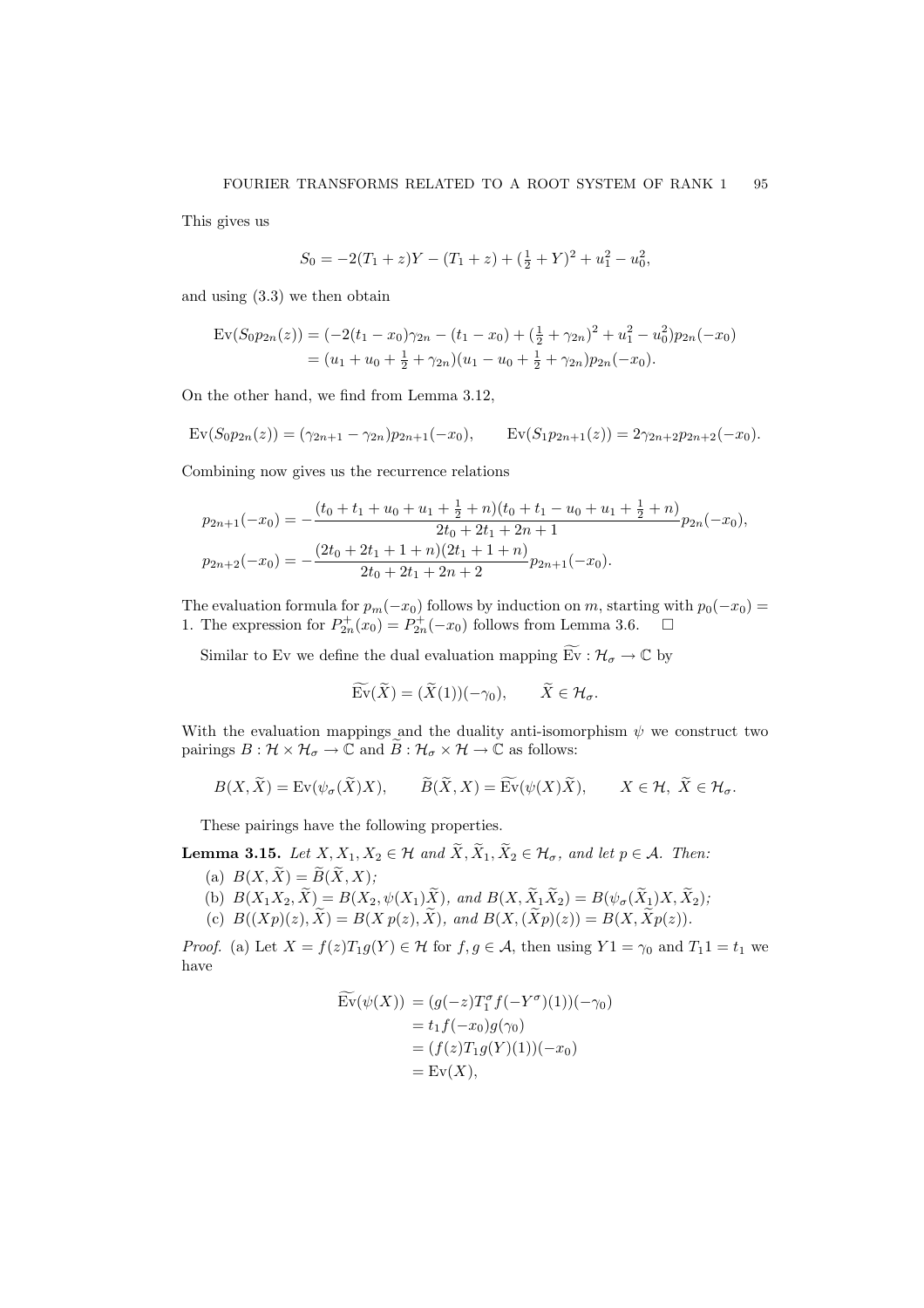and similarly for  $X = f(z)g(Y)$ . So we have  $\text{Ev}(\psi(X)) = \text{Ev}(X)$  for all  $X \in \mathcal{H}$ . This gives us  $\sim$   $\sim$  $\sim$  $\overline{a}$  $\mathbb{R}^2$ 

$$
\widetilde{B}(X,X) = \mathrm{Ev}(\psi(X)\,\psi(\psi_{\sigma}(X))) = \mathrm{Ev}(\psi_{\sigma}(X)X) = B(X,X).
$$

(b) Since  $\psi$  is an anti-isomorphism with inverse  $\psi_{\sigma}$ , we have

 $\sim$ 

 $\sim$ 

$$
B(X_1X_2, \widetilde{X}) = \mathrm{Ev}(\psi_{\sigma}(\widetilde{X}) X_1X_2) = \mathrm{Ev}(\psi_{\sigma}(\psi(X_1) \widetilde{X}) X_2) = B(X_2, \psi(X_1) \widetilde{X}).
$$

(c) This is an immediate consequence of  $((Xp)(z))(1) = (Xp) = X(p(z)(1))$  in A.  $\Box$ 

We renormalize the nonsymmetric Wilson polynomials as follows:

$$
E(x,\gamma_m; \mathbf{t}) = \frac{p_m(x; \mathbf{t})}{p_m(-x_0; \mathbf{t})}.
$$

In particular, we have  $Ev(E(z, \gamma_m)) = 1$  for all  $m \in \mathbb{Z}_{\geq 0}$ . Furthermore, we denote the eigenvalues of  $Y^{\sigma} \in \mathcal{H}_{\sigma}$  by  $x_m$ , i.e., for  $m \in \mathbb{Z}_{\geqslant 0}$ ,

$$
x_m = \gamma_m^{\sigma} = \begin{cases} t_1 + u_1 + n, & m = 2n, \\ -(t_1 + u_1 + n), & m = 2n - 1. \end{cases}
$$

We are now ready to prove the duality property for the nonsymmetric Wilson polynomials.

**Theorem 3.16.** For  $m, n \in \mathbb{Z}_{\geqslant 0}$  and  $p \in \mathcal{A}$ , we have

$$
p(-\gamma_m) = \widetilde{B}(p(z), E(z, \gamma_m)), \qquad p(-x_n) = B(p(z), E_{\sigma}(z, x_n)).
$$

Consequently, the Wilson polynomials satisfy the duality property

$$
E(-x_n, \gamma_m; \mathbf{t}) = E(-\gamma_m, x_n; \mathbf{t}^\sigma).
$$

*Proof.* Using  $Ev(E(z, \gamma_m)) = 1$  for all  $m \in \mathbb{Z}_{\geq 0}$  and the previous lemma we have, for  $f \in \mathcal{A},$ 

$$
B(f(z), E(z, \gamma_m)) = B(1, f(-Y) E(z, \gamma_m))
$$
  
=  $\widetilde{B}(1, (f(-Y)E(\cdot, \gamma_m))(z))$   
=  $f(-\gamma_m)\widetilde{B}(1, E(z, \gamma_m))$   
=  $f(-\gamma_m)$ .

Similarly, for  $g \in \mathcal{A}$ , we find

$$
B(g(z), E_{\sigma}(z, x_n)) = g(-x_n).
$$

Now take  $f = E_{\sigma}(\cdot; x_n)$  and  $g = E(\cdot, \gamma_m)$ , and use Lemma 3.15(a) to obtain the second statement of the theorem.  $\Box$ 

Theorem 3.16 can be used to write the actions of  $T_1$  and  $U_1$  on the Wilson polynomials as difference-reflection operators in the dual variable. This will be useful in the next section.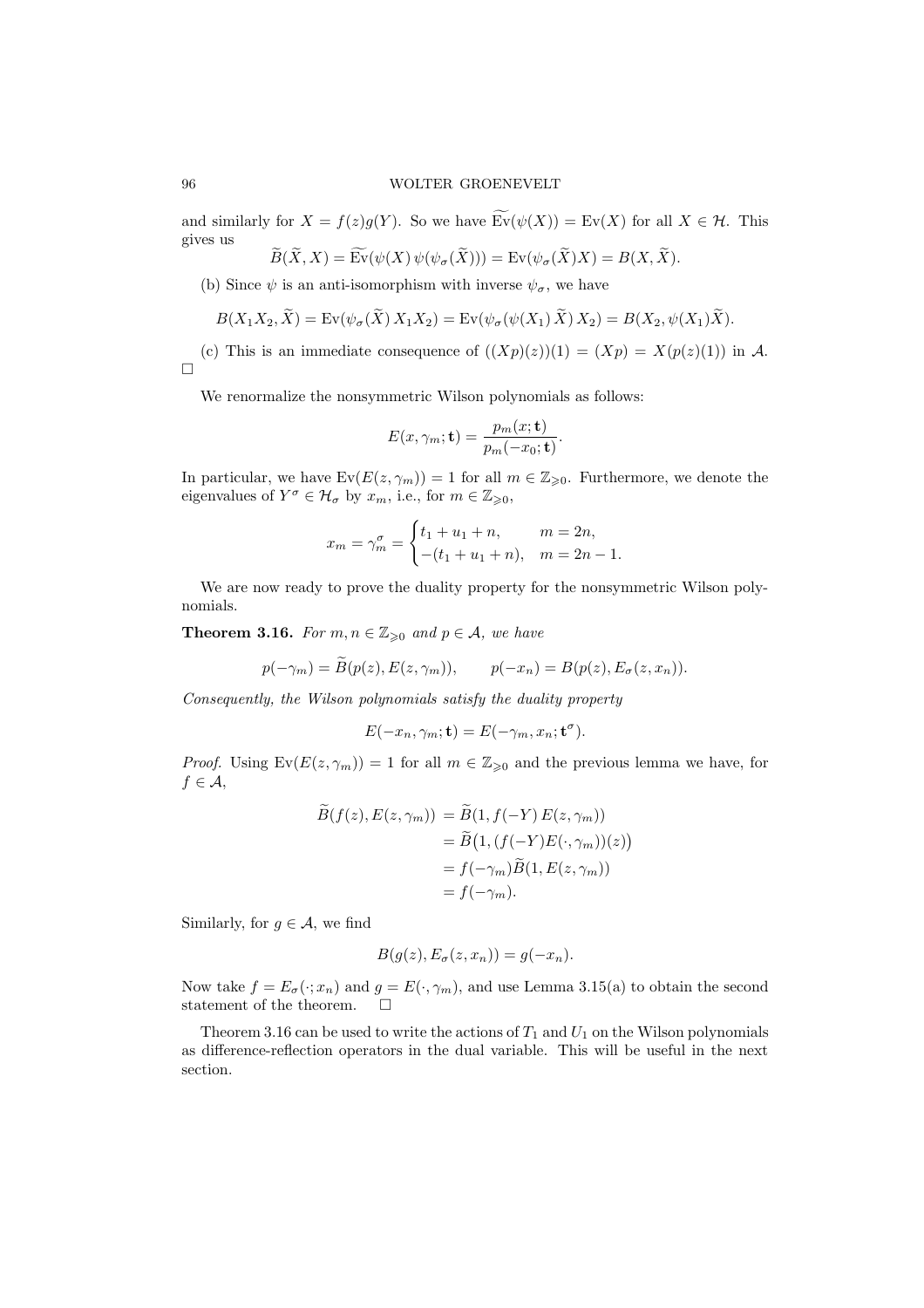Lemma 3.17. For  $m \in \mathbb{Z}_{\geqslant 0}$ 

 $(T_1E(\cdot;\gamma_m))(x) = t_1E(x;\gamma_m) + c_1^{\sigma}(-\gamma_m)(E(x;\gamma_m) - E(x;\gamma_m)),$  $(U_1E(\cdot; \gamma_m))(x) = u_1E(x; \gamma_m) + c_0^{\sigma}(-\gamma_m)(E(x; -1 - \gamma_m) - E(x; \gamma_m)),$ 

where we use the convention  $E(x, -\gamma_0) = 1$ .

It is useful to observe that  $c_1^{\sigma}(-\gamma_0) = 0$ .

*Proof.* For  $U_1$  we recall that, by Theorem 3.16,

$$
(U_1E(\cdot,\gamma_m))(-x_n) = B(E(z,\gamma_m),T_0^{\sigma}E_{\sigma}(z,x_n)).
$$

Now we use the relations between  $T_0$  and  $p(z)$  in  $\mathcal H$  as well as the identity  $B(X, \tilde{X}T_0^{\sigma}) =$  $u_1B(X,\widetilde{X})$  for  $X \in \mathcal{H}, \widetilde{X} \in \mathcal{H}_\sigma$ , then we obtain, for  $m, n \in \mathbb{Z}_{\geq 0}$ ,

$$
(U_1E(\cdot, \gamma_m))(-x_n) = u_1B(E(z, \gamma_m), E_{\sigma}(1-z, x_n))
$$
  
+ 
$$
\frac{u_1^2 - u_0^2 + (\frac{1}{2} + \gamma_m)^2/4}{1 + 2\gamma_m} (B(E(z, \gamma_m), E_{\sigma}(1-z, x_n)) - B(E(z, \gamma_m), E_{\sigma}(z, x_n)))
$$
  
= 
$$
u_1E(-x_n, \gamma_m) + c_0(-\gamma_m; \mathbf{t}^{\sigma})(E(-x_n, -1-\gamma_m) - E(-x_n, \gamma_m)).
$$

Here we used

$$
B(E(z, \gamma_m), E_{\sigma}(1-z, x_n)) = \widetilde{B}(E_{\sigma}(1-z, x_n), E(z, \gamma_m))
$$
  
= 
$$
E_{\sigma}(1+\gamma_m, x_n) = E(-x_n, -1-\gamma_m).
$$

So the desired identity holds for all  $n \in \mathbb{Z}_{\geq 0}$ , hence it holds in A. The expression for  $T_1$ can be obtained in the same way.  $\square$ 

Let us also briefly consider the symmetric Wilson polynomials. We will denote  $C_{\pm}E(\cdot,\gamma_m) = E^{\pm}(\cdot,\gamma_m)$ . For  $m = 2n$  or  $m = 2n - 1$  we have  $C_{+}E(\cdot,\gamma_m) = kP_{2n}^{+}$ for some nonzero constant k. From  $c_1(-x_0) = 0$  and  $E(-x_0, \gamma_m) = 1$  it follows that  $(T_1E(\cdot, \gamma_m))(-x_0) = t_1$ . Therefore,  $(C_+E(\cdot, \gamma_m))(-x_0) = 1$  which gives

$$
E^{+}(x, \gamma_{2n}; \mathbf{t}) = E^{+}(x, \gamma_{2n-1}; \mathbf{t}) = \frac{P_{2n}^{+}(x; \mathbf{t})}{P_{2n}^{+}(x_0; \mathbf{t})}, \qquad n \in \mathbb{N}.
$$

In the same way as in Theorem 3.16 the duality property for the renormalized symmetric Wilson polynomials is obtained;

$$
E^+(x_{2n}, \gamma_{2m}; \mathbf{t}) = E^+(\gamma_{2m}, x_{2n}; \mathbf{t}^\sigma), \qquad m, n \in \mathbb{Z}_{\geq 0}.
$$

### 3.4. Explicit expressions for the Wilson polynomials

From the definition of  $T_0$  and  $T_1$ , and from the description of W as the semidirect product  $W \ltimes \tau(\mathbb{Z})$ , it follows that we can write any  $X \in \mathcal{T}$  as

$$
X=\sum_{\substack{\lambda\in\mathbb{Z}\\\scriptstyle w\in W}}c_{\lambda,w}\tau(\lambda)w
$$

for some coefficients  $c_{\lambda,w} \in \mathbb{C}(x)$  of which only finitely many are nonzero. Since  $W =$  $\{1, s_1\}$ , we may write any  $X \in \mathcal{T}$  as  $X = X_0 + X_1 s_1$ , where  $X_0, X_1 \in \bigoplus_{\lambda \in \mathbb{Z}} \mathbb{C}(x)\tau(\lambda)$ . So  $X_0$  and  $X_1$  are difference operators with rational coefficients. We define  $X_{sym} = X_0 + X_1$ . Since  $\mathcal{A}_+$  is W-invariant, it is clear the actions of X and  $X_{\text{sym}}$  on  $\mathcal{A}_+$  coincide.

We use the difference operator  $(Y^2)_{sym}$  to obtain a difference equation for the symmetric Wilson polynomials.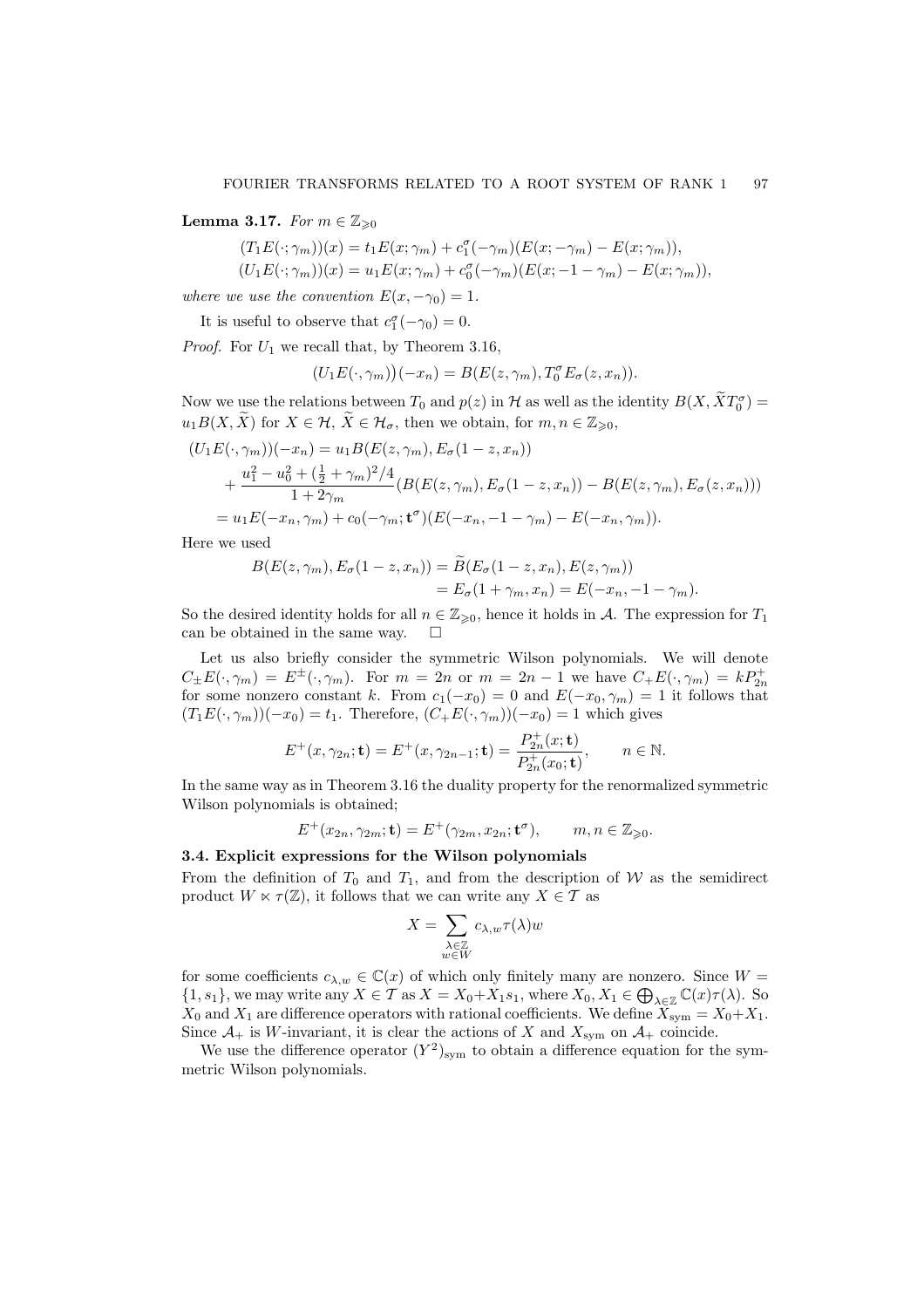### Proposition 3.18.

(a) The symmetric Wilson polynomials satisfy the equation

$$
LE^{+}(\cdot, \gamma_{2n}) = n(n+a+b+c+d-1)E^{+}(\cdot, \gamma_{2n}),
$$

where L is the second-order difference operator

$$
L = (Y^2)_{\text{sym}} - (t_0 + t_1)^2 = A(x)(\tau(1) - 1) + A(-x)(\tau(-1) - 1),
$$

$$
A(x) = \frac{(a+x)(b+x)(c+x)(d+x)}{2x(2x+1)}.
$$

(b) The symmetric Wilson polynomials satisfy the recurrence relation

$$
(x^{2} - a^{2})E^{+}(x, \gamma_{2n}) = B_{n}(E^{+}(x, \gamma_{2n+2}) - E^{+}(x, \gamma_{2n})) + C_{n}(E^{+}(x, \gamma_{2n-2}) - E^{+}(x, \gamma_{2n})),
$$

where

$$
B_n = \frac{(n+a+b+c+d-1)(n+a+b)(n+a+c)(n+a+d)}{(2n+a+b+c+d-1)(2n+a+b+c+d)}
$$
  
\n
$$
C_n = \frac{n(n+b+c-1)(n+b+d-1)(n+c+d-1)}{(2n+a+b+c+d-2)(2n+a+b+c+d-1)}.
$$

,

Here we use the convention  $E^+(x, \gamma_{-2}) = 0$ .

*Proof.* (a) Since  $E^+(\cdot, \gamma_{2n}) \in \mathcal{A}(n)$  it follows from Theorem 2.8 that  $Y^2E^+(\cdot, \gamma_{2n}) =$  $\gamma_{2n}^2 E^+(\cdot, \gamma_{2n})$ . Then, because  $E^+(\cdot, \gamma_{2n}) \in \mathcal{A}_+$ , the symmetric Wilson polynomial  $E^+(\cdot, \gamma_{2n})$  is a solution of the difference equation  $(Y^2)_{sym} f = \gamma_{2n}^2 f$ . Now write

$$
\gamma_{2n}^2 - (t_0 + t_1)^2 = (t_0 + t_1 + n)^2 - (t_0 + t_1)^2 = n(2t_0 + 2t_1 + n),
$$

to see that  $E^+(x, \gamma_{2n})$  is an eigenfunction of  $L = (Y^2)_{sym} - (t_0 + t_1)^2$  for eigenvalue  $n(n+a+b+c+d-1).$ 

Now let us obtain the explicit expression for  $(Y^2)_{sym}$ . From the explicit expression for  $T_0$  and  $T_1$ ,

$$
T_i = t_i + c_i(\cdot)(s_i - 1),
$$

and from  $s_0 = \tau(-1)s_1 = s_1\tau(1)$  we see that we can write

$$
(Y^2)_{\text{sym}} = B(x)[\tau(1) - 1] + C(x)[\tau(-1) - 1] + D(x)
$$

for  $B, C, D \in \mathbb{C}(x)$ . To find D it is enough to calculate  $Y^21$ . From  $T_i1 = t_i$ , since  $1 \in \mathcal{A}^W$ , we obtain  $D(x) = (t_0 + t_1)^2$ . To find  $B(x)$  we need to find the coefficient of  $\tau(1)$  and of  $\tau(1)s_1$  in  $T_0T_1 + T_1T_0$ . The only contribution comes from the terms with  $\tau(1) = s_1s_0$ , so from  $T_1T_0$ , and we find

$$
B(x) = c_0(-x)c_1(x).
$$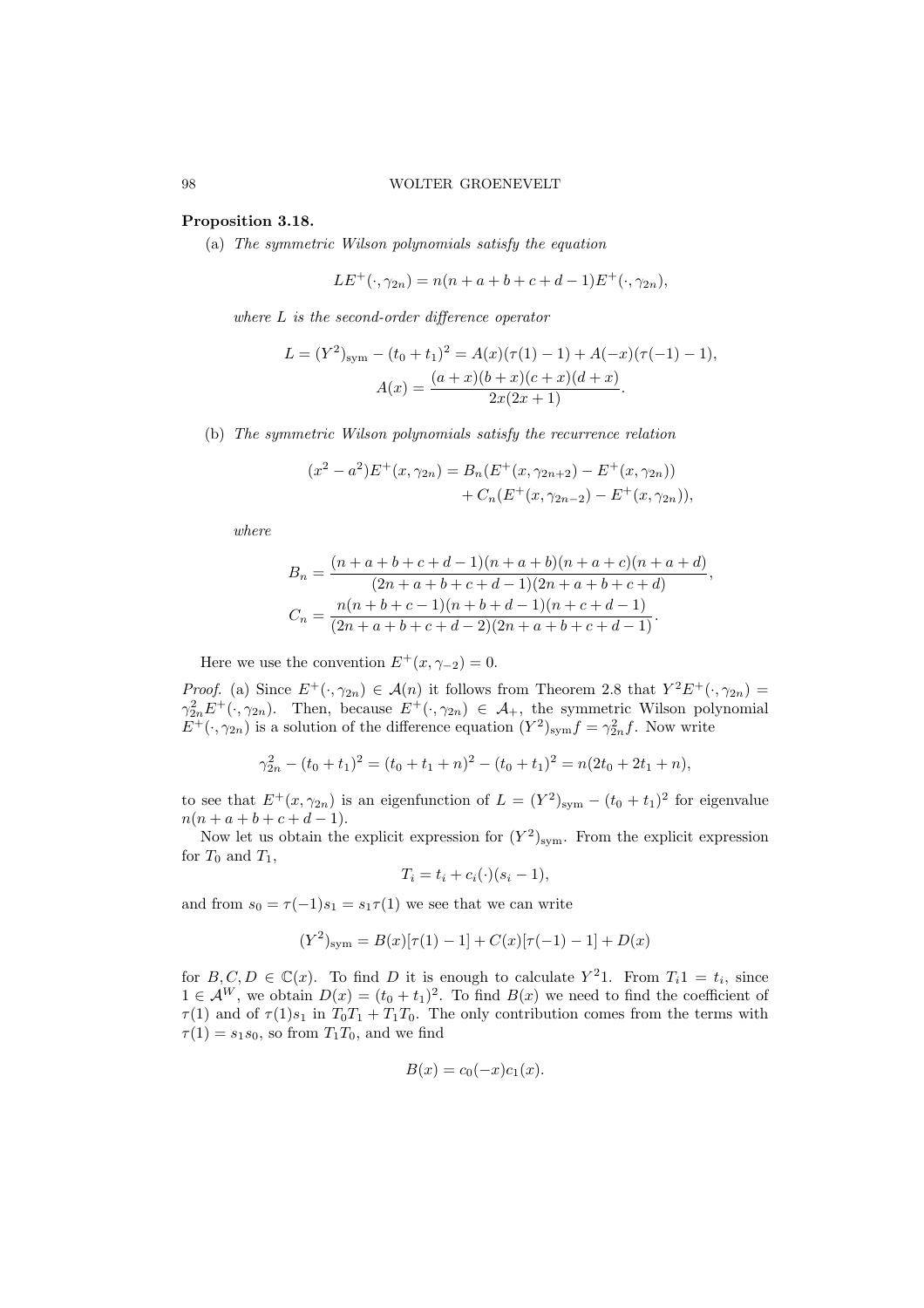To find  $C(x)$  we need to find the coefficients of  $\tau(-1)$  and  $\tau(-1)s_1$  in  $T_0T_1 + T_1T_0$ . Then we obtain

$$
C(x) = c_0(x)(2t_1 - c_1(x)) = c_0(x)c_1(-x).
$$

(b) Using the duality property for the symmetric Wilson polynomials we find, from (a),

$$
((x_{2m}^2 - (t_1 + u_1)^2)E^+(x_{2m}, \gamma_{2n}) = A^{\sigma}(\gamma_{2n})(E^+(x_{2m}, \gamma_{2n} + 1) - E^+(x_{2m}, \gamma_{2n}))
$$
  
+  $A^{\sigma}(-\gamma_{2n})(E^+(x_{2m}, \gamma_{2n} - 1) - E^+(x_{2m}, \gamma_{2n})).$ 

This identity holds for all  $m \in \mathbb{Z}_{\geqslant 0}$ , so it holds as an identity in A. Setting  $B_n =$  $A^{\sigma}(\gamma_{2n}), C_n = A^{\sigma}(-\gamma_{2n}),$  and using  $\gamma_{2n} \pm 1 = \gamma_{2n+2}$ , gives the desired relation.  $\square$ 

Proposition 3.18 gives precisely the difference equation and recurrence relation for the well-known Wilson polynomials [24]. This gives us the following expression.

Theorem 3.19. The symmetric Wilson polynomials have the explicit expression

$$
E^+(x, \gamma_{2n}) = {}_4F_3 \left( \begin{matrix} -n, n+a+b+c+d-1, a+x, a-x \\ a+b, a+c, a+d \end{matrix}; 1 \right).
$$

Here we use the standard notation for hypergeometric series,

$$
{}_{p}F_{q}\left(\begin{matrix}\alpha_{1},\ldots,\alpha_{p}\\ \beta_{1},\ldots,\beta_{q}\end{matrix};x\right)=\sum_{j=0}^{\infty}\frac{(\alpha_{1})_{j}\cdots(\alpha_{p})_{j}}{(\beta_{1})_{j}\cdots(\beta_{q})_{j}}\frac{x^{j}}{j!}.
$$

Using  $E^+(x, \gamma_{2n}) = P_{2n}^+(x)/P_{2n}^+(x_0)$  and the evaluation of  $P_{2n}^+(x_0)$  from Proposition 3.14, we now also have an explicit expression for  $P_{2n}^+(x)$ . Then from Lemma 3.6 and Theorem 3.10 we find an explicit expression for the nonsymmetric Wilson polynomial  $p_m$  as a sum of two balanced  $_4F_3$ -series.

# 4. The polynomial Fourier transform

Let V and  $\widetilde{V}$  be an  $\mathcal{H}$ -module and an  $\mathcal{H}_{\sigma}$ -module, respectively. A Fourier transform associated to the duality isomorphism  $\sigma$  is a linear map  $\mathbb{F}: V \to \widetilde{V}$  that intertwines the actions of H and  $\mathcal{H}_{\sigma}$ , i.e.,

$$
\mathbb{F} \circ X = \sigma(X) \circ \mathbb{F}.\tag{4.1}
$$

We are interested in Fourier transforms that can be written as integral transforms with some kernel. In this section we consider a Fourier transform with the nonsymmetric Wilson polynomials as a kernel. In the next section we consider a Fourier transform with a nonpolynomial kernel.

#### 4.1. The Fourier transform F

Let  $\Gamma$  denote the spectrum of  $-Y \in \mathcal{H}$ , i.e.,  $\Gamma = \{-\gamma_m \mid m \in \mathbb{Z}_{\geq 0}\}$ , and let F be the space of complex functions on  $\Gamma$  with finite support,

$$
F = \{ f : \Gamma \to \mathbb{C} \mid \text{supp}(f) \text{ finite} \}.
$$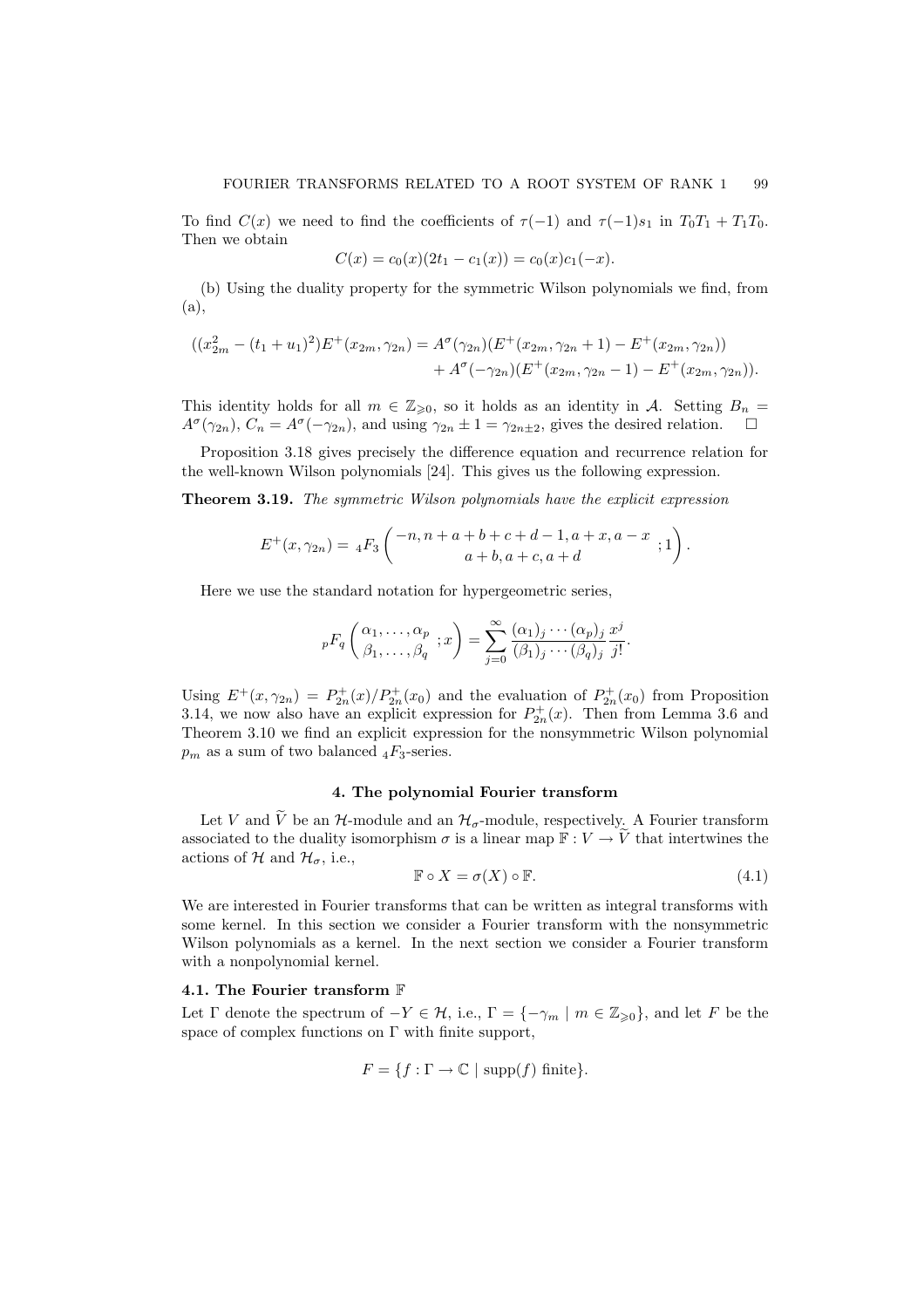We define the nonsymmetric polynomial Fourier transform  $\mathbb{F} = \mathbb{F}_t : A \to F$  by

$$
(\mathbb{F}p)(\gamma) = \langle p, E(\cdot, -\gamma; \mathbf{t}) \rangle_{\mathbf{t}}, \qquad \gamma \in \Gamma.
$$

The mapping  $\mathbb F$  is injective, since the bilinear form  $\langle \cdot, \cdot \rangle_{\mathbf t}$  is nondegenerate, and, since the polynomials  $E(\cdot, \gamma_m; \mathbf{t})$  form an orthogonal basis for A with respect to  $\langle \cdot, \cdot \rangle_{\mathbf{t}}$ , F is also surjective. For any  $f \in F$  let us define the values of f at  $\gamma_0$  by  $f(\gamma_0) = f(-\gamma_0)$ . Now we define an action of the affine Weyl group  $W$  on F in the same way as on  $A$ , i.e.,

$$
(s_0 f)(\gamma) = f(1 - \gamma), \qquad (s_1 f)(\gamma) = f(-\gamma), \qquad \gamma \in \Gamma.
$$

Proposition 4.1. The applications

$$
(T_i^{\sigma} f)(\gamma) = t_i^{\sigma} f(\gamma) + c_i(\gamma; \mathbf{t}^{\sigma})((s_i f)(\gamma) - f(\gamma)), \qquad i = 0, 1,
$$
  
\n
$$
(p(z) f)(\gamma) = p(\gamma) f(\gamma), \qquad p \in \mathcal{A},
$$

extend uniquely to a representation of  $\mathcal{H}_{\sigma}$  on F. With this representation,  $\mathbb{F} : \mathcal{A} \to F$ is a Fourier transform associated to  $\sigma$ .

*Proof.* Assuming that the intertwining property (4.1) holds for  $X_1, X_2 \in \mathcal{H}$  we have, for  $p \in \mathcal{A}$ ,

$$
\mathbb{F}(X_1X_2p) = \sigma(X_1)(\mathbb{F}(X_2p)) = \sigma(X_1)\sigma(X_2)(\mathbb{F}p) = \sigma(X_1X_2)(\mathbb{F}p),
$$

since  $\sigma$  is an algebra isomorphism. So it is enough to check the intertwining property for  $Y, T_1, U_1 \in \mathcal{H}$ , since these elements generate  $\mathcal{H}$  as an algebra.

Let  $p \in \mathcal{A}$ . Then, for  $\gamma \in \Gamma$ ,

$$
\mathbb{F}(Yp)(\gamma) = \langle Yp, E(\cdot, -\gamma) \rangle_{\mathbf{t}} = \langle p, YE(\cdot, -\gamma) \rangle_{\mathbf{t}} = -\gamma(\mathbb{F}p)(\gamma).
$$

So we obtain

$$
\mathbb{F}(Yp) = -z(\mathbb{F}p) = \sigma(Y)(\mathbb{F}p).
$$

For the action of  $T_1$  we use Lemma 3.17,

$$
(\mathbb{F}(T_1p))(\gamma) = \langle T_1p, E(\cdot, -\gamma) \rangle_t
$$
  
=  $t_1 \langle p, E(\cdot, -\gamma) \rangle_t + c_1^{\sigma}(\gamma) \langle p, E(\cdot, \gamma) - E(\cdot, -\gamma) \rangle_t$   
=  $t_1(\mathbb{F}p)(\gamma) + c_1^{\sigma}(\gamma)((\mathbb{F}p)(-\gamma) - (\mathbb{F}p)(\gamma))$   
=  $(T_1^{\sigma}(\mathbb{F}p))(\gamma),$ 

so  $\mathbb{F}(T_1p) = \sigma(T_1)(\mathbb{F}p)$ . Recall here that  $c^{\sigma}(-\gamma_0) = 0$  and  $E(x, -\gamma_0) = 1$ . Finally, for  $U_1$  we have, by Lemma 3.17,

$$
\begin{aligned} (\mathbb{F}(U_1p))(\gamma) &= \langle U_1p, E(\cdot, -\gamma) \rangle_{\mathbf{t}} \\ &= u_1 \langle p, E(\cdot, -\gamma) \rangle_{\mathbf{t}} + c_0^{\sigma}(\gamma) \langle p_2, E(\cdot, -1 + \gamma) - E(\cdot, -\gamma) \rangle_{\mathbf{t}} \\ &= u_1(\mathbb{F}p)(\gamma) + c_0^{\sigma}(\gamma) ((\mathbb{F}p)(1 - \gamma) - (\mathbb{F}p)(\gamma)) \\ &= (T_0^{\sigma}(\mathbb{F}p))(\gamma), \end{aligned}
$$

which is the same as  $\mathbb{F}(U_1p) = \sigma(U_1)(\mathbb{F}p)$ .  $\Box$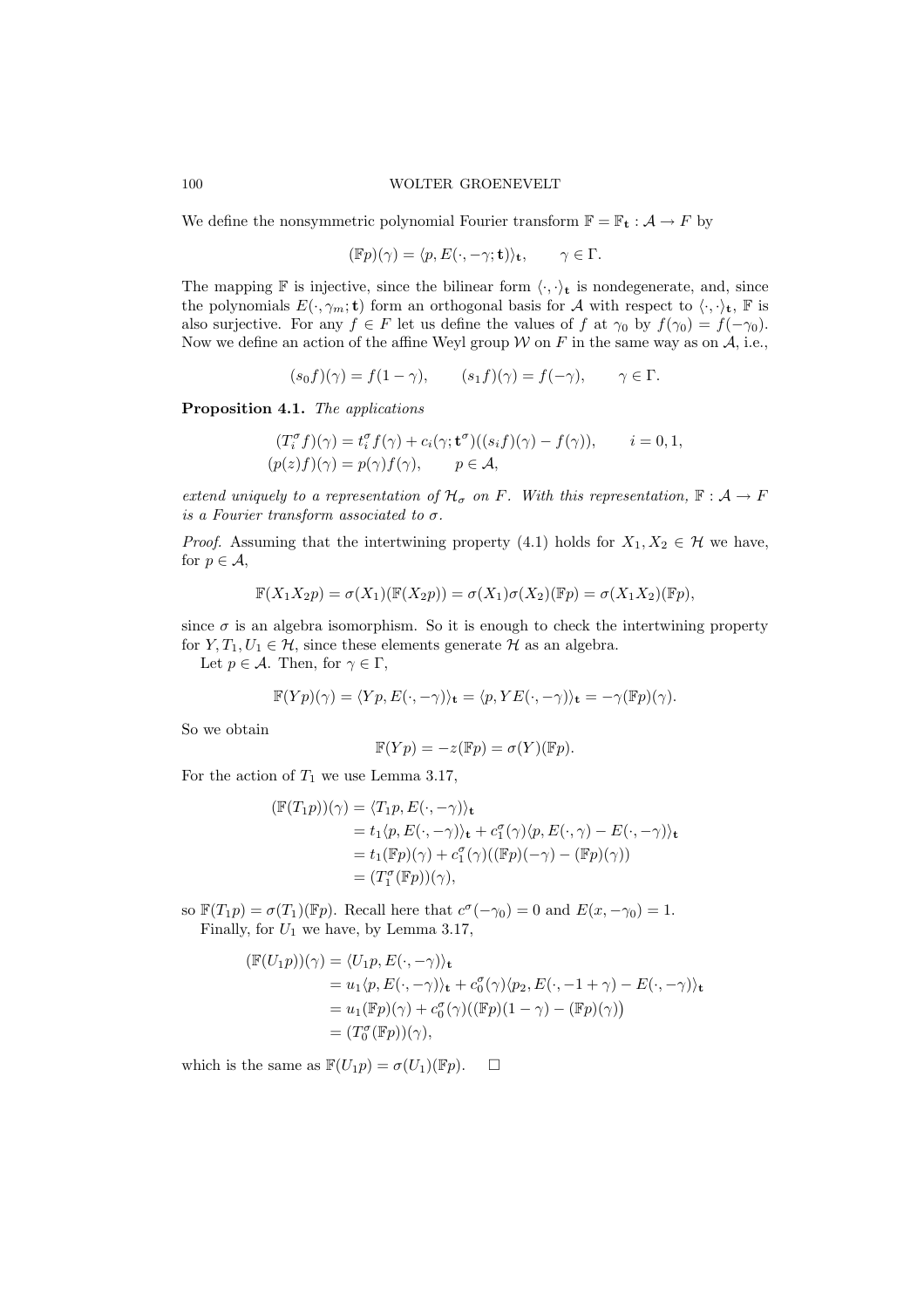#### 4.2. The inverse transform

We define a weight function  $w$  on  $\Gamma$  by

$$
w(\gamma;\mathbf{t})=\operatornamewithlimits{Res}_{y=\gamma}\Delta(y;\mathbf{t}^\sigma).
$$

Let us associate parameters  $\tilde{a}, \tilde{b}, \tilde{c}, \tilde{d}$  to the multiplicity function  $\mathbf{t}^{\sigma}$  in the same way as (3.1), i.e.,

$$
(\tilde{a}, \tilde{b}, \tilde{c}, \tilde{d}) = (t_1 + t_0, t_1 - t_0, u_1 + u_0 + \frac{1}{2}, u_1 - u_0 + \frac{1}{2}).
$$

In view of the explicit expression for  $\Delta$ ,  $\text{Res}_{y=-n}\Gamma(y) = (-1)^n/n!$ ,  $n \in \mathbb{Z}_{\geqslant 0}$ , and  $\Gamma(n+1) = n!$ , we have

$$
w(\gamma; \mathbf{t})
$$
\n
$$
= \begin{cases}\n(-1)^{n-1} \frac{\Gamma(\tilde{a}+\gamma)\Gamma(\tilde{b}+\gamma)\Gamma(\tilde{b}+1-\gamma)\Gamma(\tilde{c}\pm\gamma)\Gamma(\tilde{d}\pm\gamma)}{\Gamma(\gamma-\tilde{a})\Gamma(2\gamma)\Gamma(1-2\gamma)}, & \gamma = \tilde{a}+n, \ n \in \mathbb{N}, \\
(-1)^n \frac{\Gamma(\tilde{a}+1-\gamma)\Gamma(\tilde{b}+\gamma)\Gamma(\tilde{b}+1-\gamma)\Gamma(\tilde{c}\pm\gamma)\Gamma(\tilde{d}\pm\gamma)}{\Gamma(1-\gamma-\tilde{a})\Gamma(2\gamma)\Gamma(1-2\gamma)}, & \gamma = -(\tilde{a}+n), \ n \in \mathbb{Z}_{\geq 0}.\n\end{cases}
$$

To this weight function we associate a bilinear form  $[\cdot, \cdot]_t : F \times F \to \mathbb{C}$  by

$$
[f,g]_{\mathbf{t}} = \sum_{\gamma \in \Gamma} f(\gamma)g(-\gamma)w(\gamma; \mathbf{t}).
$$

Now we define the map  $\mathbb{G} = \mathbb{G}_t : F \to \mathcal{A}$  by

$$
(\mathbb{G}f)(x) = [f, E(x, \cdot; \mathbf{t})]_{\mathbf{t}}, \qquad f \in F, \quad x \in \mathbb{C}.
$$

Note here that  $E(x, \cdot) \notin F$ , but clearly for any  $f \in F$  the function  $\mathbb{G} f$  exists.

**Proposition 4.2.** For  $X \in \mathcal{H}_{\sigma}$  and  $f \in F$  we have

$$
\mathbb{G}(Xf) = \sigma^{-1}(X)(\mathbb{G}f).
$$

*Proof.* Let  $f \in F$ . It is enough to check the statement for  $X = z$ ,  $T_0^{\sigma}$ ,  $T_1^{\sigma}$ . For  $X = z$ we obtain

$$
\mathbb{G}(zf)(x) = \sum_{\gamma \in \Gamma} \gamma f(\gamma) E(x, -\gamma) w(\gamma)
$$
  
= 
$$
\sum_{\gamma \in \Gamma} f(\gamma)(-YE(\cdot, -\gamma))(x) w(\gamma)
$$
  
= 
$$
(-Y(\mathbb{G}f))(x)
$$
  
= 
$$
(\sigma^{-1}(z)(\mathbb{G}f))(\gamma).
$$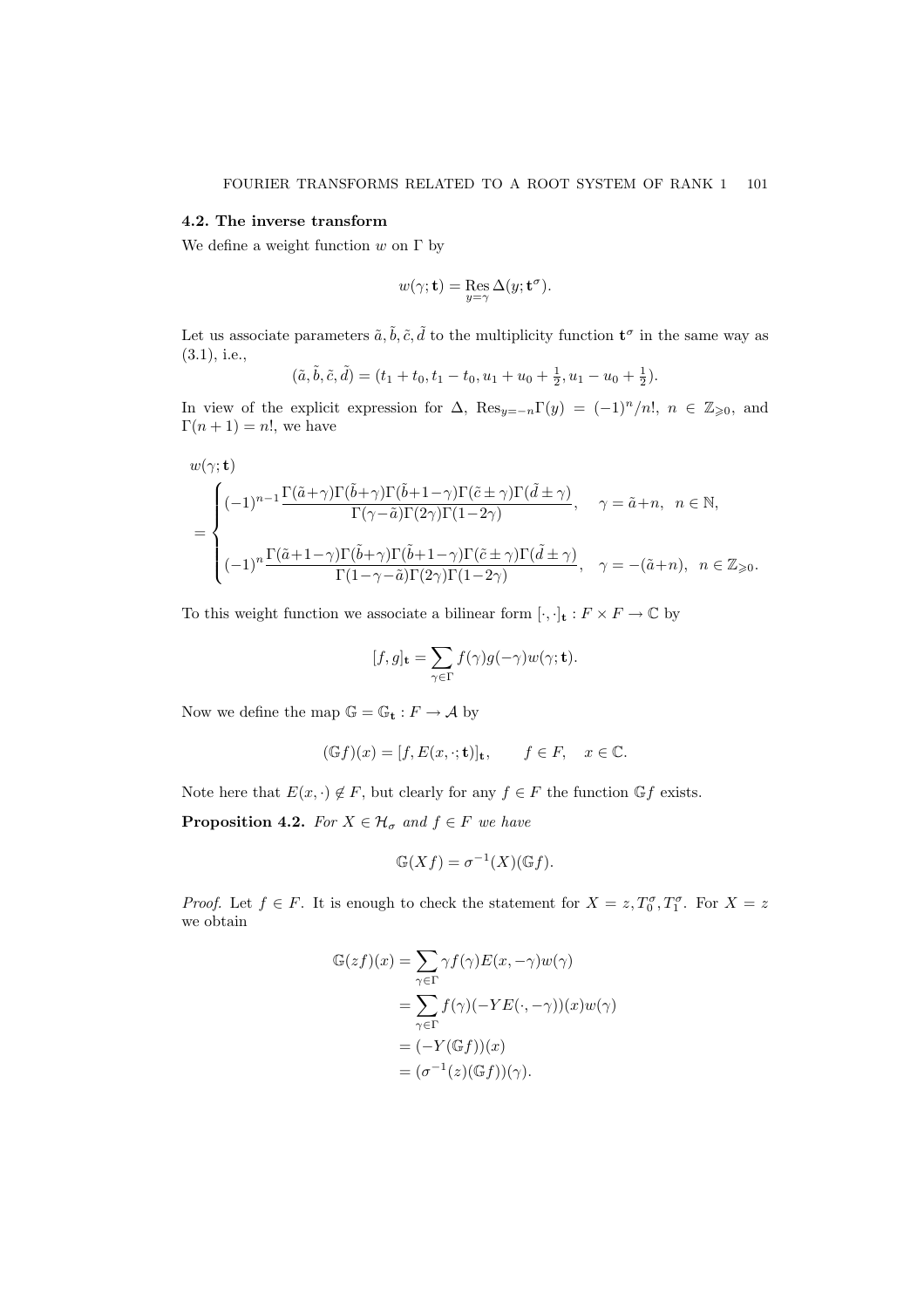Next, for  $X = T_0^{\sigma}$  we obtain

$$
\mathbb{G}(T_0^{\sigma}f)(x) = \sum_{\gamma \in \Gamma} \left( u_1 f(\gamma) + \frac{(u_1 + u_0 + \frac{1}{2} - \gamma)(u_1 - u_0 + \frac{1}{2} - \gamma)}{1 - 2\gamma} (f(1 - \gamma) - f(\gamma)) \right)
$$
  
\n
$$
\times E(x, -\gamma)w(\gamma)
$$
  
\n
$$
= \sum_{\gamma \in \Gamma} f(\gamma) \left( u_1 E(x, -\gamma) + \frac{(\tilde{c} - \gamma)(\tilde{d} - \gamma)}{1 - 2\gamma} (E(x, \gamma - 1) - E(x, -\gamma)) \right) w(\gamma)
$$
  
\n
$$
= \sum_{\gamma \in \Gamma} f(\gamma) (U_0 E(\cdot; -\gamma))(x)w(\gamma)
$$
  
\n
$$
= (\sigma^{-1}(T_0^{\sigma})(\mathbb{G}f))(x).
$$

Here we use Lemma 3.17, and

$$
\frac{(\tilde{c}-\gamma)(\tilde{d}-\gamma)}{1-2\gamma}w(\gamma;\mathbf{t})=\frac{(\tilde{c}-1+\gamma)(\tilde{d}-1+\gamma)}{2\gamma-1}w(1-\gamma;\mathbf{t}),
$$

which can be obtained from the explicit expression for  $w(\gamma; \mathbf{t})$ .

Finally, using Lemma 3.17 we find, for  $T_1^{\sigma}$ ,

$$
\mathbb{G}(T_1^{\sigma}f)(x) = \sum_{\gamma \in \Gamma} \left( t_1 f(\gamma) + \frac{(t_1 + t_0 + \gamma)(t_1 - t_0 + \gamma)}{2\gamma} (f(-\gamma) - f(\gamma)) \right) E(x, -\gamma) w(\gamma)
$$
  
\n
$$
= \sum_{\gamma \in \Gamma} f(\gamma) \left( t_1 E(x, -\gamma) + \frac{(\tilde{a} + \gamma)(\tilde{b} + \gamma)}{2\gamma} (E(x, \gamma) - E(x, -\gamma)) \right) w(\gamma)
$$
  
\n
$$
= \sum_{\gamma \in \Gamma} f(\gamma) (T_1 E(\cdot, -\gamma)(x) w(\gamma)
$$
  
\n
$$
= (\sigma^{-1} (T_1^{\sigma})(\mathbb{G}f))(x),
$$

where we have used

$$
\frac{(\tilde{a} + \gamma)(\tilde{b} + \gamma)}{2\gamma}w(\gamma; \mathbf{t}) = \frac{(\tilde{a} - \gamma)(\tilde{b} - \gamma)}{-2\gamma}w(-\gamma; \mathbf{t})
$$

for  $\gamma \neq -\gamma_0$ . This proves the proposition.  $\Box$ 

From combining Propositions 4.1 and 4.2 it follows that G is, up to a constant, the inverse of F. This enables us to determine the "quadratic norms" for the nonsymmetric Wilson polynomials.

# Theorem 4.3.

(a) We have  $\mathbb{G} \circ \mathbb{F} = \mathcal{N} id_A$ , and  $\mathbb{F} \circ \mathbb{G} = \mathcal{N} id_F$ , where  $\mathcal{N} = \mathcal{N}(\mathbf{t}) = \langle 1, 1 \rangle_{\mathbf{t}} w(-\gamma_0; \mathbf{t}).$ (b) For  $\gamma \in -\Gamma$  we have

$$
\frac{\langle E(\cdot,\gamma; \mathbf{t}), E(\cdot,\gamma; \mathbf{t}) \rangle_{\mathbf{t}}}{\langle 1,1 \rangle_{\mathbf{t}}} = \frac{w(-\gamma_0; \mathbf{t})}{w(-\gamma; \mathbf{t})}.
$$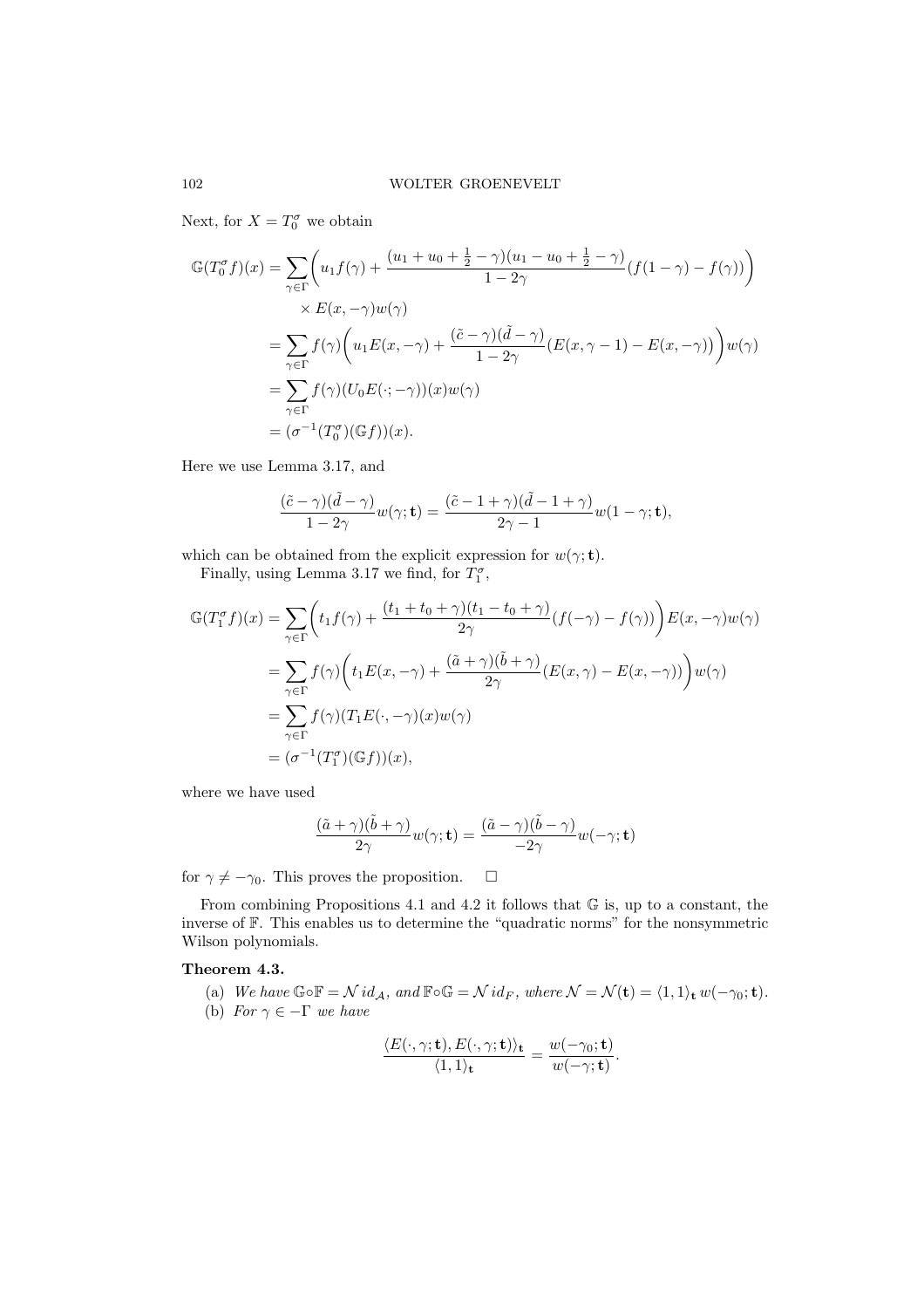*Proof.* (a) Let  $p \in A$ . From Propositions 4.1 and 4.2 we obtain

$$
\mathbb{G}(\mathbb{F}p) = \mathbb{G}(\sigma(p(z))(\mathbb{F}1)) = p(z)(\mathbb{G}(\mathbb{F}1)).
$$

Using the orthogonality relations for the nonsymmetric Wilson polynomials, and the definitions of  $\mathbb F$  and  $\mathbb G$ , we obtain

$$
\mathbb{G}(\mathbb{F}1) = \langle 1, 1 \rangle_{\mathbf{t}} w(-\gamma_0; \mathbf{t}).
$$

So we have  $\mathbb{G} \circ \mathbb{F} = \mathcal{N} id_{\mathcal{A}}$  with  $\mathcal{N}$  as in the theorem.

Next let  $f \in F$ . Since F is bijective, we have  $f = \mathbb{F}p$  for some  $p \in A$ . This gives us

$$
\mathbb{F}(\mathbb{G}f) = (\mathbb{F}\mathbb{G})(\mathbb{F}p) = \mathcal{N}(\mathbb{F}p) = \mathcal{N}f,
$$

which shows that  $\mathbb{F} \circ \mathbb{G} = \mathcal{N} id_F$ .

(b) Using the orthogonality relations for the nonsymmetric Wilson polynomials, and the definitions of  $\mathbb F$  and  $\mathbb G$ , we find

$$
(\mathbb{G}(\mathbb{F} E(\cdot,-\gamma)))(x)=\langle E(\cdot,-\gamma), E(\cdot,-\gamma)\rangle_{\mathbf{t}} E(x;-\gamma)w(\gamma;\mathbf{t}), \qquad \gamma\in \Gamma.
$$

On the other hand, from (a) we obtain  $(\mathbb{G}(FE(\cdot,-\gamma)))(x) = \mathcal{NE}(x,-\gamma)$ . Comparing gives

$$
\langle E(\cdot, -\gamma), E(\cdot, -\gamma) \rangle_{\mathbf{t}} = \frac{\mathcal{N}}{w(\gamma; \mathbf{t})},
$$

which is equivalent to statement (b) in the theorem.  $\Box$ 

Let us remark that since  $\langle f, g \rangle_t = \frac{1}{2}(a+b)\langle f, g \rangle_t^+$  for  $f, g \in \mathcal{A}^W$ , and  $\langle 1, 1 \rangle_t^+$  is a well-known integral (see [24]), we can evaluate  $\langle 1, 1 \rangle_{\mathbf{t}}$ ;

$$
\langle 1,1\rangle_{\mathbf{t}} = \frac{\Gamma(a+b+1)\Gamma(a+c)\Gamma(a+d)\Gamma(b+c)\Gamma(b+d)\Gamma(c+d)}{\Gamma(a+b+c+d)}.\tag{4.2}
$$

So the "quadratic norms" of the nonsymmetric Wilson polynomials are completely explicit.

For  $\mathbb F$  and  $\mathbb G$  we have the following Plancherel-type formulas.

**Proposition 4.4.** For  $p_1, p_2 \in A$  and  $f_1, f_2 \in F$ ,

$$
[\mathbb{F}p_1, \mathbb{F}p_2]_{\mathbf{t}} = \mathcal{N}\langle p_1, p_2 \rangle_{\mathbf{t}}, \qquad \langle \mathbb{G}f_1, \mathbb{G}f_2 \rangle_{\mathbf{t}} = \mathcal{N}[f_1, f_2]_{\mathbf{t}}.
$$

*Proof.* From the definitions of  $\mathbb{F}$  and  $\mathbb{G}$  we obtain, for  $p \in \mathcal{A}$  and  $f \in F$ ,

$$
[f, \mathbb{F}p]_{\mathbf{t}} = \sum_{\gamma \in \Gamma} f(\gamma) \left( \frac{1}{2\pi i} \int_{\mathcal{C}} p(x) E(x, -\gamma) \Delta(x) dx \right) w(\gamma)
$$
  

$$
= \frac{1}{2\pi i} \int_{\mathcal{C}} \left( \sum_{\gamma \in \Gamma} f(\gamma) E(x, -\gamma) w(\gamma) \right) p(x) \Delta(x) dx
$$
  

$$
= \langle \mathbb{G}f, p \rangle_{\mathbf{t}}.
$$
 (4.3)

For the first identity take  $f = \mathbb{F}p_1$  and  $p = p_2$  in (4.3), for the second identity take  $f = f_1$  and  $p = \mathbb{G}f_2$ . Then use Theorem 4.3.  $\Box$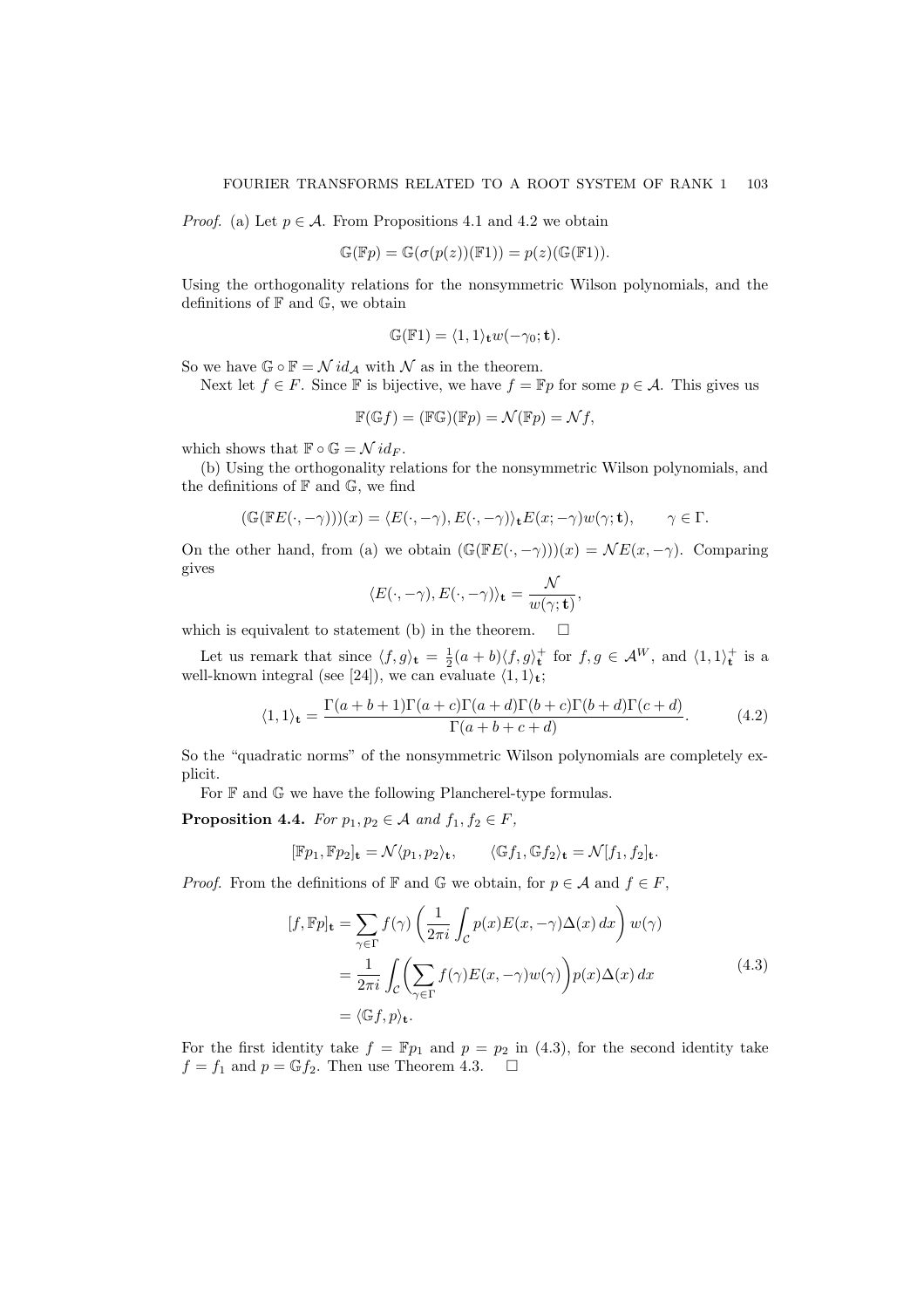#### 4.3. The symmetric transform

The nonsymmetric polynomial Fourier transform is defined as an integral transform with the nonsymmetric Wilson polynomial as a kernel. Similarly we can define a symmetric polynomial Fourier transform as an integral transform with the symmetric Wilson polynomial as a kernel. For this transform we can also find the inverse, and obtain Plancherel-type formulas. The proofs for these are very similar to the proofs for the nonsymmetric case, and will be left to the reader.

Let  $\Gamma^+ = \{\gamma_{2n} \mid n \in \mathbb{Z}_{\geqslant 0}\}\subset \Gamma$ . Furthermore, let  $F_+$  denote the subspace of F consisting of W-invariant functions on  $\Gamma$ , then

$$
F_+ = \{ f \in F \mid f(\gamma) = f(-\gamma), \ \gamma \in \Gamma^+ \}.
$$

We define the symmetric polynomial Fourier transform  $\mathbb{F}^+$ :  $\mathcal{A}_+ \to F_+$  by

$$
(\mathbb{F}^+p)(\gamma) = \langle p, E^+(\cdot, \gamma) \rangle_{\mathbf{t}}^+, \qquad \gamma \in \Gamma^+, \quad p \in \mathcal{A}_+.
$$

Let  $w^+$  be the weight function on  $\Gamma^+$  defined by

$$
w^+(\gamma; \mathbf{t}) = \operatorname{Res}_{y=\gamma} \Delta^+(y; \mathbf{t}^\sigma).
$$

With this weight function we define a bilinear form  $[\cdot, \cdot]_t^+ : F_+ \times F_+ \to \mathbb{C}$  by

$$
[f,g]_{\mathbf{t}}^+=\sum_{\gamma\in\Gamma^+}f(\gamma)g(\gamma)w^+(\gamma;\mathbf{t}).
$$

Now we define  $\mathbb{G}^+ : F_+ \to \mathcal{A}_+$  by

$$
(\mathbb{G}^+f)(x) = [f, E^+(x, \cdot)]^+_{\mathbf{t}}, \qquad x \in \mathbb{C}, \quad f \in F_+.
$$

In the same way as in the previous section we can show that  $\mathbb{G}^+$  is, up to a multiplicative constant, the inverse of  $\mathbb{F}^+$ , and this leads to the (well-known) evaluation of the quadratic norms of the symmetric Wilson polynomials and Plancherel-type formulas.

# Theorem 4.5.

- (a) We have  $\mathbb{G}^+ \circ \mathbb{F}^+ = \mathcal{N}^+ id_{\mathcal{A}_+},$  and  $\mathbb{F}^+ \circ \mathbb{G}^+ = \mathcal{N}^+ id_{F_+},$  where  $\mathcal{N}^+ = \mathcal{N}^+ (\mathbf{t}) =$  $\langle 1,1\rangle_{\mathbf{t}}^{+}w^{+}(\gamma_{0};\mathbf{t}).$
- (b) For  $\gamma \in \Gamma^+,$

$$
\frac{\langle E^+(\cdot,\gamma;\mathbf{t}),E^+(\cdot,\gamma;\mathbf{t})\rangle_{\mathbf{t}}^+}{\langle 1,1\rangle_{\mathbf{t}}^+} = \frac{w^+(\gamma_0;\mathbf{t})}{w^+(\gamma;\mathbf{t})}.
$$

(c) For  $p_1, p_2 \in A_+$  and  $f_1, f_2 \in F_+$ ,

$$
[\mathbb{F}^+p_1,\mathbb{F}^+p_2]_\mathbf{t}^+=\mathcal{N}^+\langle p_1,p_2\rangle_\mathbf{t}^+,\qquad \langle \mathbb{G}^+f_1,\mathbb{G}^+f_2\rangle_\mathbf{t}^+=\mathcal{N}^+[f_1,f_2]_\mathbf{t}^+.
$$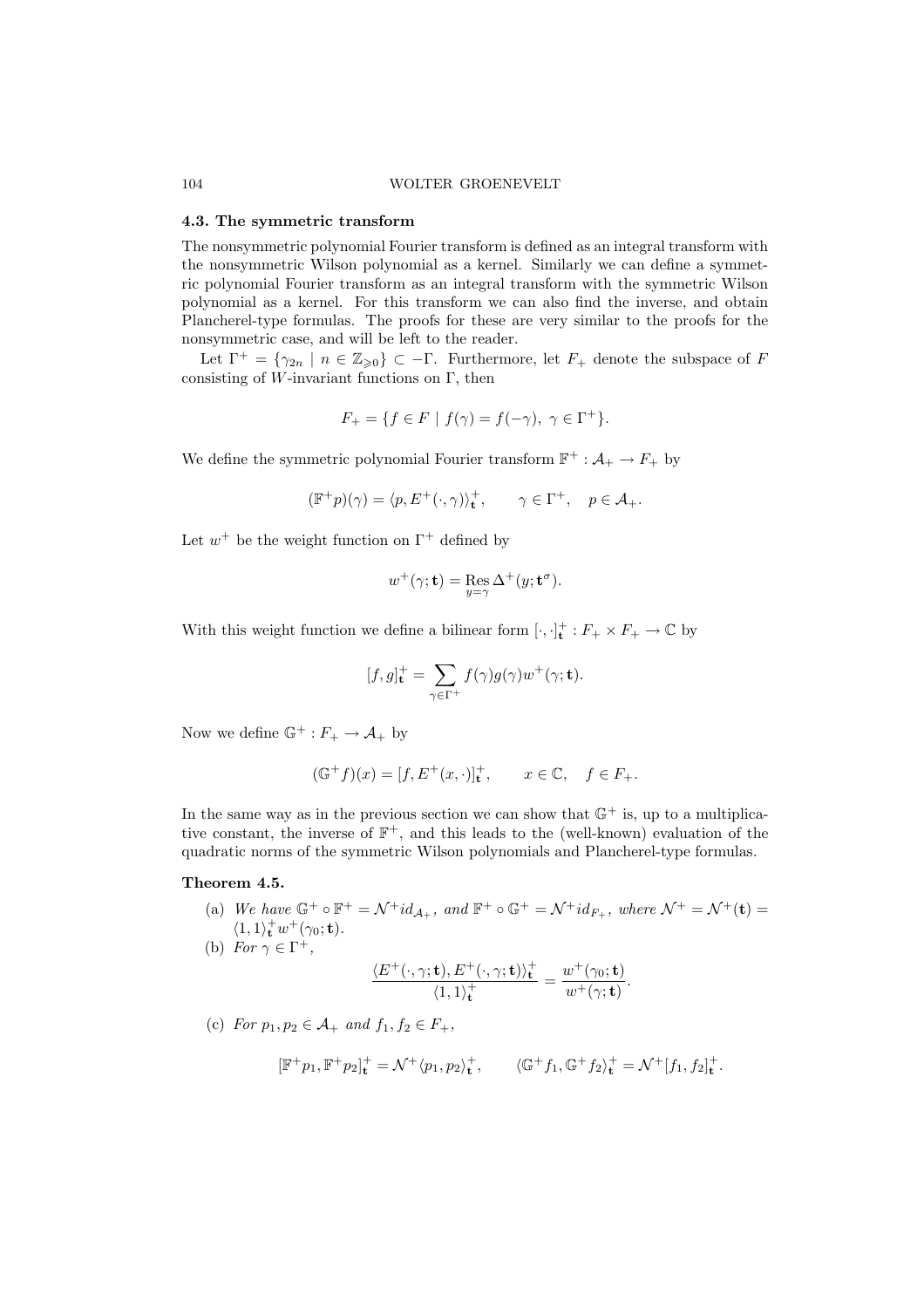#### 5. The nonpolynomial Fourier transform

In this section we study a Fourier transform associated to  $\sigma$  with a nonpolynomial kernel. This kernel turns out to be a meromorphic continuation of the nonsymmetric Wilson polynomial in its degree.

### 5.1. The Gaussian

We define an involution  $\tau$  on multiplicity functions by interchanging the values on the  $a_0$ -orbit and the  $a_0^{\vee}$ -orbit; given  $\mathbf{t} = (t_0, u_0, t_1, u_1)$  we have

$$
\mathbf{t}^{\tau} = (u_0, t_0, t_1, u_1).
$$

We use notations with  $\tau$  in the same way we do with the involution  $\sigma$ . We will also compose  $\sigma$  and  $\tau$ , and we use notations like  $\mathbf{t}^{\sigma\tau} = (\mathbf{t}^{\sigma})^{\tau} = (u_0, u_1, t_1, t_0)$ . We will use similar notations for objects depending on  $\mathbf{t}^{\sigma\tau}$ , e.g.,  $H_{\sigma\tau} = H(\mathbf{t}^{\sigma\tau})$ . We mention that

$$
\mathbf{t}^{\tau\sigma\tau} = (t_0, u_1, t_1, u_0) = \mathbf{t}^{\sigma\tau\sigma},
$$

which will be used later on.

We define the Gaussian by

$$
G(x; \mathbf{t}) = \Gamma(t_0 - u_0 + \frac{1}{2} \pm x).
$$

This function will play the same role as  $e^{-x^2}$  does for the Hankel transform, see [5]. Let  $\tau$  denote conjugation with the Gaussian;

$$
G \circ X = \tau(X) \circ G, \qquad X \in \mathcal{H}.
$$
\n
$$
(5.1)
$$

**Proposition 5.1.** The application  $X \mapsto \tau(X)$  is an algebra isomorphism  $\mathcal{H} \to \mathcal{H}_{\tau}$ . On the generators  $z, T_0, T_1$  of  $H$  the action of  $\tau$  is given by

$$
\tau(z) = z, \qquad \tau(T_0) = U_0^{\tau}, \qquad \tau(T_1) = T_1^{\tau}.
$$

*Proof.* The fact that  $\tau$  is an algebra isomorphism follows from the explicit action on the generators, so we need to check the actions given in the lemma.

The identities  $GzG^{-1} = z$  and  $GT_1G^{-1} = T_1^{\tau}$  are easy to check, using that z and  $T_1$ do not depend on  $t_0$  and  $u_0$ , and the identity  $(s_1G^{-1})(x) = G(x)^{-1}$ . For  $T_0$  we use

$$
(s_0G^{-1})(x) = G(1-x)^{-1} = \frac{t_0 - u_0 - \frac{1}{2} + x}{t_0 - u_0 + \frac{1}{2} - x}G(x)^{-1},
$$

then we obtain, for  $p \in \mathcal{A}$ ,

$$
(\tau(T_0)p)(x) = (t_0 - c_0(x))p(x) + \frac{(t_0 + u_0 + \frac{1}{2} - x)(t_0 - u_0 - \frac{1}{2} + x)}{1 - 2x}p(1 - x).
$$

By a direct calculation it is verified that

$$
t_0 - c_0(x) = x - \frac{1}{2} - u_0 + c_0^{\tau}(x).
$$

So we find

$$
(\tau(T_0)p)(x) = (x - \frac{1}{2} - u_0)p(x) - c_0^{\tau}(x)(p(1-x) - p(x)) = ((z - \frac{1}{2} - T_0^{\tau})p)(x),
$$
  
which gives  $\tau(T_0) = U_0^{\tau}$ .  $\square$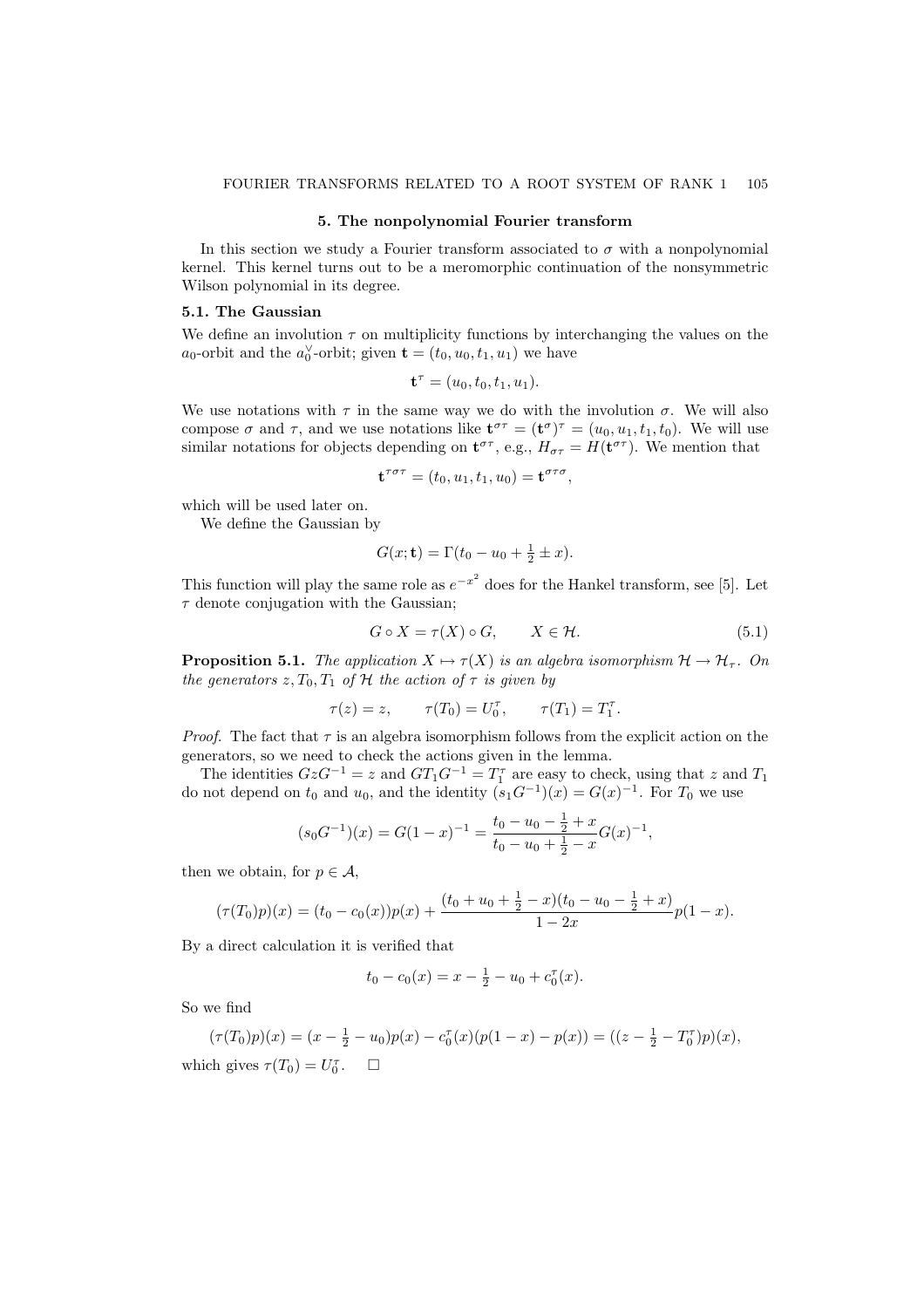### 5.2. Construction of a Fourier transform

We construct a Fourier transform associated to  $\sigma$  using the transforms  $\mathbb{F}$ ,  $\mathbb{G}$  from the previous section, and the Gaussian. First, we define a linear operator  $\mathfrak{F} : A \to A$  by

$$
\mathfrak{F}=\mathbb{G}_{\sigma\tau}\circ G_{\tau\sigma}\circ \mathbb{F}_{\tau}.
$$

Note that the set  $\Gamma_\tau$  consists of the points

$$
-\gamma_m^{\tau} = \begin{cases} -(u_0 + t_1 + n), & m = 2n, \\ u_0 + t_1 + n, & m = 2n - 1, \end{cases}
$$

which are clearly invariant under  $u_1 \leftrightarrow t_0$ . So we have  $\Gamma_\tau = \Gamma_{\sigma\tau}$ . Recall that F is the set of finitely supported functions on  $\Gamma$ , then it follows that  $F^{\tau} = F^{\sigma \tau}$ . So the composition  $\mathbb{G}_{\sigma\tau} \circ G_{\tau\sigma} \circ \mathbb{F}_{\tau}$  is well defined.

**Proposition 5.2.** For  $X \in \mathcal{H}_{\tau}$  we have

$$
\mathfrak{F} \circ X = \chi(X) \circ \mathfrak{F},
$$

where  $\chi: \mathcal{H}_{\tau} \to \mathcal{H}_{\sigma\tau}$  is the isomorphism  $\chi = \sigma_{\sigma\tau}^{-1} \circ \tau_{\tau\sigma} \circ \sigma_{\tau}$ . Explicitly,  $\chi: \mathcal{H}_{\tau} \to \mathcal{H}_{\sigma\tau}$ is given on algebraic generators of  $\mathcal{H}_{\tau}$  by

$$
\chi(z) = -U_0^{\sigma \tau} - T_1^{\sigma \tau}, \qquad \chi(Y^{\tau}) = Y^{\sigma \tau}, \qquad \chi(T_1^{\tau}) = T_1^{\sigma \tau}.
$$

*Proof.* First we check the intertwining property. Let  $X \in \mathcal{H}_{\tau}$  and  $p \in \mathcal{A}$ . Using the intertwining properties of  $\mathbb F$  and  $G$ , see Proposition 4.1 and (5.1), we have

$$
\mathfrak{F}(Xp) = (\mathbb{G}_{\sigma\tau} \circ G_{\tau\sigma} \circ \mathbb{F}_{\tau})(Xp)
$$
  
= 
$$
(\mathbb{G}_{\sigma\tau} \circ G_{\tau\sigma})(\sigma_{\tau}(X)(\mathbb{F}_{\tau}p))
$$
  
= 
$$
\mathbb{G}_{\sigma\tau}[(\tau_{\tau\sigma} \circ \sigma_{\tau})(X)((G_{\tau\sigma} \circ \mathbb{F}_{\tau})(p))].
$$

Note that  $(\tau_{\tau\sigma} \circ \sigma_{\tau})(X) \in \mathcal{H}_{\tau\sigma\tau} = \mathcal{H}_{\sigma\tau\sigma}$ . So by the intertwining property of G, see Proposition 4.2, it follows that

$$
\mathfrak{F}(Xp) = (\sigma_{\sigma\tau}^{-1} \circ \tau_{\tau\sigma} \circ \sigma_{\tau})(X)((\mathbb{G}_{\sigma\tau} \circ G_{\tau\sigma} \circ \mathbb{F}_{\tau})(p)) = \chi(X)(\mathfrak{F}p).
$$

The explicit expressions for  $\chi(X)$ ,  $X = z, Y^{\tau}, T_1^{\tau} \in \mathcal{H}_{\tau}$ , are easily verified using the explicit actions of  $\sigma$  and  $\tau$  on algebraic generators.  $\Box$ 

We define the symmetric version  $\mathfrak{F}^+$  :  $\mathcal{A}_+ \to \mathcal{A}_+$  of the operator  $\mathfrak{F}$  by

$$
\mathfrak{F}^+=\mathbb{G}_{\sigma\tau}^+\circ G_{\tau\sigma}\circ \mathbb{F}_\tau^+
$$

#### Proposition 5.3.

(a) Let  $\mathfrak{L} : \mathcal{A} \to \mathcal{A}$  be the linear operator defined on the Wilson polynomials by

$$
(\mathfrak{L}E_{\tau}(\cdot,\gamma))(\lambda) = G_{\tau\sigma\tau}(\gamma)E_{\sigma\tau}(\lambda,\gamma), \qquad \gamma \in -\Gamma_{\tau},
$$

.

then  $\mathfrak{L} = \mathcal{N}_{\tau}^{-1} \mathfrak{F}$ , where  $\mathcal N$  denotes the constant from Theorem 4.3.

(b) Let  $\mathfrak{L}^+$  :  $\mathcal{A}_+$   $\rightarrow$   $\mathcal{A}_+$  be the linear operator defined on the symmetric Wilson polynomials by

$$
(\mathfrak{L}^+ E^+_\tau(\cdot, \gamma))(\lambda) = G_{\tau \sigma \tau}(\gamma) E^+_{\sigma \tau}(\lambda, \gamma), \qquad \gamma \in \Gamma^+_\tau,
$$

then  $\mathfrak{L}^+ = (\mathcal{N}_\tau^+)^{-1} \mathfrak{F}^+$ , where  $\mathcal{N}^+$  denotes the constant from Theorem 4.5.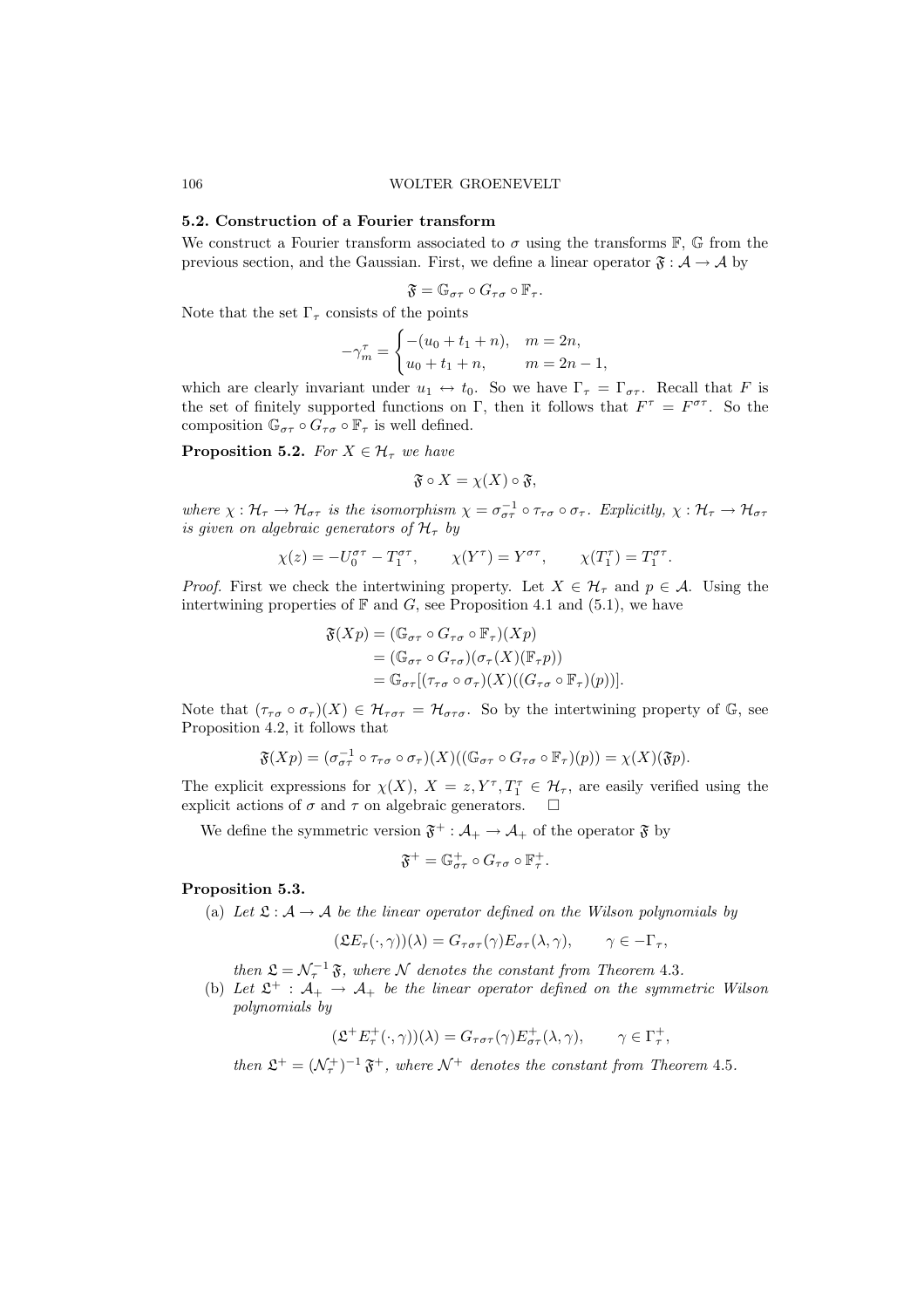*Proof.* (a) Let  $\mathcal L$  and  $\mathcal L'$  be linear operators on A, such that  $\mathfrak{L}E_{\tau}(\cdot,\gamma) = \mathfrak{L}'E_{\tau}(\cdot,\gamma)$ . The Wilson polynomials  $E_{\tau}(\cdot, \gamma)$ ,  $\gamma \in -\Gamma_{\tau}$ , form a linear basis for A, therefore  $\mathfrak{L} = \mathfrak{L}'$ . So, to prove the proposition, we need to calculate the action of  $\mathfrak F$  on the Wilson polynomials  $E_{\tau}$ .

Let  $\gamma, \gamma' \in \Gamma_{\tau}$ . By Theorem 4.3(b) we have

$$
(\mathbb{F}_{\tau}E_{\tau}(\cdot,-\gamma))(\gamma') = \langle E_{\tau}(\cdot,-\gamma), E_{\tau}(\cdot,-\gamma')\rangle_{\mathbf{t}^{\tau}} = \delta_{\gamma,\gamma'}\frac{\mathcal{N}_{\tau}}{w_{\tau}(\gamma)}
$$

Multiplying this expression by  $G_{\tau\sigma}(\gamma')$  and applying  $\mathbb{G}_{\sigma\tau}$  then leads to

$$
(\mathfrak{F}E_{\tau}(\cdot,-\gamma))(\lambda) = \mathcal{N}_{\tau}G_{\tau\sigma}(\gamma)\frac{w_{\sigma\tau}(\gamma)}{w_{\tau}(\gamma)}E_{\sigma\tau}(\lambda,-\gamma).
$$

Using the definition of the weight  $\Delta$  we see that  $G_{\tau}\Delta = G\Delta_{\tau}$ , so that by the definition of the weight w and by  $\mathbf{t}^{\tau\sigma} = \mathbf{t}^{\sigma\tau\sigma\tau}$  it follows that

$$
G_{\tau\sigma}(\gamma)w_{\sigma\tau}(\gamma) = G_{\tau\sigma\tau}(\gamma)w_{\tau}(\gamma), \qquad \gamma \in \Gamma_{\tau}.
$$
 (5.2)

So we find that  $\mathfrak{F}E_{\tau}(\cdot, -\gamma) = \mathcal{N}_{\tau} \mathfrak{L}E_{\tau}(\cdot, -\gamma)$ .

(b) This is proved in the same way as (a) using the orthogonality relations for the symmetric Wilson polynomials.  $\square$ 

Now define the operator  $\mathcal{F}' : \mathcal{A}G_{\tau} \to \mathcal{A}G_{\sigma\tau}$  by

$$
\mathcal{F}' = G_{\sigma\tau} \circ \mathfrak{F} \circ G_{\tau}^{-1}.
$$
\n
$$
(5.3)
$$

.

**Proposition 5.4.** The operator  $\mathcal{F}'$  is a Fourier transform associated to  $\sigma$ .

*Proof.* We need to show that  $\mathcal{F}' \circ X = \sigma(X) \circ \mathcal{F}'$  for all  $X \in \mathcal{H}$ . Let  $p \in \mathcal{A}$  and let  $f = pG_{\tau}$ . From (5.1) and Proposition 5.2(a) we obtain

$$
\mathcal{F}'(Xf) = G_{\sigma\tau}\mathfrak{F}'(\tau(X)p) = G_{\sigma\tau}[(\chi \circ \tau)(X)](\mathfrak{F}p)
$$
  
= 
$$
[(\tau_{\sigma\tau} \circ \chi \circ \tau)(X)](G_{\sigma\tau}\mathfrak{F}p) = [(\tau_{\sigma\tau} \circ \chi \circ \tau)(X)](\mathcal{F}'f).
$$

Now we must check that  $\sigma = \tau_{\sigma\tau} \circ \chi \circ \tau$ . It is enough to check that this identity is true on generators of  $H$ . This is a straightforward exercise that we leave to the reader.  $\Box$ 

### 5.3. The Fourier transform  $\mathcal F$

We want to write  $\mathcal{F}'$  as an integral transform with some kernel. First we consider the related transform  $\mathfrak{F}$ . Writing out explicitly  $\mathfrak{F}p = (\mathbb{G}_{\sigma\tau} \circ \mathbb{F}_{\tau})p$  and changing the order of summation and integration, suggests that we may write

$$
(\mathfrak{F}p)(\lambda) = k \langle p, \mathfrak{E}(\cdot, \lambda) \rangle_{\mathbf{t}^{\tau}}, \qquad p \in \mathcal{A}, \tag{5.4}
$$

for some kernel  $\mathfrak{E}(x,\lambda)$  and k a nonzero constant.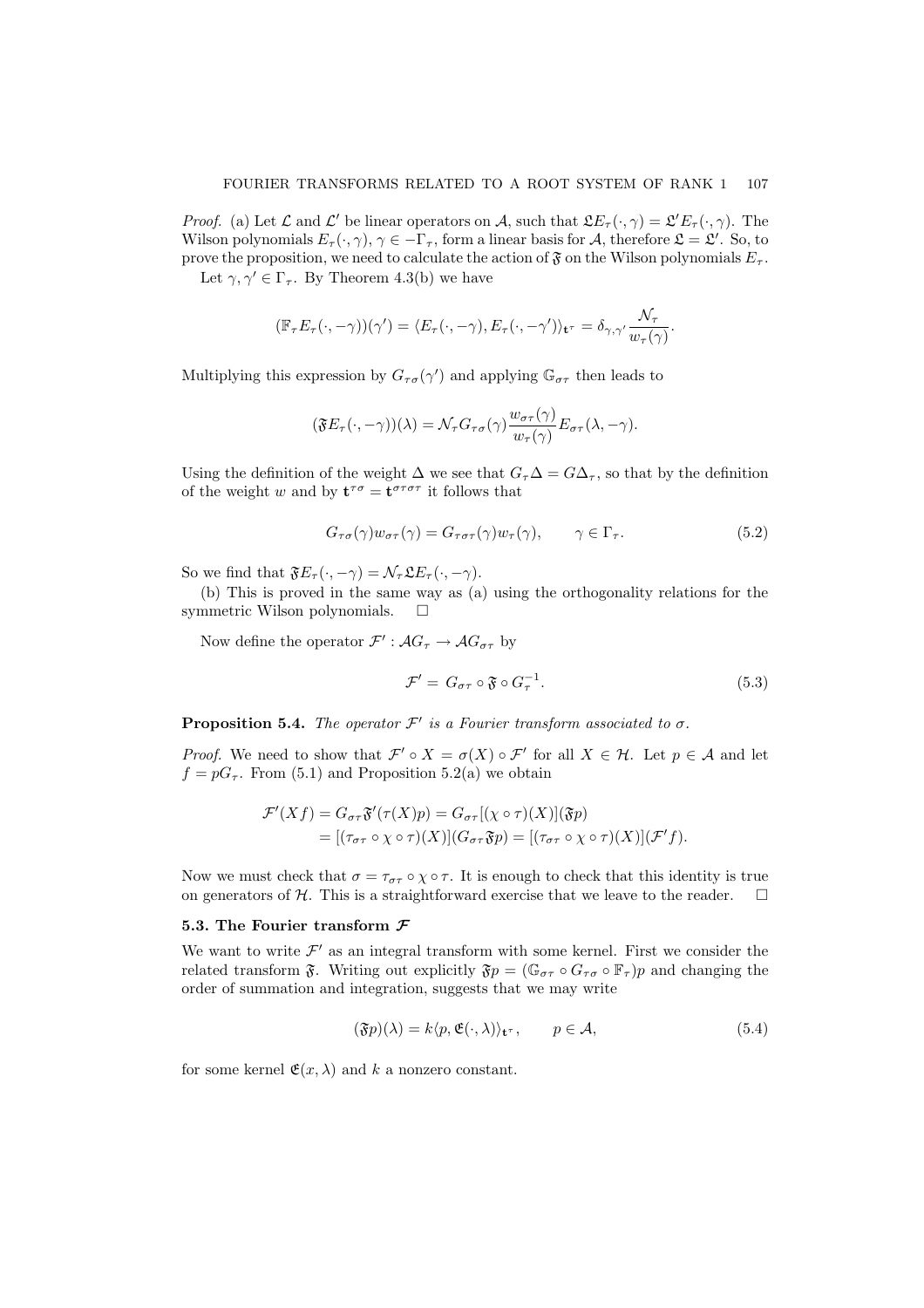Remark 5.5. If we formally expand the kernel  $\mathfrak{E}(x,\lambda)$  in terms of Wilson polynomials  $E_{\tau}(x, \gamma)$  and we calculate the coefficients of  $E_{\tau}(x, \gamma)$  using the orthogonality relations for the Wilson polynomials, we obtain

$$
\mathfrak{E}(x,\lambda)=k^{-1}\sum_{\gamma\in\Gamma_{\tau}}E_{\tau}(x;-\gamma)E_{\sigma\tau}(\lambda;-\gamma)G_{\tau\sigma}(\gamma)w_{\sigma\tau}(\gamma).
$$

This gives a formal power series for the kernel  $\mathfrak{E}(x,\lambda)$  similar to the kernels defined by Cherednik  $[3, (5.12)]$ , see also  $[23, (5.13)]$ . However, it turns out here that this sum does not converge absolutely. In [3], [23] the absolute convergence of the series comes from the Gaussian, which, in the rank 1 case, contains the factor  $q^{n^2}$  for  $0 < q < 1$ , where  $n$  is the summation index. Although we cannot define the kernel in this way, it does give us an idea what properties the kernel  $\mathfrak E$  is expected to have; if the above expansion would converge absolutely,  $\mathfrak{E}(x, \lambda)$  would be an entire function in x and  $\lambda$ , and  $\mathfrak{E}$  would satisfy the duality property  $\mathfrak{E}(x,\lambda) = \mathfrak{E}_{\sigma}(\lambda,x)$ , provided that  $k_{\sigma} = k$ .

We want to find a kernel  $\mathfrak E$  such that the integral transform (5.4) maps a Wilson polynomial  $E_{\tau}(\cdot,\gamma)$  to a multiple of  $G_{\tau\sigma\tau}(\gamma)E_{\sigma\tau}(\cdot,\gamma)$  as in Proposition 5.3(a). To do this we introduce the function

$$
\phi_{\lambda}(x; \mathbf{t}) = \frac{\Gamma(1 - a - d)}{\Gamma(a + b)\Gamma(a + c)\Gamma(1 - d \pm x)\Gamma(1 - \tilde{d} \pm \lambda)}
$$
\n
$$
\times 4F_3 \begin{pmatrix} a + x, a - x, \tilde{a} + \lambda, \tilde{a} - \lambda \\ a + b, a + c, a + d \end{pmatrix} + \frac{\Gamma(a + d - 1)}{\Gamma(1 + b - d)\Gamma(1 + c - d)\Gamma(a \pm x)\Gamma(\tilde{a} \pm \lambda)}
$$
\n
$$
\times 4F_3 \begin{pmatrix} 1 - d + x, 1 - d - x, 1 - \tilde{d} + \lambda, 1 - \tilde{d} - \lambda \\ 1 + b - d, 1 + c - d, 2 - a - d \end{pmatrix} (5.5)
$$

In [8] the function  $\phi_{\lambda}$  is called a Wilson function. Here we will use the name "Wilson function" for a different (but closely related) function, see Definition 5.10. Using transformation formulas for hypergeometric functions, the function  $\phi_{\lambda}$  can be expressed as a multiple of a very-well-poised  $_7F_6$ -function. In [8] a second-order difference operator L is studied, which in the notation of this paper can be written as  $L = \tilde{a}^2 - G_\tau^{-1} \circ (Y^2)_{\text{sym}} \circ G_\tau$ . From results of Ismail, Letessier, Valent, and Wimp [9], and Masson [14], who studied the associated Wilson polynomials using contiguous relations for  $\tau F_6$ -series, it follows that the function  $\phi_{\lambda}$  is an eigenfunction of L for eigenvalue  $\tilde{a}^2 - \lambda^2$ .

The following properties of  $\phi_{\lambda}$  will be useful for us.

**Lemma 5.6.** The function  $\phi_{\lambda}(x)$  has the following properties:

- (a)  $\phi_{\lambda}(x)$  is an entire function in x and  $\lambda$ .
- (b) For  $p \in A$  and  $y \in \mathbb{R}$ , the integral  $\langle p, \phi_\lambda(\cdot + y) \rangle_{\mathbf{t}^{\tau}}^+$  converges absolutely.
- (c) For  $\gamma \in \Gamma_{\tau}^{+}$ ,

$$
\langle E_{\tau}^{+}(\cdot,\gamma),\phi_{\lambda}\rangle_{\mathbf{t}^{\tau}}^{+} = \frac{2G_{\tau\sigma\tau}(\gamma)}{G_{\tau\sigma\tau}(\gamma_{0}^{\tau})}E_{\sigma\tau}^{+}(\lambda,\gamma).
$$

Note that for (b) the only conditions on the values of  $t_0, u_0, t_1, u_1$  are the conditions from Subsection 3.1.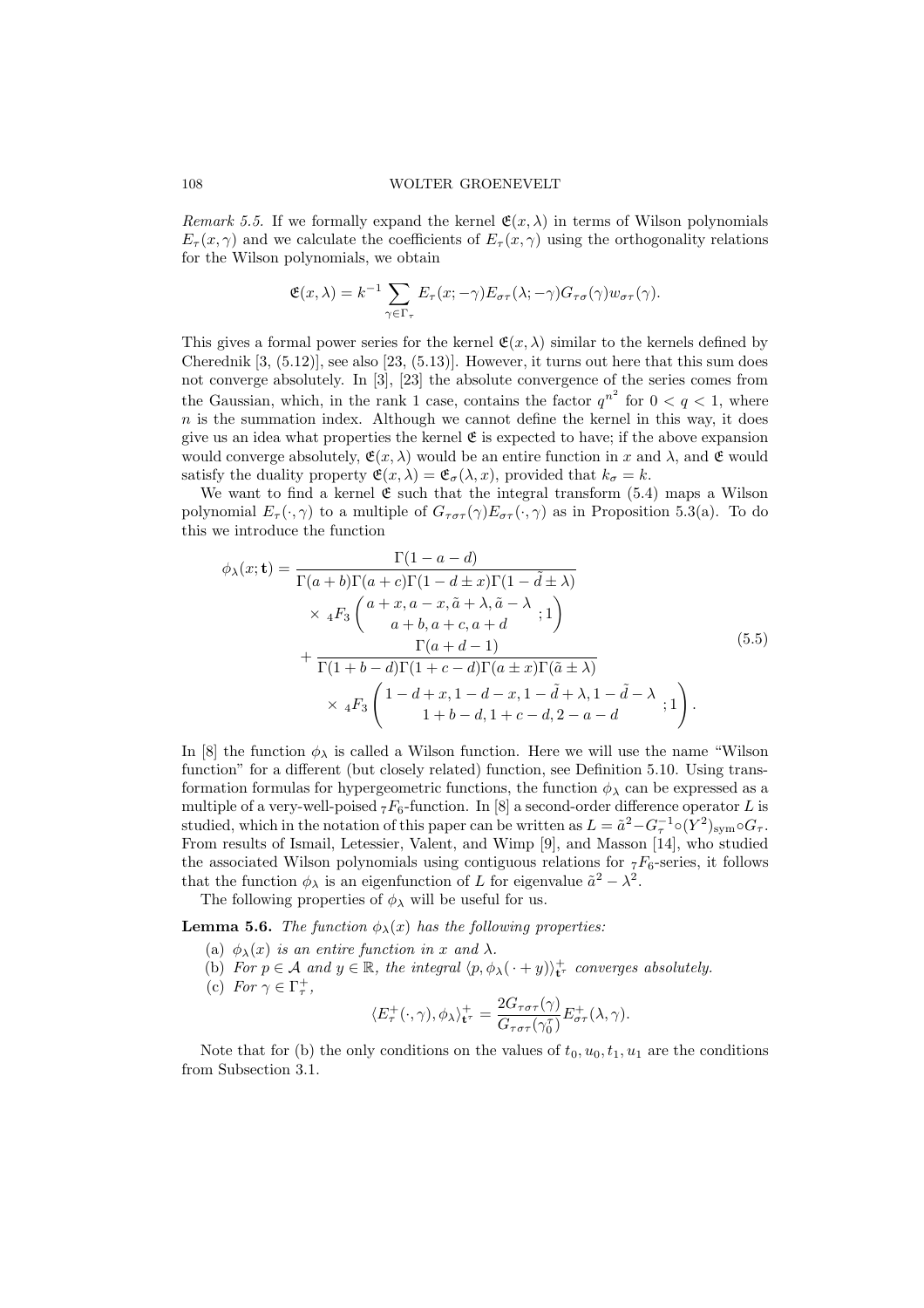*Proof.* Property (a) follows directly from the definition of  $\phi_{\lambda}(x)$ . Using a transformation formula for  ${}_7F_6$ -series, it is proved in [8] that, for  $x \to \pm \infty$  and  $y \in \mathbb{R}$ ,

$$
\phi_{\lambda}(y+ix)\sim |x|^{d-a-b-c}e^{\pi(|x|-iy)}(c(\lambda)|x|^{-2\lambda}+c(-\lambda)|x|^{2\lambda}),
$$

where  $c(\lambda)$  is independent of x and y. The weight function  $\Delta^+$  has the asymptotic behavior

$$
\Delta_{\tau}^{+}(x) \sim |x|^{2a+2b+2c-2d-1} e^{-2\pi|x|}, \qquad x \to \pm i\infty,
$$
\n(5.6)

which can be obtained from applying Euler's reflection formula for the Γ-function and using the asymptotic formula

$$
\frac{\Gamma(\alpha+z)}{\Gamma(\beta+z)} \sim z^{\alpha-\beta}, \qquad |z| \to \infty, \quad |\arg(z)| < \pi. \tag{5.7}
$$

Now we see that the integral  $\langle p, \phi_\lambda(\cdot + y) \rangle_{\mathbf{t}^{\tau}}^+$  is absolutely convergent, independent of the values of  $a, b, c, d$ . Property (c) is Theorem 6.9 in [8], where it is proved in case the parameters  $a, b, c, d$  are such that  $\Delta^+_\tau(x)$  is a positive weight on iR, but the proof remains valid without these conditions.

From Lemma 5.6(c) and Proposition 5.3(b) it follows immediately that  $\mathfrak{F}^+$  can be written as an integral transform with  $\phi_{\lambda}$  as a kernel. Next we use  $\phi_{\lambda}$  to write  $\mathfrak{F}$  as an integral transform. Recall the generalized Weyl character formula from Theorem 3.10. For the renormalized Wilson polynomials this formula looks as follows.

**Lemma 5.7.** For  $m \in \mathbb{N}$  the renormalized antisymmetric Wilson polynomial satisfies

$$
E^-(x,\gamma_m; \mathbf{t}) = (-1)^m \alpha \delta_\sigma(-\gamma_m) \delta(x) E^+(x,\gamma_{m-2}; t_0, u_0, t_1 + 1, u_1),
$$

where

$$
\alpha = \alpha(\mathbf{t}) = \frac{1}{(a+b)(a+b+1)(a+c)(a+d)}.
$$

Here we use the convention  $E^+(x, \gamma_{-1}) = 1$ .

*Proof.* From Lemma 3.6 and  $b_{2n} - t_1 = c_1^{\sigma}(-\gamma_{2n})$  we find

$$
C_{-}p_{2n} = -\frac{c_1^{\sigma}(-\gamma_{2n})}{2t_1}P_{2n}^{-}, \qquad C_{-}p_{2n-1} = \frac{1}{2t_1}P_{2n}^{-}.
$$

So by Theorem 3.10 we have  $E^-(x, \gamma_m) = \alpha_m \delta(x) E^+(x, \gamma_{m-2}; t_0, u_0, t_1 + 1, u_1)$  for  $m \in \mathbb{N}$ . Recall here that  $E^+(x, \gamma_{2n}) = E^+(x, \gamma_{2n-1})$ . Normalizing the polynomials then gives

$$
\alpha_{2n} = -\frac{c_1^{\sigma}(-\gamma_{2n})P_{2n-2}^+(x_0+1;t_0,u_0,t_1+1,u_1)}{2t_1 p_{2n}(-x_0)},
$$
  

$$
\alpha_{2n-1} = \frac{P_{2n-2}^+(x_0+1;t_0,u_0,t_1+1,u_1)}{2t_1 p_{2n-1}(-x_0)}.
$$

Writing this out explicitly using Proposition 3.14 completes the proof.  $\Box$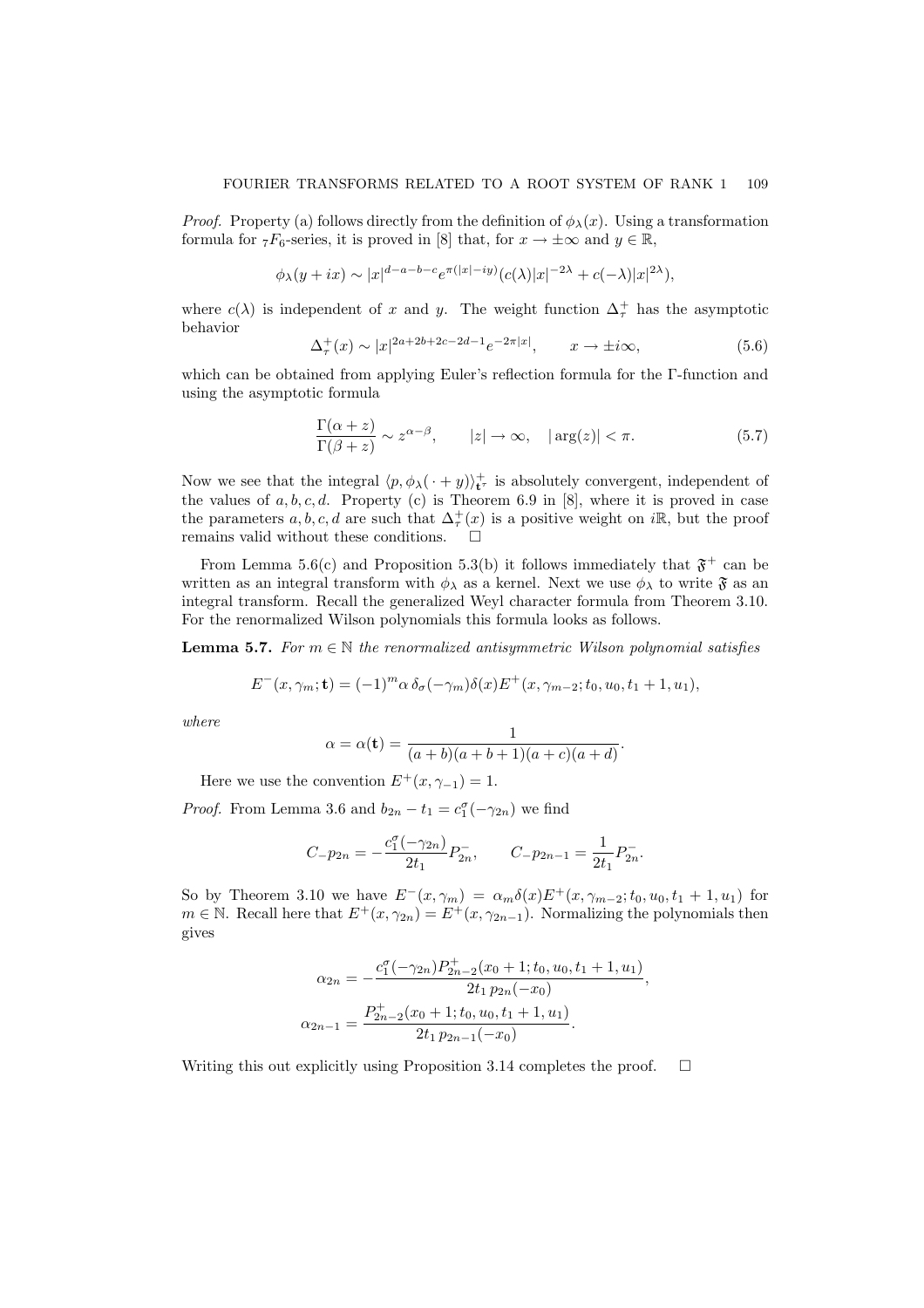**Proposition 5.8.** Let  $\mathfrak{E}$  be given by

$$
\mathfrak{E}(x,\lambda) = \phi_{\lambda}(x;\mathbf{t}) + \delta(x)\delta_{\sigma}(\lambda)\phi_{\lambda}(x;t_0,u_0,t_1+1,u_1),
$$

then

$$
\langle E_{\tau}(\cdot,\gamma), \mathfrak{E}(\cdot,\lambda) \rangle_{\mathbf{t}^{\tau}} = 2t_1 \frac{G_{\tau\sigma\tau}(\gamma)}{G_{\tau\sigma\tau}(\gamma_0^{\tau})} E_{\sigma\tau}(\lambda,\gamma), \qquad \gamma \in -\Gamma_{\tau}.
$$
 (5.8)

Consequently,  $(\mathfrak{F}p)(\lambda) = \mathcal{K}\langle p, \mathfrak{E}(\cdot, \lambda) \rangle_{\mathbf{t}}$  for  $p \in \mathcal{A}$ , where the constant is explicitly given by  $K = \mathcal{N}_{\tau} G_{\tau \sigma \tau} (\gamma_0^{\tau}) / 2t_1$ .

*Proof.* If (5.8) is valid, then by Proposition 5.3(a) we have  $(\mathfrak{F}p)(\lambda) = \mathcal{K}\langle p, \mathfrak{E}(\cdot, \lambda)\rangle_{\mathbf{t}^{\tau}}$  for all  $p \in A$ , with  $K = \mathcal{N}_{\tau} G_{\tau \sigma \tau} (\gamma_0^{\tau})/2t_1$ . So we need to show that (5.8) holds.

Let  $\gamma \in -\Gamma_{\tau}$ . In order to prove (5.8) we split  $E_{\tau}$  and  $\mathfrak{E}$  in symmetric and antisymmetric parts, then

$$
\langle E_\tau(\cdot,\gamma), \mathfrak{E}(\cdot,\lambda)\rangle_{{\bf t}^\tau} = \langle E_\tau^+(\cdot,\gamma), \mathfrak{E}^+(\cdot,\lambda)\rangle_{{\bf t}^\tau} + \langle E_\tau^-(\cdot,\gamma), \mathfrak{E}^-(\cdot,\lambda)\rangle_{{\bf t}^\tau},
$$

where we denoted  $C_{\pm}^{\tau}\mathfrak{E}(\cdot,\lambda) = \mathfrak{E}^{\pm}(\cdot,\lambda)$ . Since  $\mathfrak{E}^{+}(x,\lambda) = \phi_{\lambda}(x)$  we obtain, from Lemmas  $3.8$  and  $5.6(c)$ ,

$$
\langle E_{\tau}^+(\cdot,\gamma), \mathfrak{E}^+(\cdot,\lambda) \rangle_{\mathbf{t}^{\tau}} = t_1 \langle E_{\tau}^+(\cdot,\gamma), \mathfrak{E}^+(\cdot,\lambda) \rangle_{\mathbf{t}^{\tau}}^+ = 2t_1 \frac{G_{\tau\sigma\tau}(\gamma)}{G_{\tau\sigma\tau}(\gamma_0)} E_{\sigma\tau}^+(\lambda,\gamma).
$$

For  $\gamma = \gamma_0^{\tau}$  the proposition is now proved, since  $E_{\tau}^{-}(x, \gamma_0^{\tau}) = 0$ . Assume that  $\gamma = \gamma_m^{\tau}$ for some  $m \in \mathbb{N}$ . For the antisymmetric part we rewrite  $E_{\tau}^-$  using Lemma 5.7 (note that  $\delta = \delta_{\tau}$ ), and we use  $\delta(x)\Delta_{\tau}(x) = -(2x)^{-1}\Delta^{+}(x; u_0, t_0, t_1 + 1, u_1)$ , then symmetrizing the integrand gives us

$$
\langle E_{\tau}^{-}(\cdot,\gamma), \mathfrak{E}^{-}(\cdot,\lambda) \rangle_{\mathbf{t}^{\tau}}
$$
\n
$$
= (-1)^{m} \frac{\alpha_{\tau} \delta_{\tau\sigma}(-\gamma)\delta_{\sigma}(\lambda)}{4\pi i} \int_{\mathcal{C}_{\tau}} E^{+}(\cdot,\gamma_{m-2}^{\tau};t_{0},u_{0},t_{1}+1,u_{1}) \phi_{\lambda}(x;t_{0},u_{0},t_{1}+1,u_{1})
$$
\n
$$
\times \frac{\delta(-x)-\delta(x)}{2x} \Delta^{+}(x;u_{0},t_{0},t_{1}+1,u_{1}) dx
$$
\n
$$
= (-1)^{m+1} 2t_{1}\alpha_{\tau} \delta_{\tau\sigma}(-\gamma)\delta_{\sigma}(\lambda)
$$
\n
$$
\times \langle E^{+}(\cdot,\gamma_{m-2}^{\tau};u_{0},t_{0},t_{1}+1,u_{1}), \phi_{\lambda}(\cdot;t_{0},u_{0},t_{1}+1,u_{1}) \rangle_{(u_{0},t_{0},t_{1}+1,u_{1})}^{+}
$$
\n
$$
= (-1)^{m+1} 2t_{1}\alpha_{\tau} \delta_{\tau\sigma}(-\gamma)\delta_{\sigma}(\lambda) \frac{G_{\tau\sigma\tau}(\gamma)}{G_{\tau\sigma\tau}(\gamma_{2}^{\tau})} E^{+}(\lambda,\gamma_{m-2}^{\tau};u_{0},u_{1},t_{1}+1,t_{0}).
$$

Here we used  $\gamma_{m-2}(u_0, t_0, t_1 + 1, u_1) = \pm (u_0 + t_1 + n) = \gamma_m^{\tau}$  for  $m = 2n, 2n - 1$ . From the explicit expressions for  $\alpha_{\tau}$  and  $G_{\tau\sigma\tau}(\gamma_2^{\tau})$  we find

$$
\frac{\alpha_{\tau}}{G_{\tau\sigma\tau}(\gamma_2^{\tau})} = -\frac{\alpha_{\sigma\tau}}{G_{\tau\sigma\tau}(\gamma_0^{\tau})}.
$$

Then adding the symmetric and the antisymmetric parts we obtain

$$
\langle E_{\tau}(\cdot,\gamma), \mathfrak{E}(\cdot,\lambda) \rangle_{\mathbf{t}^{\tau}} = 2t_1 \frac{G_{\tau\sigma\tau}(\gamma)}{G_{\tau\sigma\tau}(\gamma_0^{\tau})} \times (E_{\sigma\tau}^+(\lambda,\gamma_m^{\tau}) + (-1)^m \alpha_{\sigma\tau} \delta_{\sigma\tau\sigma}(-\gamma) \delta_{\sigma\tau}(\lambda) E^+(\lambda,\gamma_{m-2}^{\tau};u_0,u_1,t_1+1,t_0)).
$$

Note that  $\delta_{\tau\sigma} = \delta_{\sigma\tau\sigma}$  and  $\delta_{\sigma} = \delta_{\sigma\tau}$ , so applying Lemma 5.7 now gives (5.8).  $\Box$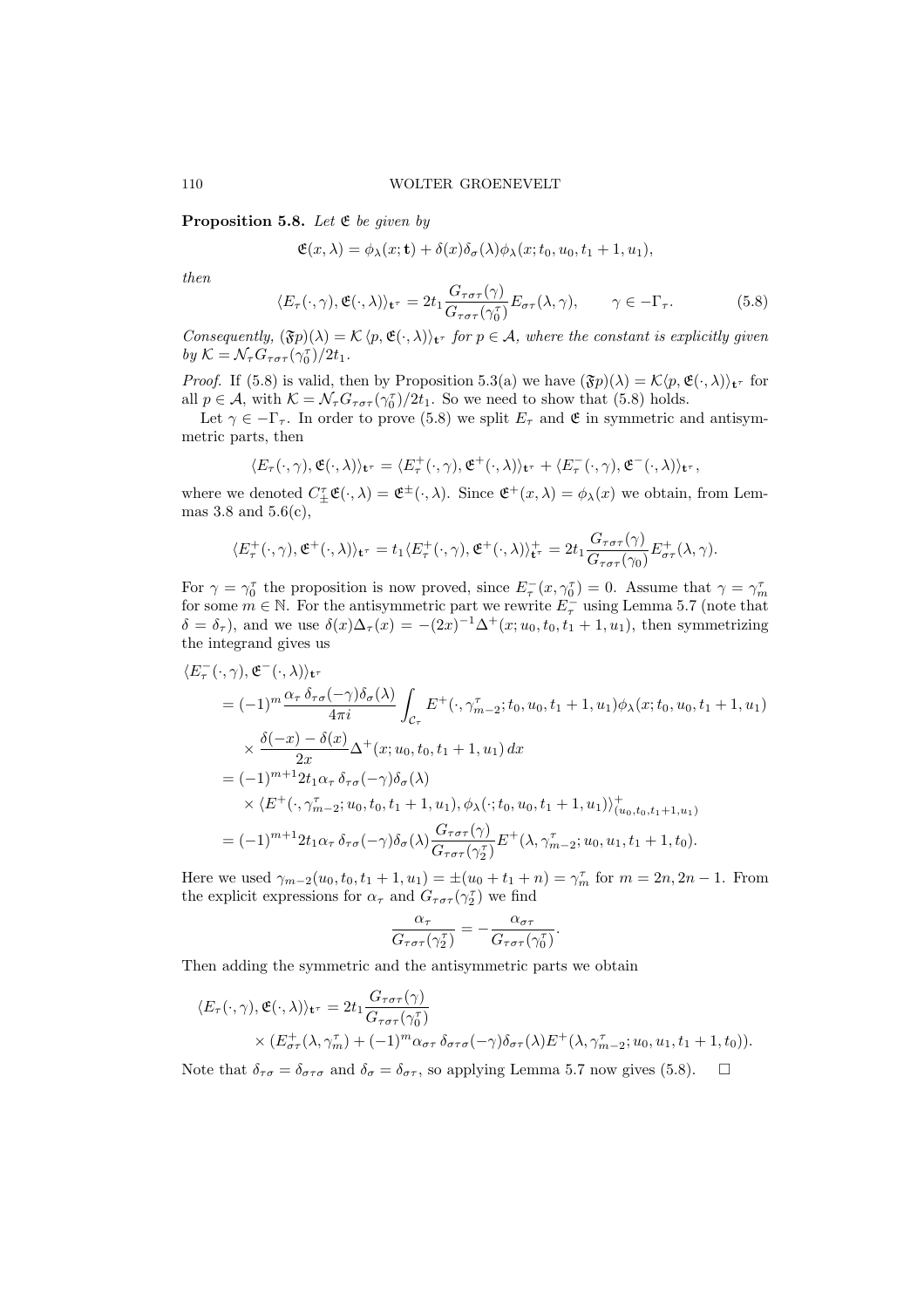Now we can express  $\mathfrak{F}$ , and therefore also  $\mathcal{F}'$ , as an integral transform. Our next goal is to write  $\mathcal{F}'$  in the form  $(\mathcal{F}'f)(\lambda) = \{p, \mathcal{E}(\cdot, \lambda)\}\$ , where the bilinear form  $\{\cdot, \cdot\}$  is such that the generators of  $H$  are symmetric with respect to this bilinear form. The intertwining property  $\mathcal{F}' \circ X = \sigma(X) \circ \mathcal{F}', X \in \mathcal{H}$ , then immediately gives transformation properties of the kernel  $\mathcal E$  under the action of  $\mathcal H$  and  $\mathcal H_{\sigma}$ .

Let  $\Theta$  be the weight function given by

$$
\Theta(x) = G_{\tau}(x)^{-1} G(x)^{-1} \Delta(x).
$$

By Euler's reflection formula for the Γ-function we may write

$$
G_{\tau}(x)^{-1}G(x)^{-1} = \frac{1}{\pi^2} \sin \pi (d \pm x),
$$

and from this expression it is easy to see that  $G_{\tau}^{-1}G^{-1}$  is W-invariant. To the weight function  $\Theta$  we associate a bilinear form  $\{\cdot,\cdot\}$  on  $\mathcal{A}G_{\tau}$ ;

$$
\{f, g\}_{\mathbf{t}} = \frac{1}{2\pi i} \int_{\mathcal{C}} f(x)g(x)\Theta(x) dx.
$$

**Lemma 5.9.** The algebraic generators  $z, T_0, T_1$  of H are symmetric with respect to  $\{\cdot,\cdot\}_{\mathbf{t}}.$ 

*Proof.* For z this is trivial. For  $i = 0, 1$ , we have

$$
T_i(G_\tau(x)^{-1}G(x)^{-1}f) = G_\tau(x)^{-1}G(x)^{-1}T_if,
$$

since  $G_{\tau}(x)^{-1}G(x)^{-1}$  is W-invariant. Since  $T_i$  is symmetric with respect  $\langle \cdot, \cdot \rangle_{\mathbf{t}}$  we have

$$
\{T_i f, g\}_{\mathbf{t}} = \langle T_i f, G_{\tau}^{-1} G^{-1} g \rangle_{\mathbf{t}} = \langle f, T_i (G_{\tau}^{-1} G^{-1} g) \rangle_{\mathbf{t}} = \langle f, G_{\tau}^{-1} G^{-1} T_i g \rangle_{\mathbf{t}} = \{f, T_i g\}_{\mathbf{t}}.
$$

With the bilinear form  $\{\cdot,\cdot\}$  we are going to construct a Fourier transform. The following function is the kernel in this Fourier transform.

Definition 5.10. We define the (nonsymmetric) Wilson function by

$$
\mathcal{E}(x,\lambda) = G_{\tau}(x)G_{\sigma\tau}(\lambda)\mathfrak{E}(x,\lambda).
$$

Observe that  $\mathfrak{E}(x, \lambda)$  is an entire function in x and  $\lambda$ , so the Wilson function is a meromorphic function in x and  $\lambda$  with simple poles coming from the Gaussians, located at  $x = \pm(1-d+n)$ ,  $\lambda = \pm(1-\tilde{d}+n)$ ,  $n \in \mathbb{Z}_{\geq 0}$ . With the nonsymmetric Wilson function we now define an integral transform that is a Fourier transform associated to the duality isomorphism  $\sigma$ . Moreover, we can find the inverse and Plancherel-type formulas.

**Theorem 5.11.** Let  $\mathcal F$  be the linear operator defined by

$$
(\mathcal{F}f)(\lambda) = \{f, \mathcal{E}(\cdot, \lambda)\}_\mathbf{t}, \qquad f \in \mathcal{A}G_\tau.
$$

Then:

- (a) F maps  $AG_{\tau}$  into  $AG_{\sigma\tau}$ .
- (b)  $\mathcal F$  is a Fourier transform associated to  $\sigma$ .
- (c)  $\mathcal{F} \circ \mathcal{F}_{\sigma} = (a+b)^2 id_{\mathcal{AG}_{\sigma\tau}}$  and  $\mathcal{F}_{\sigma} \circ \mathcal{F} = (a+b)^2 id_{\mathcal{AG}_{\tau}}$ .
- (d) For  $f_1, f_2 \in \mathcal{A}G_\tau$  and  $g_1, g_2 \in \mathcal{A}G_{\sigma\tau}$ ,

$$
\{\mathcal{F}f_1, \mathcal{F}f_2\}_{\mathbf{t}^\sigma} = (a+b)^2 \{f_1, f_2\}_{\mathbf{t}}, \qquad \{\mathcal{F}_\sigma g_1, \mathcal{F}_\sigma g_2\}_{\mathbf{t}} = (a+b)^2 \{g_1, g_2\}_{\mathbf{t}^\sigma}.
$$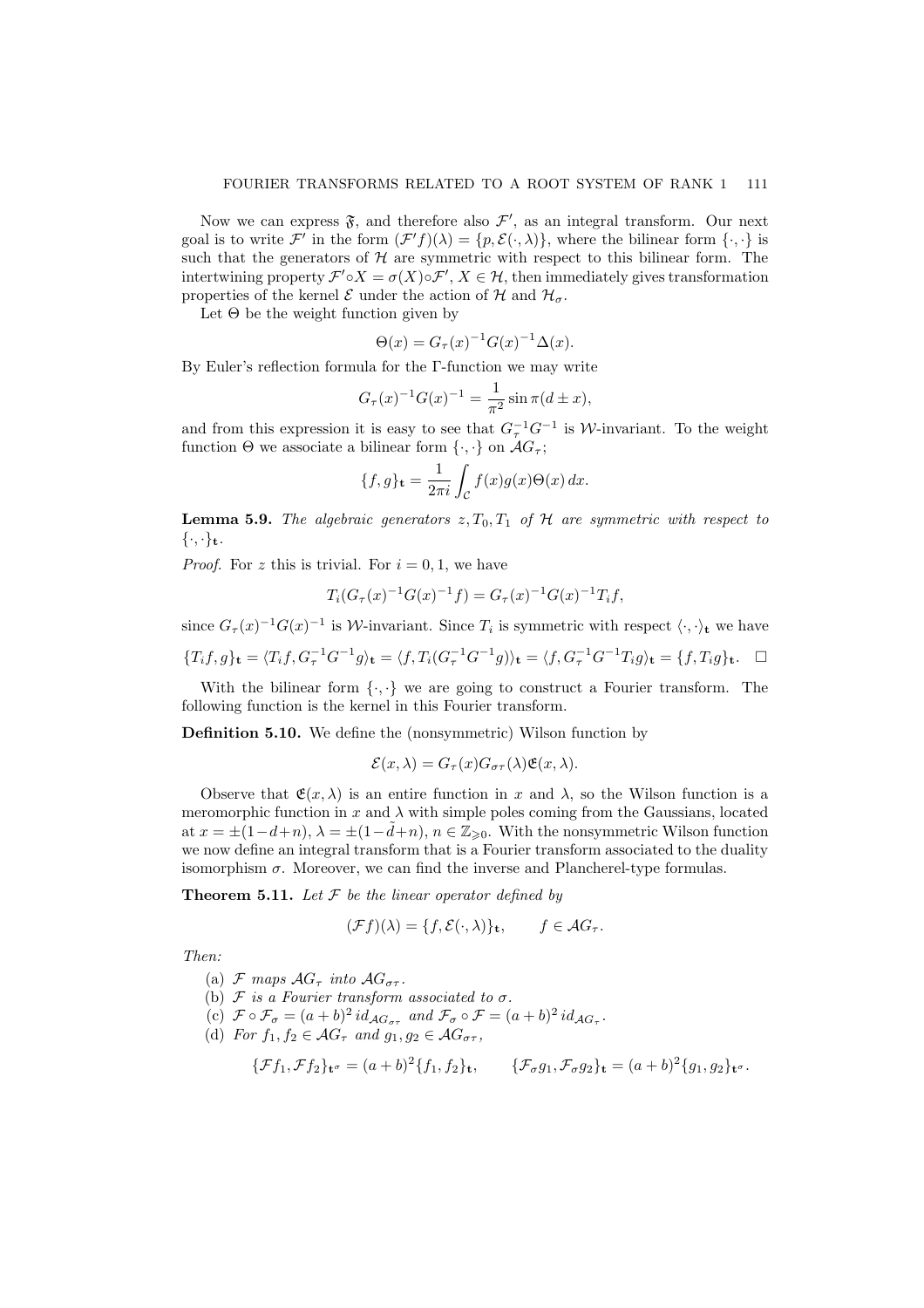*Proof.* (a) We only need to check that the operator  $\mathcal F$  is the same as  $k\mathcal F'$ , see (5.3), for some nonzero constant k. Let  $f \in \mathcal{AG}_{\tau}$ . Observe that

$$
\Delta_{\tau}(x) = G_{\tau}(x)G(x)^{-1}\Delta(x),
$$

then using Proposition 5.8 we have

$$
\mathcal{K}^{-1}(G_{\sigma\tau} \circ \mathfrak{F} \circ G_{\tau}^{-1})f(\lambda) = G_{\sigma\tau}(\lambda)\langle G_{\tau}^{-1}f, \mathfrak{E}(\cdot, \lambda)\rangle_{\mathbf{t}^{\tau}}
$$
  
=  $G_{\sigma\tau}(\lambda)\langle G_{\tau}^{-1}G^{-1}f, G_{\tau}\mathfrak{E}(\cdot, \lambda)\rangle_{\mathbf{t}}$   
=  $\{f, \mathcal{E}(\cdot, \lambda)\}_{\mathbf{t}}$ .

This is the desired result.

(b) This follows from the proof of (a) and Proposition 5.4.

(c) Let us denote  $e_\gamma(x) = G_\tau(x) E_\tau(x, \gamma)$  for  $\gamma \in -\Gamma_\tau$ . From Proposition 5.8 we obtain

$$
(\mathcal{F}e_{\gamma})(\lambda) = (a+b)\frac{G_{\tau\sigma\tau}(\gamma)}{G_{\tau\sigma\tau}(\gamma_0^{\tau})}G_{\sigma\tau}(\lambda)E_{\sigma\tau}(\lambda,\gamma) = (a+b)\frac{G_{\tau\sigma\tau}(\gamma)}{G_{\tau\sigma\tau}(\gamma_0^{\tau})}e_{\gamma}^{\sigma}(\lambda).
$$
(5.9)

Next we apply  $\mathcal{F}_{\sigma}$ :  $\mathcal{A}G_{\sigma\tau} \to \mathcal{A}G_{\tau}$ , which comes down to replacing **t** by  $\mathbf{t}^{\sigma}$ , then

$$
\begin{aligned} (\mathcal{F}_{\sigma} \circ \mathcal{F})(e_{\gamma})(x) &= (a+b) \frac{G_{\tau \sigma \tau}(\gamma)}{G_{\tau \sigma \tau}(\gamma_0^{\tau})} \left( \mathcal{F}_{\sigma} e_{\gamma}^{\sigma} \right)(x) \\ &= (a+b)^2 \frac{G_{\tau \sigma \tau}(\gamma) G_{\tau \sigma}(\gamma)}{G_{\tau \sigma \tau}(\gamma_0^{\tau}) G_{\tau \sigma}(\gamma_0^{\tau})} \, e_{\gamma}(x), \end{aligned}
$$

where we used  $\mathbf{t}^{\sigma\tau\sigma\tau} = \mathbf{t}^{\tau\sigma}$ . Writing out the Gaussians explicitly we have, for  $m = 2n$ or  $m = 2n - 1$ ,

$$
\frac{G_{\tau\sigma}(\gamma_m^{\tau})}{G_{\tau\sigma}(\gamma_0^{\tau})} = (-1)^n \frac{(a+1-d)_n}{(b+c)_n}, \qquad \frac{G_{\tau\sigma\tau}(\gamma_m^{\tau})}{G_{\tau\sigma\tau}(\gamma_0^{\tau})} = (-1)^n \frac{(b+c)_n}{(a+1-d)_n}, \qquad (5.10)
$$

so we have  $(\mathcal{F}_{\sigma} \circ \mathcal{F})(e_{\gamma})(x) = (a+b)^2 e_{\gamma}(x)$ . Since the nonsymmetric Wilson polynomials form a basis for A, the set  $\{e_\gamma \mid \gamma \in -\Gamma_\tau\}$  is a basis for  $AG_\tau$ , and therefore  $\mathcal{F}_\sigma \circ \mathcal{F} =$  $(a + b)^2 id_{\mathcal{AG}_{\tau}}$ . In the same way we obtain  $\mathcal{F} \circ \mathcal{F}_{\sigma} = (a + b)^2 id_{\mathcal{AG}_{\sigma\tau}}$ .

(d) It is enough to show that the Plancherel formula is valid for the basis elements  $e_{\gamma}$  of  $\mathcal{A}G_{\tau}$ . By Theorem 4.3 we have, for  $\gamma, \gamma' \in -\Gamma_{\tau}$ ,

$$
\{e_\gamma, e_{\gamma'}\}_\mathbf{t} = \langle E_\tau(\cdot, \gamma), E_\tau(\cdot, \gamma')\rangle_{\mathbf{t}^\tau} = \delta_{\gamma, \gamma'} \frac{\langle 1, 1\rangle_{\mathbf{t}^\tau} w_\tau(-\gamma_0^\tau)}{w_\tau(-\gamma)}.
$$

Writing out explicitly  $\langle 1, 1 \rangle_{\mathbf{t}^{\tau}}$  in terms of  $t_0, u_0, t_1, u_1$  using  $(4.2)$  and  $(3.1)$ , we find an expression that is invariant under  $t_0 \leftrightarrow u_1$ , so

$$
\langle 1,1\rangle_{\mathbf{t}^\tau} = \langle 1,1\rangle_{\mathbf{t}^{\sigma\tau}}.
$$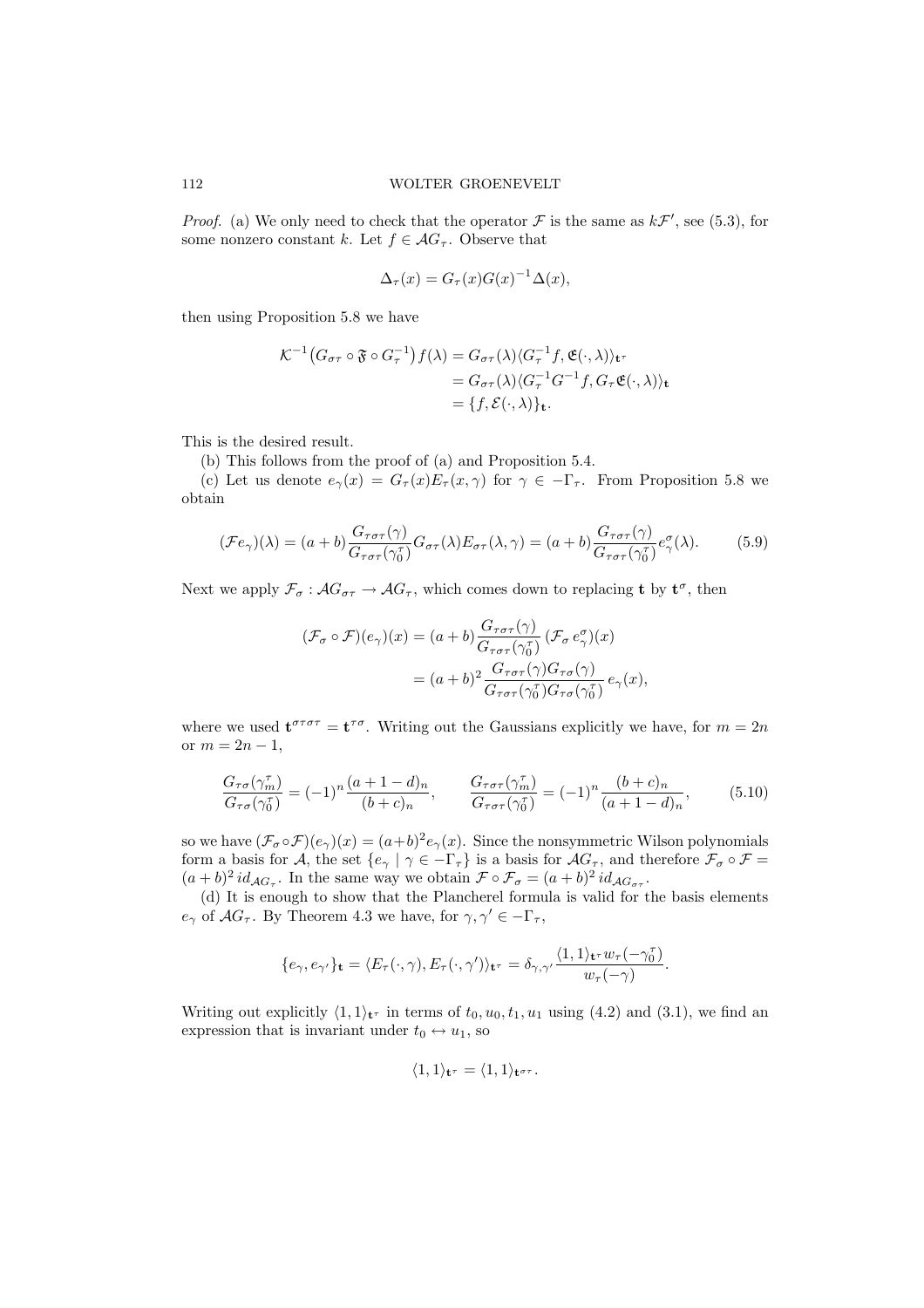### FOURIER TRANSFORMS RELATED TO A ROOT SYSTEM OF RANK 1 113

Using also the identity  $G_{\tau\sigma\tau}(\gamma)w_{\tau}(\gamma) = G_{\tau\sigma}(\gamma)w_{\sigma\tau}(\gamma)$ , see (5.2), we then obtain

$$
\begin{aligned} \{e_{\gamma},e_{\gamma'}\}_{\mathbf{t}} &= \delta_{\gamma,\gamma'}\frac{k_1(\gamma)\langle 1,1\rangle_{\mathbf{t}^{\sigma\tau}}w_{\sigma\tau}(-\gamma_0^\tau)}{w_{\sigma\tau}(-\gamma)}\\ &= k_1(\gamma)\langle E_{\sigma\tau}(\cdot,\gamma),E_{\sigma\tau}(\cdot,\gamma')\rangle_{\mathbf{t}^{\sigma\tau}} = k_1(\gamma)\{e_{\gamma}^{\sigma},e_{\gamma}^{\sigma}\}_{\mathbf{t}^{\sigma}}, \end{aligned}
$$

where

$$
k_1(\gamma) = \frac{G_{\tau\sigma}(\gamma_0^{\tau})G_{\tau\sigma\tau}(\gamma)}{G_{\tau\sigma}(\gamma)G_{\tau\sigma\tau}(\gamma_0^{\tau})}.
$$

Now from (5.9) it follows that

$$
\{e_{\gamma}, e_{\gamma'}\}_{\mathbf{t}} = k_2(\gamma)\{\mathcal{F}e_{\gamma}, \mathcal{F}e_{\gamma'}\}_{\mathbf{t}^{\sigma}},
$$

where the factor  $k_2(\gamma)$  is given by

$$
k_2(\gamma) = \frac{k_1(\gamma)G_{\tau\sigma\tau}(\gamma_0^{\tau})^2}{(a+b)^2G_{\tau\sigma}\tau(\gamma)^2} = (a+b)^{-2}\frac{G_{\tau\sigma}(\gamma_0^{\tau})G_{\tau\sigma\tau}(\gamma_0^{\tau})}{G_{\tau\sigma}(\gamma)G_{\tau\sigma\tau}(\gamma)}.
$$

By (5.10) we have  $k_2(\gamma) = (a+b)^{-2}$ , so we have proved the first Plancherel formula. The second formula follows from applying (c).  $\Box$ 

Let us define the symmetric Wilson function by

$$
\mathcal{E}^+(x,\lambda) = (C_+\mathcal{E}(\cdot,\lambda))(x).
$$

Observe that  $\mathcal{E}^+(x,\lambda) = G_\tau(x)G_{\sigma\tau}(\lambda)\phi_\lambda(x)$ , with  $\phi_\lambda$  defined by (5.6). So  $\phi_\lambda$  can be considered as the analytic part of the symmetric Wilson function. With the symmetric kernel  $\mathcal{E}^+$  we define the integral transform

$$
(\mathcal{F}^+f)(\lambda) = \{f, \mathcal{E}^+(\cdot, \lambda)\}_\mathbf{t}^+, \qquad f \in \mathcal{A}_+G_\tau,
$$

where  $\{\cdot,\cdot\}^+$  is the bilinear form on  $\mathcal{A}_+G_\tau$  defined by

$$
\{f, g\}_{\mathbf{t}}^{+} = \frac{1}{4\pi i} \int_{\mathcal{C}} f(x)g(x)\Theta^{+}(x) dx,
$$
  

$$
\Theta^{+}(x) = G_{\tau}(x)^{-1}G(x)^{-1}\Delta^{+}(x).
$$

Then it not hard to verify that  $\mathcal{F}^+$ :  $\mathcal{A}_+G_\tau \to \mathcal{A}_+G_{\sigma\tau}$  has the inverse  $\mathcal{F}^+_\sigma$ . Moreover, we have the Plancherel-type formula

$$
\{\mathcal{F}^+f_1, \mathcal{F}^+f_2\}_{\mathbf{t}^\sigma}^+ = \{f_1, f_2\}_{\mathbf{t}^\tau}^+, \qquad f_1, f_2 \in \mathcal{A}_+G_\tau,
$$

so  $\mathcal{F}^+$  is an isometry.

Let us assume that the parameters  $a, b, c, 1-d$  are positive, or the nonreal parameters occur in pairs of complex conjugates with positive real parts. Now the weights  $\Theta^+$  and  $\Delta_{\tau}^{+}$  are positive on iR, so  $\{\cdot,\cdot\}_{\mathbf{t}}^{+}$  and  $\langle\cdot,\cdot\rangle_{\mathbf{t}^{\tau}}^{+}$  define inner products. In general, if for some  $\varepsilon>0$  we have

$$
\int_{\mathbb{R}} e^{\varepsilon |x|} \, d\mu(x) < \infty,
$$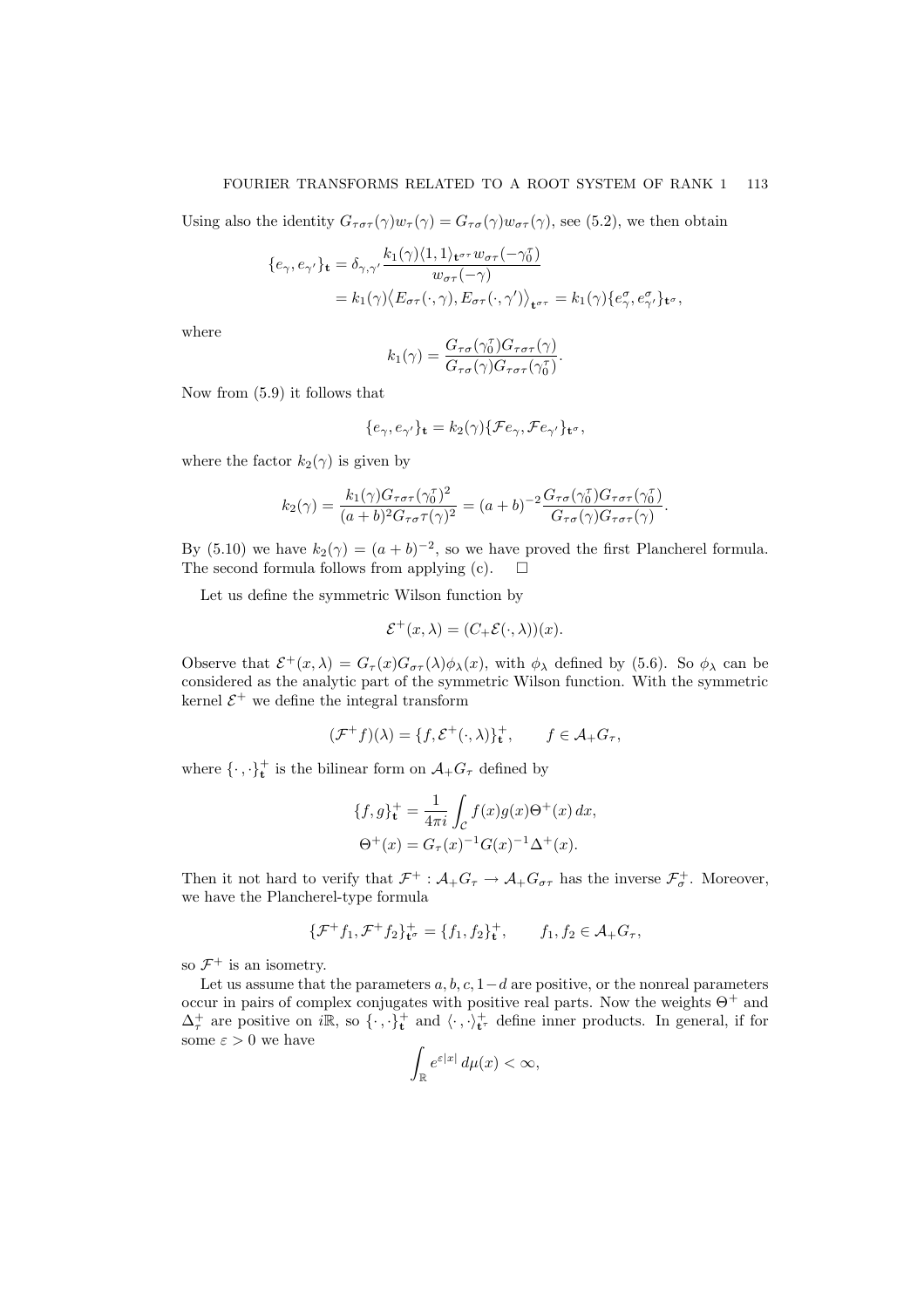then the moment problem for the measure  $\mu$  is determinate, see [10] and references therein, and therefore the polynomials are dense in the Hilbert space  $L^2(\mathbb{R}, \mu)$ . Using the asymptotic behavior (5.6) of  $\Delta^+$  we find, for  $0 < \varepsilon < 2\pi$ ,

$$
\int_{\mathbb{R}}e^{\varepsilon|x|}\Delta_\tau^+(ix)\,dx<\infty,
$$

so the polynomials are dense in  $L^2(i\mathbb{R}, \Delta^+_{\tau})$ . In particular, the symmetric Wilson polynomials  $E^+_\tau(x,\gamma)$ ,  $\gamma \in \Gamma^+$ , form an orthogonal basis for  $L^2(i\mathbb{R},\Delta^+_\tau)^W$ , the subspace of even functions in  $L^2(i\mathbb{R},\Delta_\tau^+)$ . From this it follows that the set  $\mathcal{A}_+G_\tau$  is dense in  $L^2(i\mathbb{R},\Theta^+)^W$ . Therefore the integral transform  $\mathcal{F}^+$  extends uniquely to a unitary operator  $\tilde{\mathcal{F}}^+ : L^2(i\mathbb{R}, (4\pi i)^{-1}\Theta^+)^W \to L^2(i\mathbb{R}, (4\pi i)^{-1}\Theta^+_{\sigma})^W$ . Also, the operator  $\mathfrak{F}^+=G_{\sigma\tau}^{-1}\circ\mathcal{F}^+\circ G_{\tau}$  extends uniquely to a unitary operator  $\tilde{\mathfrak{F}}^+$  :  $L^2(i\mathbb{R}, (4\pi i)^{-1}\Delta_{\tau}^+)^W\to$  $L^2(i\mathbb{R}, (4\pi i)^{-1}\Delta_{\sigma\tau}^+)^W$ . This operator  $\tilde{\mathfrak{F}}^+$  is precisely the Wilson function transform of type I, as defined in [8].

### 5.4. Properties of the Wilson function

Let us finish this paper with a few nice properties of the Wilson function. From the property  $\mathcal{F} \circ X = \sigma(X) \circ \mathcal{F}$  and Lemma 5.9 it follows immediately that the nonsymmetric Wilson function satisfies

$$
(X\mathcal{E}(\cdot,\lambda))(x) = (\psi(X)\mathcal{E}(x,\cdot))(\lambda), \qquad X \in \mathcal{H}, \tag{5.11}
$$

where  $\psi$  denotes the duality anti-isomorphism. In particular,  $\mathcal{E}(x, \lambda)$  is an eigenfunction of the Dunkl–Cherednik-type operators Y and  $Y^{\sigma}$  for eigenvalue  $-\lambda$ , respectively,  $-x$ . From (the proof of) Proposition 4.1 it follows that for  $\lambda = \gamma \in \Gamma$  the Wilson polynomial  $E(x, -\gamma)$  also satisfies the transformation property (5.11). This suggests that  $\mathcal{E}(x, \gamma) =$  $kE(x, -\gamma)$ ,  $\gamma \in \Gamma$ , for some nonzero constant k. Moreover, the dual Wilson function  $\mathcal{E}_{\sigma}(\lambda, x)$  also satisfies (5.11), which suggests that  $\mathcal{E}(x, \lambda) = k\mathcal{E}_{\sigma}(\lambda, x)$  for some nonzero constant k.

**Theorem 5.12.** The Wilson function  $\mathcal{E}(x, \lambda)$  satisfies:

(a) 
$$
\mathcal{E}(x, \gamma) = \frac{\Gamma(1 - a - d)}{\Gamma(a + b)\Gamma(a + c)} E(x, -\gamma)
$$
 for  $\gamma \in \Gamma$ ;  
(b)  $\mathcal{E}(x, \lambda) = \mathcal{E}_{\sigma}(\lambda, x)$ .

So  $\mathcal{E}(x, \lambda)$  is a meromorphic continuation of the nonsymmetric Wilson polynomial in its degree, and like the Wilson polynomial,  $\mathcal{E}(x, \lambda)$  also satisfies a duality property.

*Proof.* Consider first the function  $\phi_{\lambda}(x)$  defined by (5.5). Using  $a + e = \tilde{a} + \tilde{e}$  for  $e = b, c, d$  and  $e - d = \tilde{e} - \tilde{d}$  for  $e = b, c$ , the duality property for  $\phi_{\lambda}$  follows directly from (5.5):

$$
\phi_{\lambda}(x;\mathbf{t}) = \phi_x(\lambda;\mathbf{t}^{\sigma}).
$$

Now the duality property for the Wilson function follows from Definition 5.10 and the definition of the kernel  $\mathfrak E$  in Proposition 5.8.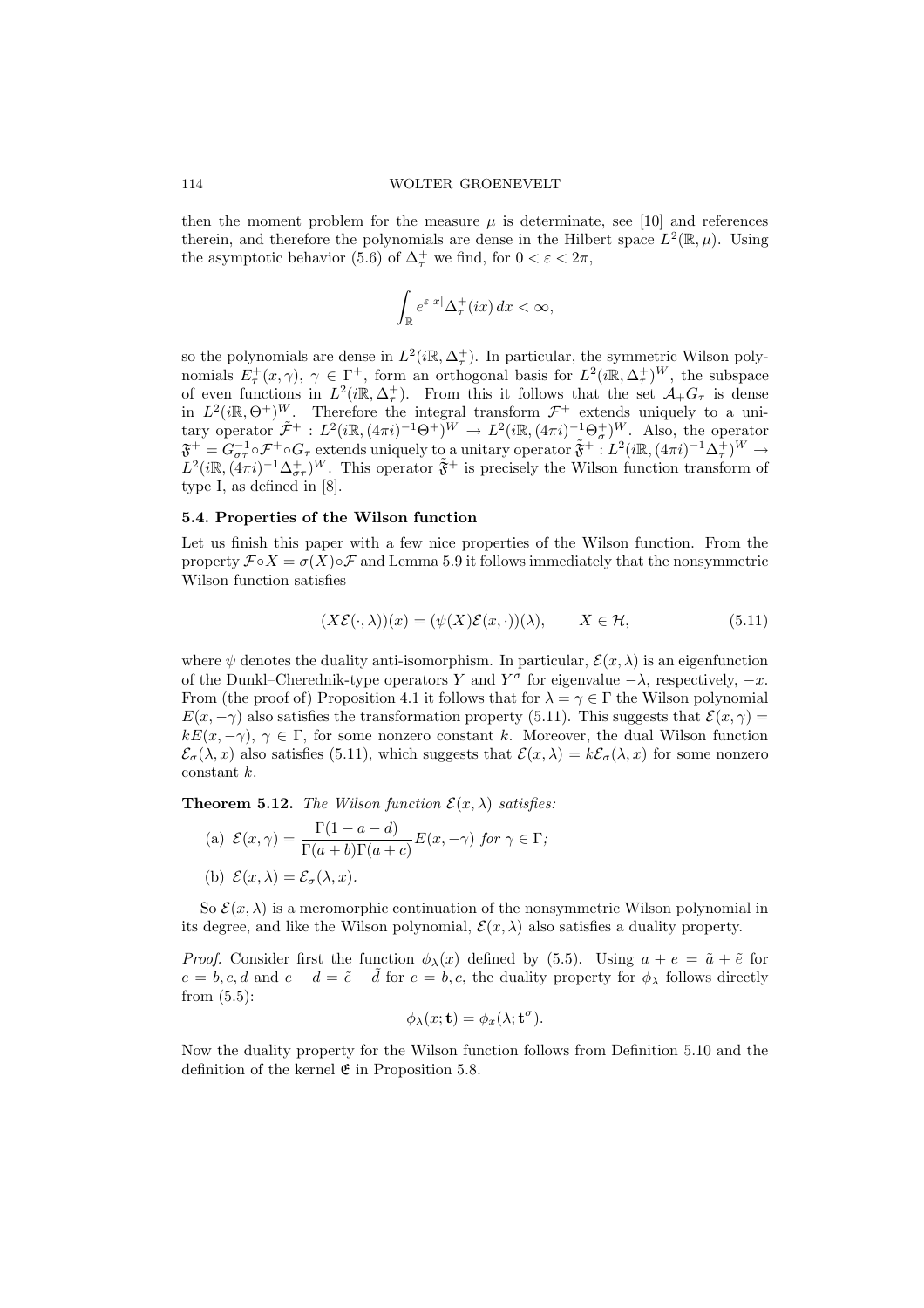For the reduction to the Wilson polynomials observe the function  $\Gamma(\tilde{a} \pm \lambda)^{-1}$  has zeros at  $\lambda = \pm(\tilde{a} + n)$ ,  $n \in \mathbb{Z}_{\geq 0}$ . Thefore the second  ${}_4F_3$ -function in (5.5) vanishes for  $\lambda \in \Gamma$ , and then we see that

$$
\phi_{\gamma}(x) = \frac{\Gamma(1 - a - d)}{\Gamma(a + b)\Gamma(a + c)G_{\tau}(x)G_{\sigma\tau}(\gamma)}E^{+}(x, \gamma), \qquad \gamma \in \Gamma.
$$

Now (a) follows from Definition 5.10 and Lemma 5.7.  $\Box$ 

#### References

- [1] R. Askey, J. Wilson, Some Basic Hypergeometric Orthogonal Polynomials That Generalize Jacobi Polynomials, Mem. Amer. Math. Soc. 54 (1985).
- [2] I. Cherednik, Nonsymmetric Macdonald polynomials, Int. Math. Res. Not. 10 (1995), 483– 515.
- [3] I. Cherednik, *Difference Macdonald-Mehta conjecture*, Int. Math. Res. Not. 10 (1997), 449–467.
- [4] I. Cherednik, Inverse Harish–Chandra transform and difference operators, Int. Math. Res. Not. 15 (1997), 733–750.
- [5] I. Cherednik, Y. Markov, Hankel transform via double Hecke algebra, in: Iwahori–Hecke Algebras and Their Representation Theory (Martina-Franca, 1999), pp. 1–25, Lecture Notes in Mathematics, Vol. 1804, Springer-Verlag, New York, 2002.
- [6] W. Crawley-Boevey, M. P. Holland, Noncommutative deformations of Kleinian singularities, Duke Math. J. **92** (1998), 605-635.
- [7] P. Etingof, A. Oblomkov, E. Rains, Generalized double affine Hecke algebras of rank 1 and quantized Del Pezzo surfaces, math.QA/0406480.
- [8] W. Groenevelt, The Wilson function transform, Int. Math. Res. Not. 52 (2003), 2779– 2817.
- [9] M. E. H. Ismail, J. Letessier, G. Valent, J. Wimp, Two families of associated Wilson polynomials, Canad. J. Math. 42 (1990), 659–695.
- [10] M. de Jeu, Determinate multidimensional measures, the extended Carleman theorem and quasi-analytic weights, Ann. Probab. 31 (2003), 1205–1227.
- [11] E. Koelink, J. V. Stokman, The Askey–Wilson function transform, Int. Math. Res. Not. 22 (2001), 1203–1227.
- [12] T. H. Koornwinder, Special orthogonal polynomial systems mapped onto each other by the Fourier-Jacobi transform, in: Orthogonal Polynomials and Applications (Bar-le-Duc, 1984), pp. 174–183, Lecture Notes in Mathematics, Vol. 1171, Springer-Verlag, New York, 1985.
- [13] T. H. Koornwinder, Askey–Wilson polynomials for root systems of type BC, Contemp. Math. 138 (1992), 189–204.
- [14] D. R. Masson, Associated Wilson polynomials, Constr. Approx. 7 (1991), 521–534.
- [15] I. G. Macdonald, Affine Hecke Algebras and Orthogonal Polynomials, Cambridge Tracts in Mathematics, Vol. 157, Cambridge University Press, Cambridge, 2003.
- [16] A. Mellit, Algebras generated by elements with given spectrum and scalar sum and Kleinian singularities, math.RA/0406119.